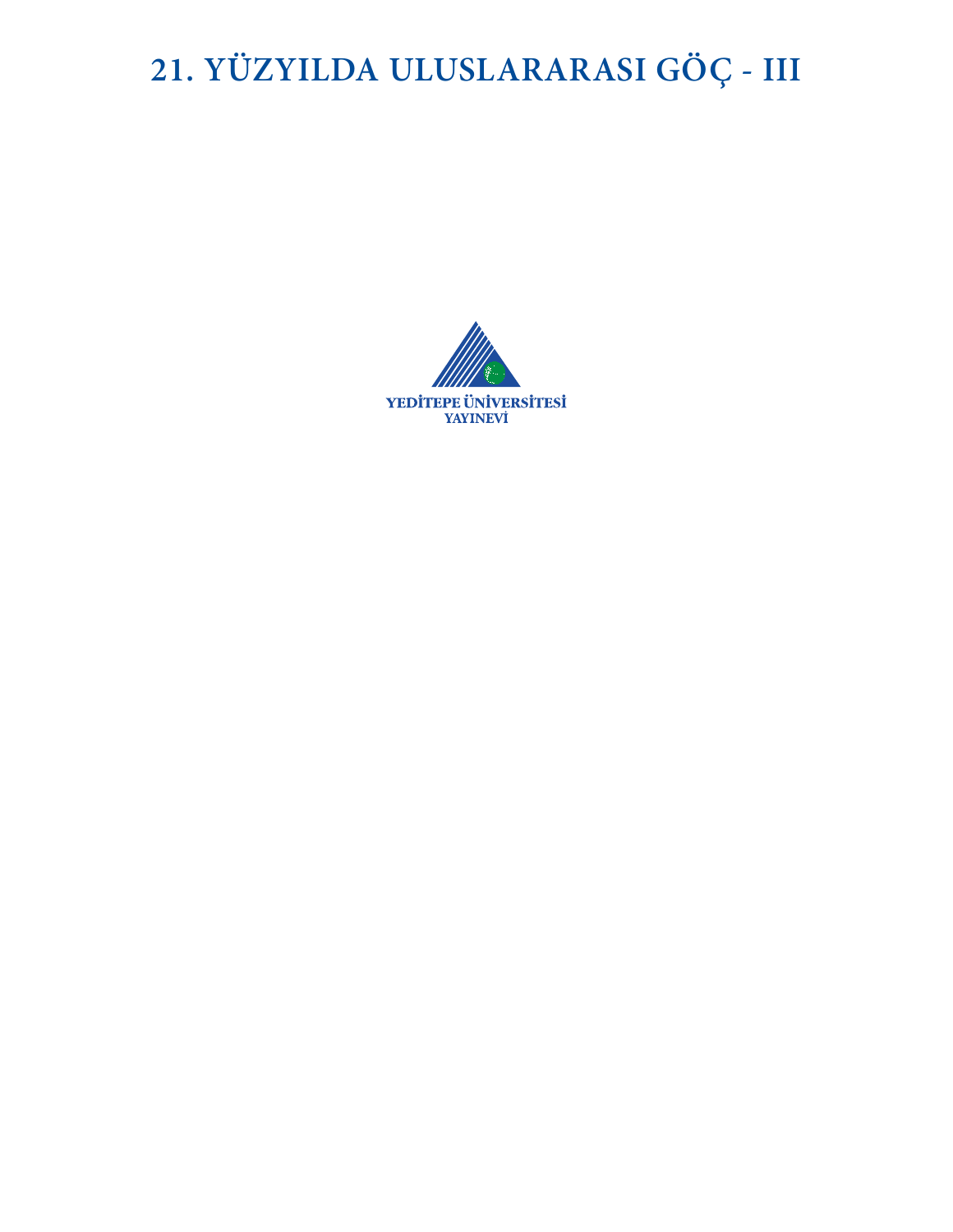Yeditepe Üniversitesi Yayınevi: 19

21. Yüzyılda Uluslararası Göç - III

@Yeditepe Üniversitesi Yayınevi, 2018

Bu kitabın her türlü yayın hakları Fikir ve Sanat Eserleri Yasası gereğince Yeditepe Üniversitesi Yayınevi'ne aittir. Tüm hakları saklıdır. Tanıtım amaçlı kısa alıntılar dışında yayıncının izni alınmadan hiçbir şekilde kopyalanamaz, çoğaltılamaz, yayımlanamaz ve dağıtılamaz.

ISBN: 978-975-307-083-6

İstanbul, 2018

Yeditepe Üniversitesi Yayınevi

Yeditepe Üniversitesi

İnönü Mah. Kayışdağı Cad. 26 Ağustos Yerleşimi 34755 Ataşehir İstanbul

press@yeditepe.edu.tr

0216 578 00 00 / 3716

Yayıncı sertifika no: 30333

Sorumlu Editör: Didem Bayındır Yenici

Editör: Özge Özgür Sarıoğlu

Sayfa Tasarımı: Savaş Yıldırım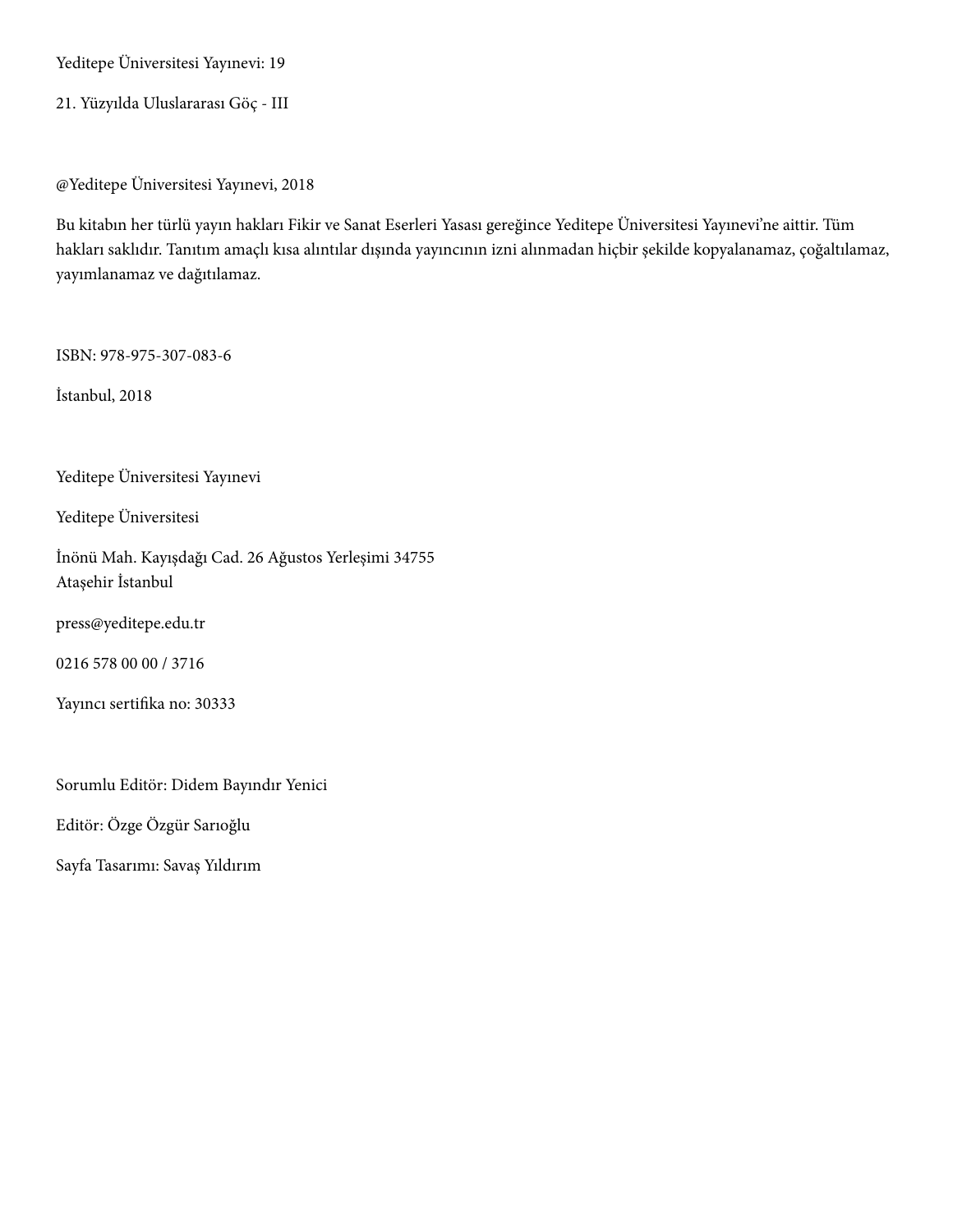## **21.YÜZYILDA ULUSLARARASI GÖÇ KONFERANSI**

Yeditepe Üniversitesi Küresel Eğitim ve Kültür Araştırmaları Uygulama ve Araştırma Merkezi (KEKAM) tarafından bu yıl üçüncüsü düzenlenecek olan "21. Yüzyılda Uluslararası Göç" konferansı, alanında önde gelen akademisyen ve uzmanların katılımıyla 10-11 Ekim 2018 tarihlerinde Yeditepe Üniversitesi'nde gerçekleştirilecektir.

Konferansın amacı, Türkiye başta olmak üzere, 21. Yüzyılda dünyanın pek çok ülkesini ilgilendiren uluslararası göç hareketlerinin siyasi, iktisadi, hukuki ve sosyolojik boyutlarının tartışılmasıdır. Konferans, farklı disiplinlerde çalışan akademisyenler ile kamu ve sivil toplum örgütlerinde çalışan uzmanları bir araya getirerek, araştırma, fikir ve deneyim paylaşımını sağlamayı hedeflemektedir. Uluslararası göç hareketleri, mülteci sorunu, uluslararası göç ve güvenlik, düzensiz göç, göçmen kaçakçılığı, göç politikaları, emek göçü, zorunlu göç, beyin göçü, göç ve kültür, göçmen entegrasyonu, göç ve kadın, göçmen sağlığı, diaspora ve azınlık çalışmaları, göç ve kalkınma, göç ve ekonomi gibi konular konferansın ana başlıklarını oluşturmaktadır.

2016 yılından bu yana düzenlediğimiz konferanslarda bilimsel kurulumuz tarafından seçilen bildiriler 2016 ve 2017 yıllarında uluslararası kitap haline getirilmiştir. 2016 yılı konferansında seçilen bildiriler Cambridge yayınevi tarafından "International Migration in the 21st Century: Problems and Solutions" başlığı altında yayımlanmış olup 2017 yılı konferansında seçilen bildiriler ise Lexington yayınevi tarafından yayımlanacaktır. Ayrıca diğer bildirilerden bazıları Yeditepe Üniversitesi İ.İ.B.F. dergisi CONRESS'te yayımlanmıştır.

## **INTERNATIONAL MIGRATIONS IN THE XXIst CENTURY-III**

## **INTERNATIONAL CONFERENCE**

The third conference organized by the Research Center of Global Education and Culture of Yeditepe University will be conducted on the theme "International Migration in the XXIst century" with the participation of academicians and international migration specialists. The conference will take place on the 10-11 October 2018, in the Yeditepe University in Istanbul.

The purpose of the conference is discussing social, economic, judicial and sociological perspectives of the international migration movements which concern especially Turkey and many countries of the world in the 21st century. The conference aims to provide sharing of researches, ideas and experiences by gather academicians from different disciplines and experts who work for civil and non-governmental organizations. The topics of the conference will be: international migration, the refugee problem, international migration and the security problem, illegal migration, smuggling of migrants, migration policies (at state and institutional level), brain drain, forced migration, labor migration, migration and culture, the integration of migrants, women migrant, diasporas and minorities, migration and development, etc. These topics are provided as an indication, any work falling under the theme "International Migration in XXIst Century" will be welcome.

Following KEKAM's annual conference series since 2016, the papers which were choose by our scientific community gathered as an international books in 2016 and 2017. 2016 conference's chosen papers published under the title of "International Migration in the 21st Century: Problems and Solutions" by Cambridge Scholars Publishing, likewise the papers of 2017 International Migration Conference will be published by Rowman & Littlefield Publishing Group- Lexington Books in the end of 2018. Additionally, some of the other papers of the conference published in Yeditepe University Faculty of Economics and Administrative Sciences' journal CONRESS.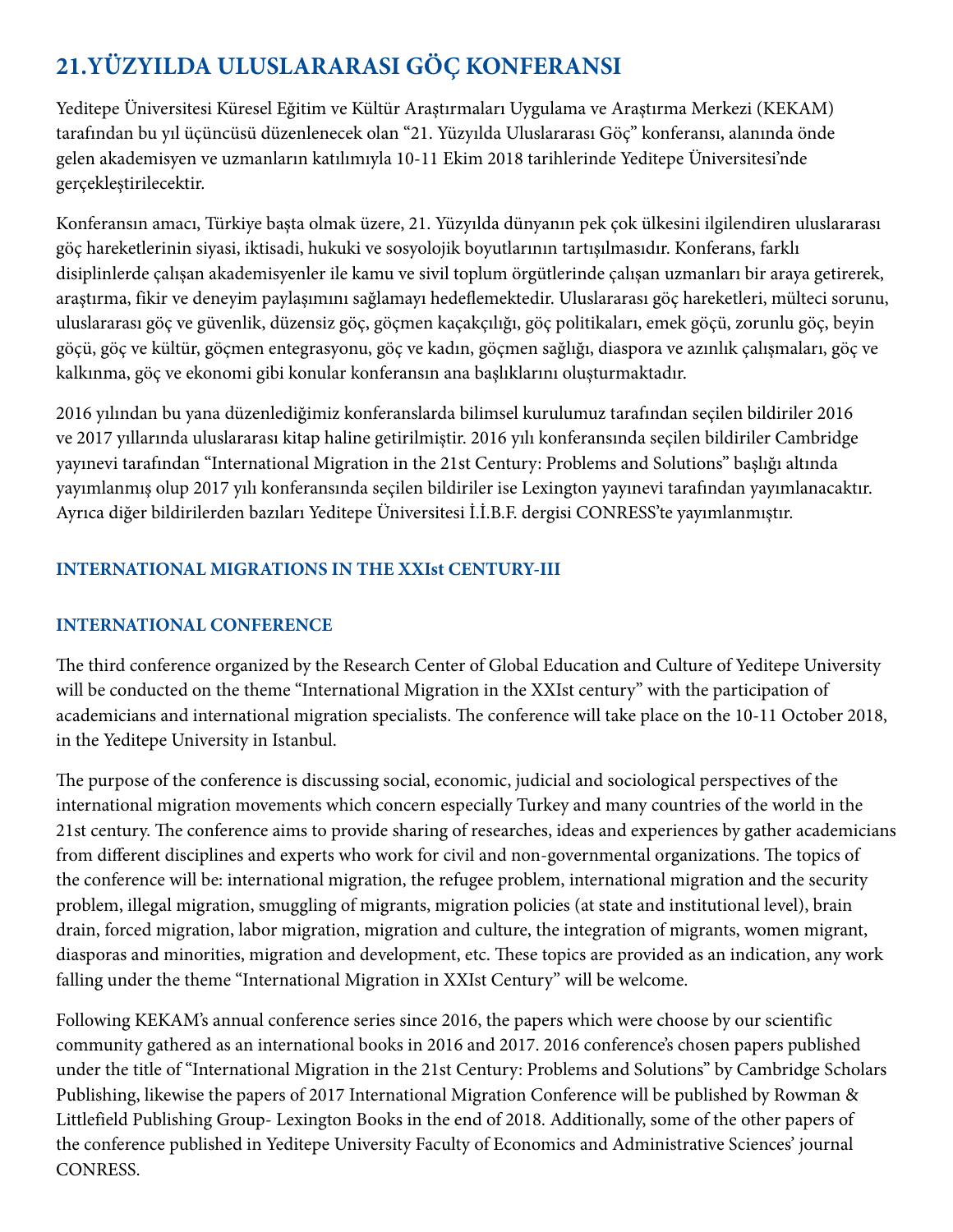## **BİLİMSEL KURUL**

Prof. Dr. Ayhan Kaya, Bilgi Üniversitesi Prof. Dr. Catherine Wihtol de Wenden, SciencePo Paris Prof. Dr. Elçin Kürşat, Yeditepe Üniversitesi Prof. Dr. Georges Prevelakis, Sorbonne Üniversitesi Prof. Dr. İbrahim Sirkeci, Regent University Prof. Dr. Méropi Anastassiadou, Inalco Prof. Dr. Murat Erdoğan, Türk-Alman Üniversitesi Prof. Dr. Nuray Ekşi, Yeditepe Üniversitesi Prof. Dr. Tülay Baran, Yeditepe Üniversitesi Doç. Dr. Beyza Tekin, Galatasaray Üniversitesi Doç. Dr. Didem Danış, Galatasaray Üniversitesi Doç. Dr. Gökçe Bayındır Goularas, Yeditepe Üniversitesi Doç. Dr. Mustafa Murat Yüceşahin, Ankara Üniversitesi Doç. Dr. Süheyla Balkar Bozkurt, Galatasaray Üniversitesi Doç. Dr. Şirin Dilli, Giresun Üniversitesi Doç. Dr. Ulaş Sunata, Bahçeşehir Üniversitesi Dr.Öğr.Üyesi Gizem Alioğlu Çakmak , Yeditepe Üniversitesi Dr.Öğr.Üyesi Işıl Zeynep Turkan İpek, Yeditepe Üniversitesi Dr. Léa Lemaire, University of Luxembourg (Fransa) Dr.Öğr.Üyesi Selin Türkeş Kılış, Yeditepe Üniversitesi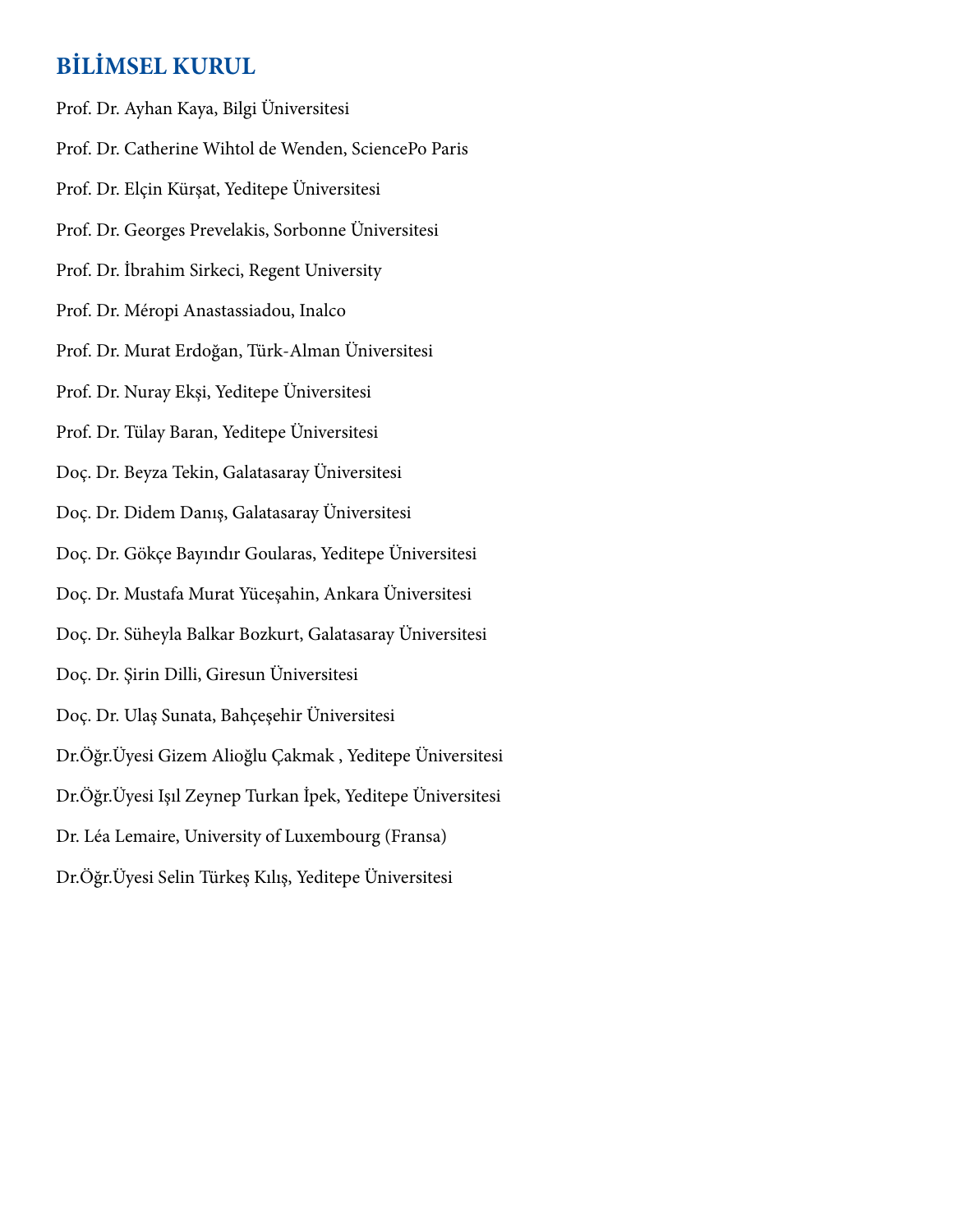## **DÜZENLEME KURULU**

Doç. Dr. Gökçe Bayındır Goularas – KEKAM Müdürü Dr. Öğr. Üyesi Işıl Zeynep Turkan İpek – KEKAM Müdür Yardımcısı Ayşe Betül Nuhoğlu – Burslu Doktora Öğrencisi Edanur Önel – Burslu Yüksek Lisans Öğrencisi Nihan Kocaman – Burslu Doktora Öğrencisi Şafak Yüca – Burslu Yüksek Lisans Öğrencisi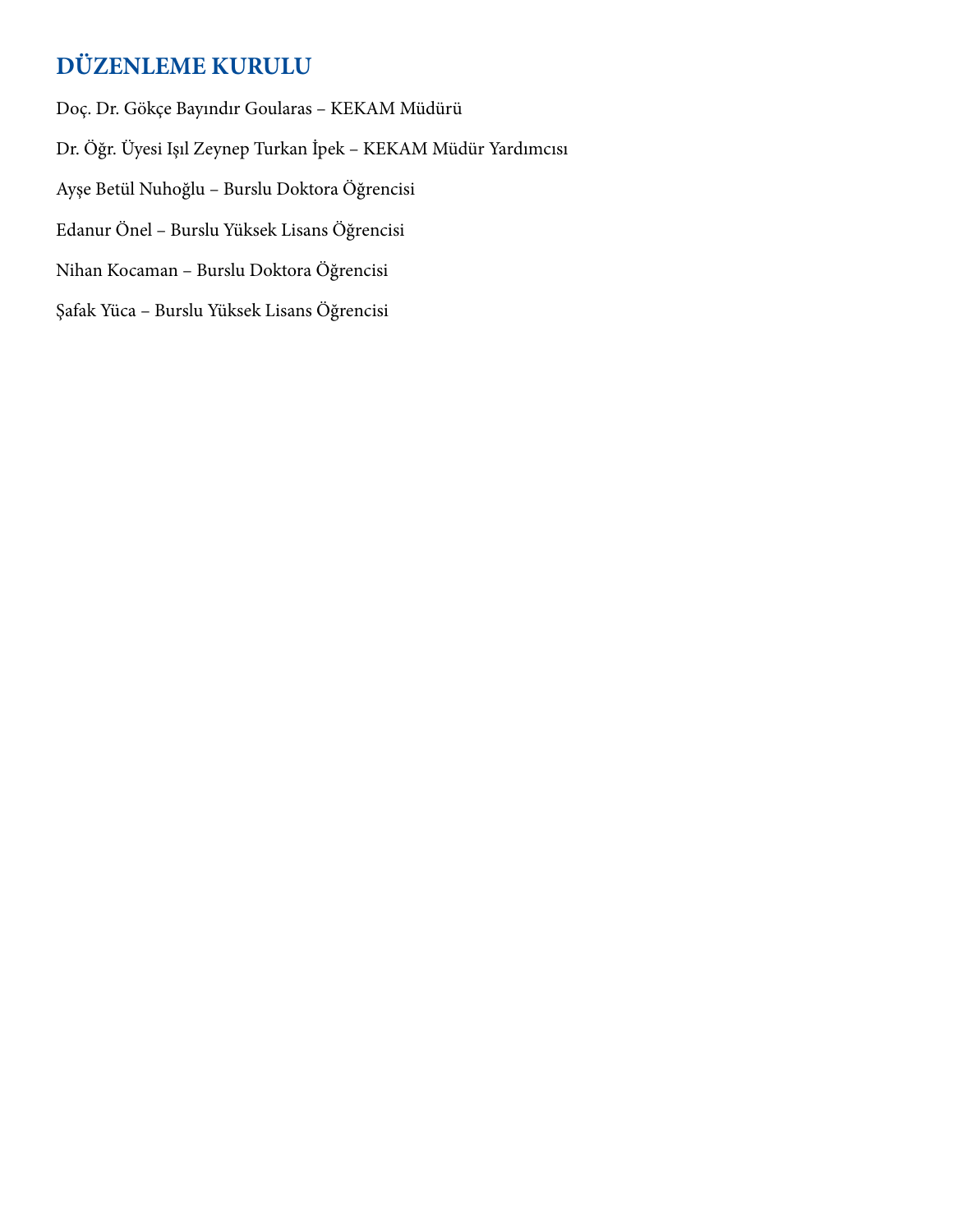## **DAVETLİ KONUŞMACILAR**

### **(Alfabetik Sıraya Göre)**

#### **Mülteci Krizinin Yönetimi Alanındaki İş Birliğinin Türkiye - AB İlişkilerine Etkisi**

#### **Doç. Dr. Beyza Tekin – Galatasaray Üniversitesi**

Bu çalışma AB - Türkiye ilişkilerini, mülteci krizi karşısında geliştirilen işbirliği girişimlerinden yola çıkarak değerlendirmeyi amaçlıyor. Çalışmada, 2013 Türkiye - AB Geri Kabul Anlaşmasıyla, 18 Mart 2016 tarihinde bu anlaşmaya işlerlik kazandırma amacıyla Türkiye - AB arasında varılan Mutabakat ve arkasından yaşanan gelişmelerin Türkiye - AB ilişkilerine etkileri tartışılıyor. Söz konusu Mutabakatla oluşturulan düzensiz göç yönetimi ve sığınmacı iade rejiminin, hem hedefleri, hem de yöntemsel sorunları nedeniyle ciddi eleştirilere maruz kaldığını biliyoruz. Bu düzenlemelerin, AB'nin yakın çevresine 'Avrupalı' veya 'kozmopolit' değerlere dayalı politikalar, normlar ihraç eden, başarılı bir 'norm girişimcisi' olduğu iddialarını ciddi anlamda zayıflattığı açık. Genel olarak, AB'nin ulus-üstü düzeyde yürüttüğü ortak göç ve sığınma politikalarının kozmopolit Avrupa fikrine inananların beklentilerinin aksine sonuçlar doğurduğu görülüyor. Yerleşik uluslararası normlara ve temel insan haklarına uygunluğu ciddi anlamda tartışmalı bir sığınmacı iade rejimini hayata geçiren 18 Mart 2016 Mutabakatını çevreleyen koşulluluk dizgesi değerlendirildiğinde, bu düzenlemenin ve uzlaşmanın ardından yaşan gelişmelerin iddia edilenin aksine Türkiye'nin tam üyelik perspektifine ve AB ile ilişkilerine zarar verdiği sonucuna varılabilir.

\*\*\*

#### **Migrants and Refugees: Europe in the World and How the World Sees Europe**

#### **Prof. Dr. Catherine Wihtol de Wenden - SciencePo Paris (Fransa)**

The world is moving. During the last forty years, international migration has been multiplied by 4, from 77 millions in 1975 to 258 now, as well as internal migrants (740 millions). China itself has 240 millions of internal migrants and half of them are illegal. This globalisation of migrations, defined by the involvement of quite all countries in this process of departure, arrival and transit, is paradoxically accompanied by a regionalisation process: in all regions in the world, there are more migrants coming from the same region than coming from other parts of the world: this trend is due to the emerging presence of new comers alike refugees, women, unaccompanied minors, environmentally displaced migrants, internally displaced people who rarely go far. This regionalisation of migration can be observed in all regions in the world (Euro-Mediterranean, Northern Americas, Southern America, Russia, Turkey, Gulf countries, Sub-Saharan Africa, South-East Asia, Australia). In the past, the Europeans were many among the migrants in some of these regions. Europe has become a continent of immigration even if it meets difficulties to accept this reality. With 77, 8 millions of migrants, Russia and Ukraine included, Europe has become during these last thirty years one of the first destinations in the world. But immigration does not belong to European identity, nor to national identities in European countries, while emigration is part of many diasporic identities in European countries, because European used in the past to migrate all over the worlds for various reasons. This situation, along with the crisis of European values of solidarity and human rights in a period of economic crisis, explains the reluctance of many European countries,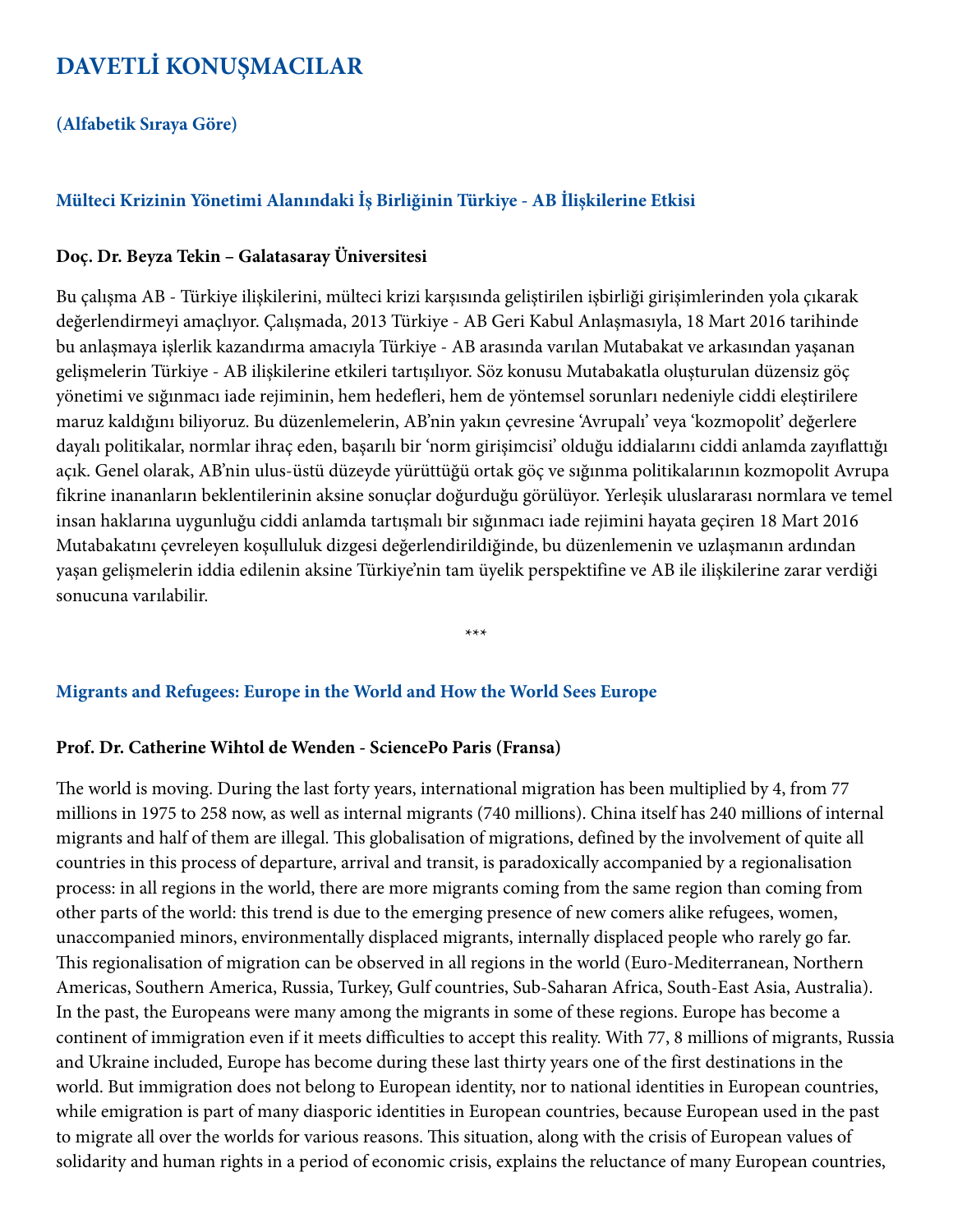mostly at east, to welcome new comers and to accept with trust the proposal of Brussels of burden sharing. Europe has been confronted with one of its major migration challenges with the refugee crisis of 2015 because it difficultly thinks about itself as an immigration continent and because the public opinion has been worked during years by the rise of extreme rightist movements and parties hostile to migration and refugees.

#### \*\*\*

#### **A New Form of Extremism: New-Salafism Among Migrants in Germany**

#### **Prof. Dr. Elçin Kürşat Coşkun - Yeditepe Üniversitesi**

Although the jihad-oriented Salafists make up only 0,01 of Muslims in Germany, they constitute an immense potential danger for the inner security. Among the three major groups within the new-Salafism, the Purists are non-political and non-militant. The politically oriented group does not also see violence as an instrument to achieve their goals. But for example, ca. 700 returners in Lower Saxony from Irak and Syrian out of the ISIS, who had already excessive experiences with killing and violence are potential extremists and prepare themselves for their "mission" in Germany. 20% of them are women. The radical new recruits by the returners, Germans, Turks and other Muslim minority members, have some common traits: a) At the psychological level they have experienced social exclusion, discrimination and unjust treatment in the German society; b) At the cognitive level they all have access to a belief system which justifies violence to reach political and religious aims; c) At the social level they find protection, inclusion and social acceptance in their own Salafist-group, with which they strongly identify themselves. By the introduction of the radicalization process both the peer group and Internet play a dominant role.

\*\*\*

#### **The Relocation of Refugees in the European Union: A Designed Failure? Insights from Malta**

#### **Dr. Léa Lemaire - University of Luxembourg**

The island-state of Malta, situated at the crossroads of the Mediterranean, joined the European Union (EU) in 2004. Consequently, it had to implement the Dublin regulation, which makes the Maltese authorities responsible for controlling and hosting asylum-seekers who enter the EU through Malta. This means that individuals rescued at sea and transferred to Malta do not have any legal options for settlement elsewhere in Europe. Claiming that the number of asylum-seekers goes beyond the "tiny island's capacities", Maltese authorities have consistently asked for assistance from the international community. Their claim has been taken into account by the EU. Therefore, relocation programs have been put in place since 2009. They aim at selecting and transferring refugees from Malta to other EU member states. There is limited research on relocation programs and this study intends to fill this gap. While representatives of NGOs and international organizations, and some academics who consider relocation as a solution to the so-called 2015 "refugee crisis", my objective is to provide a critical understanding of the relocation of refugees. To do so, I look at the way relocation operates. Combining governmentality studies with critical security studies, I examine practices and actors involved in the implementation of relocation programs. The empirical side of my research is based on qualitative methodology and inspired by anthropological methods. Between 2010 and 2013, I conducted multi-sited fieldwork in Malta and Brussels which combines ethnographic observations with interviews. More than eighty semi-structured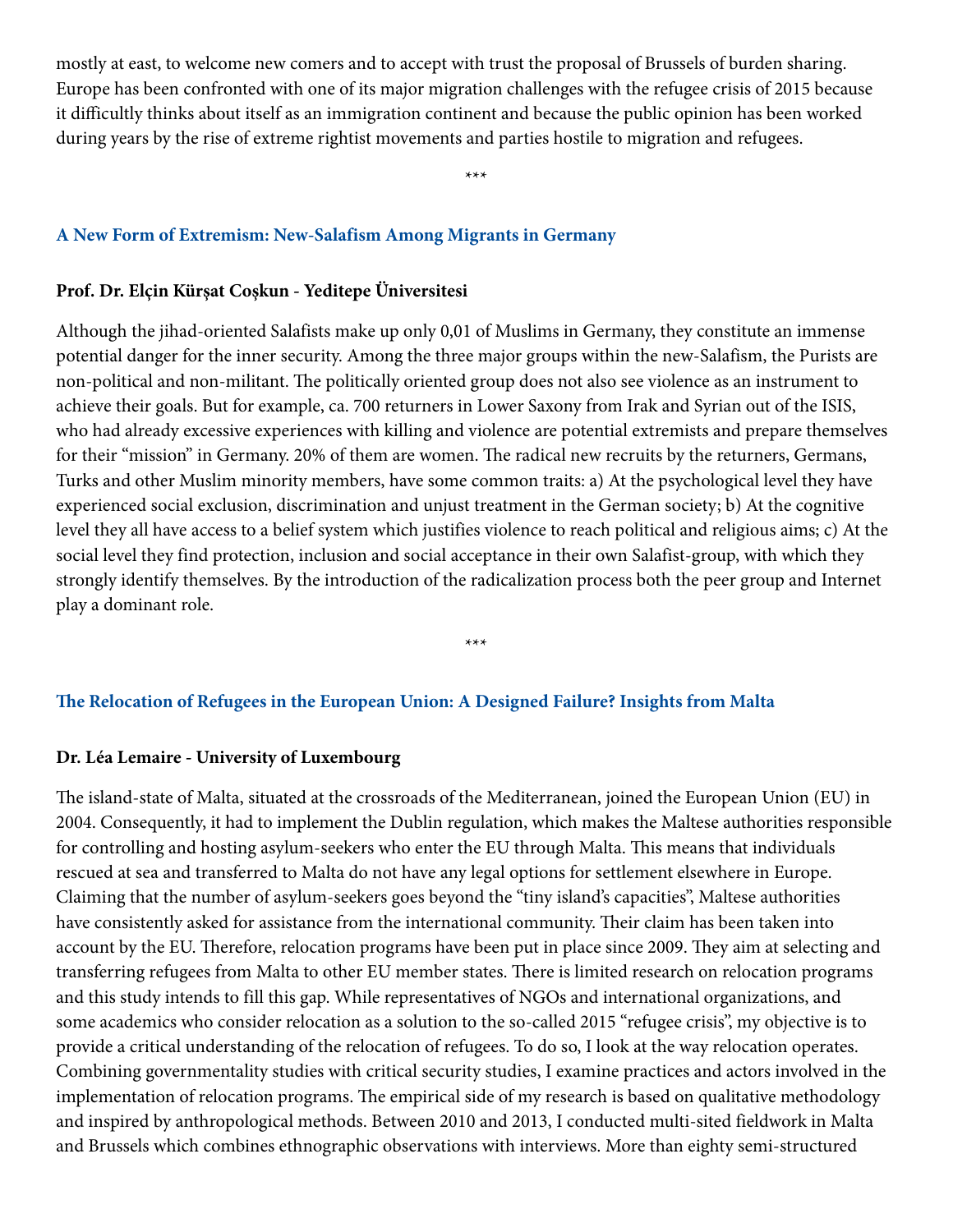interviews were carried out with national and European policy-makers, and officials from international and nongovernmental organizations in Malta as well as in Brussels. Interviews with state and non-state actors focused on the programs that were implemented, the techniques that they required and the kind of rationality upon which they were based. In parallel, ethnographic observations were conducted with refugees who applied to relocation and who lived in open centers or in the community. I volunteered with the Malta Red Cross and had access to centers as a humanitarian volunteer. Moreover, ethnographic fieldwork led me to explore the everyday life of refugees who left the open centers and settled on the island but whose expectation was still to be removed from Malta. Fieldwork revealed that all the actors at play, whether they were refugees, representatives of international organization or civil servants, considered that relocation did not meet the expectations they raised. Candidates who were not selected considered that they were victims of discrimination. Maltese authorities complained that the number of persons relocated were very limited. New host countries claimed that they experienced difficulties to identify "desirable" candidates. The United-Nations High Commissioner for Refugees (UNHCR), in charge of the pre-selection of candidates according to criteria that destination states put forward, argued that criteria were so restrictive that excluded the majority of candidates. Given that relocation is based on a selection process, I argue that it has been designed to fail specific populations. My argument is that the existence of failed populations is not an accident. Rather it is foundational to relocation. As such, relocation has been implemented to govern populations by producing some subjects as successful and others as failed.

\*\*\*

#### **"Suriyeliler Barometresi: Suriyeliler İle Bir Arada Huzur İçinde Yaşamın Çerçevesi"**

#### **Prof. Dr. Murat Erdoğan -Türk-Alman Üniversitesi**

Göçün hemen bütün türlerinin en yoğun yaşandığı ülkelerden birisi olan Türkiye'de olağanüstü yoğun iç göç ve yurtdışındaki göçmen-göçmen kökenlilerin varlığına, 2011 sonrasında çok farklı bir başka unsur eklenmiştir. Suriye'de çıkan rejim karşıtı gösterilerin kısa zamanda bir iç savaşa dönüşmesi ile birlikte Suriyeliler komşu ülkelere doğru kaçmasından en büyük payı, 911 km'lik sınırı olan Türkiye almıştır. Türkiye'ye Suriye'den ilk mülteci girişi tam 6,5 yıl önce 29 Nisan 2011'de 252 kişilik bir kafile ile başlamış, daha sonrasında hem Suriye'de krizin tırmanması hem de Türkiye'nin uyguladığı açık kapı politikası nedeni ile girişler aralıksız devam etmiştir. Eylül 2018 itibari ile Türkiye'de geçici koruma ya da ön kayıt şeklinde kayıt altına alınmış Suriyeli sayısı 3.5 milyona ulaşmıştır. Suriyeli olmayan mülteciler ile birlikte Türkiye halen 4.1 milyonu aşkın mülteciye ev sahipliği yapmaktadır. Türkiye'de 2010'da toplam 40 bin mülteci varken, bu sayı 7 yılda 4 milyonu aşmıştır. 2014'den bu yana dünyanın en fazla mülteci barındıran ülkesi haline gelen Türkiye'de yaşayan Suriyelilerin kalıcılık eğilimleri her geçen gün güçlenmektedir. Sorunun başından beri "geçicilik" çerçevesinde değerlendirmesi, kapsamlı bir uyum politikası geliştirmeyi zorlaştırmaktadır. Suriyeliler 80 milyon olarak bilinen Türkiye nüfusunun %4,5'ine denk gelen bir büyüklüğe ulaşmıştır. Bu olağanüstü hızlı süreç ve artan sayılar, Türkiye tarihinin karşılaştığı en büyük insani hareketliliğe işaret etmektedir. Artık 7 yılını dolduran Suriyeli mülteciler konusu, Türk iç ve dış siyasetinin ve sosyal yapısının önemli başlıklarından birisi haline gelmiştir. Türkiye'deki Suriyelilerin önemli bir özelliği de artık kent mültecilerine dönüşmeleridir. Bugün Türkiye'de Suriyelilerin sadece %5'i kamplarda yaşarken, geri kalan % 94'den fazla bölüm kentlerde yaşamaktadır. Bu da özellikle nüfuslarının % 5'inden fazla Suriyeli barındıran başta belediyeler olmak üzere yerel yönetimlerin süreç yönetimini olağanüstü etkileyen bir gelişme olmuştur. Yetki, kaynak, kapasite ve yaklaşım itibari ile yerel yönetimlerin oynayacağı rol son derece önemlidir. Suriyelilerin Türkiye'de yaşadığı süreç ve Suriye'deki dinamikler her geçen gün kalıcılık eğiliminin güçlendiğini ortaya koymaktadır. Her ne kadar Ocak 2018'den bu yana Türk devlet yetkilileri Suriyelilerin geri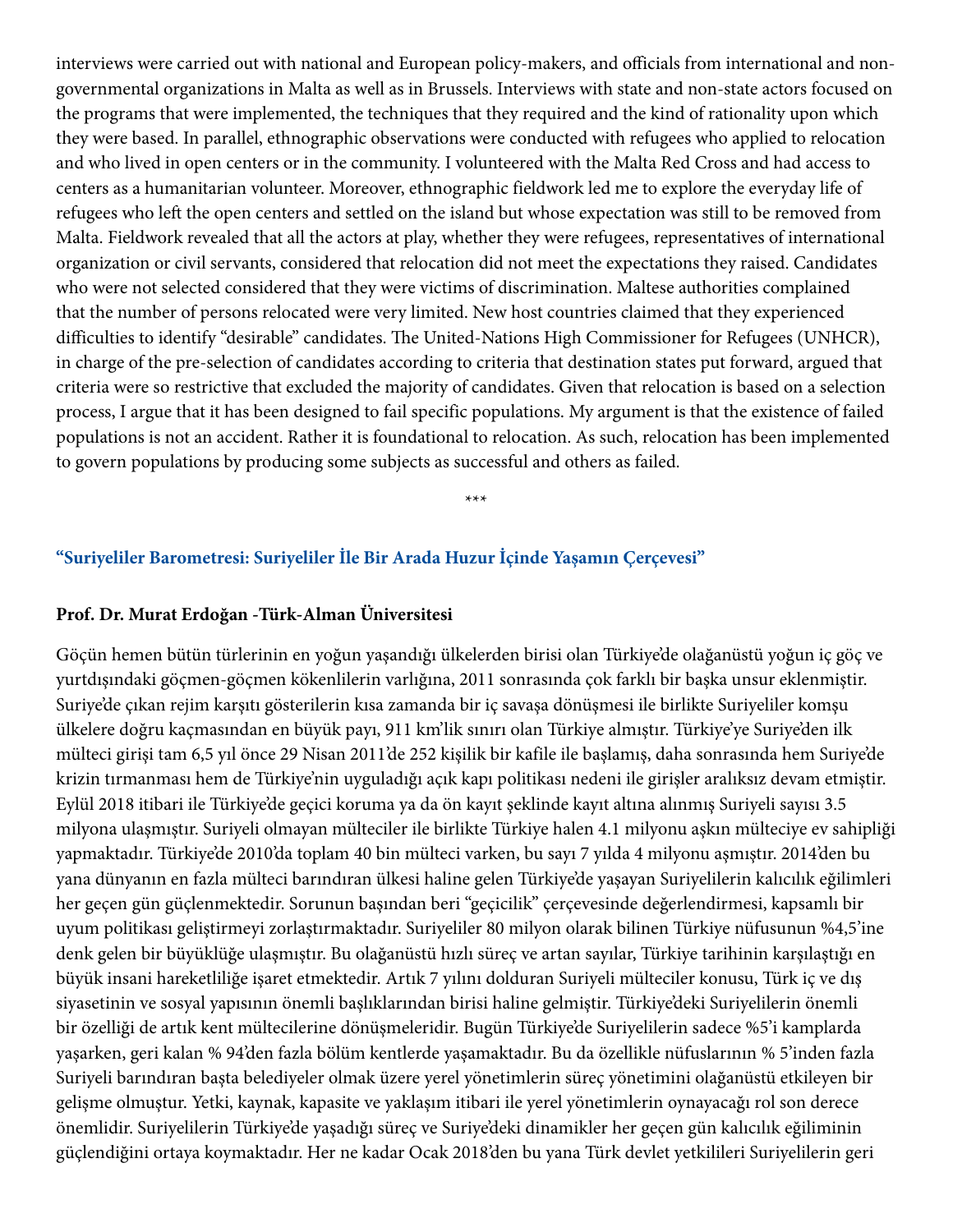gideceği ve hatta gönderileceğinden söz etse de sosyolojik gerçeklikler farklı şeyler göstermektedir. Suriyelilerin önemli bir bölümü geri dönse bile, kalan nüfus ile bir arada yaşamanın nasıl olacağı merak konusudur. Türkiye'de hem Türk hem de Suriyeliler ile yapılan Suriyeliler Barometresi çalışması verileri ışığında "olası ortak yaşamın huzur ve güven içinde nasıl sorunlar ve engellerle karşı karşıya olduğu, ama aynı zamanda nasıl imkanlar ve fırsatlar yarattığı incelenmektedir. Burada temelde Türkiye'de toplumsal kabul düzeyinin "kerhen" olsa da hala son derece yüksek olduğu, ancak Türk toplumunun yardıma hazır olsa da Suriyeliler ile bir arada yaşama hazır ve istekli olmadıkları görüşü tartışılmaktadır.

\*\*\*

## **Kazanan ya da Kaybeden? Yerli ve Uluslararası Göçmen İşgücü Nüfusları Arasındaki Gelir İkilemi: Suudi Arabistan Örneği**

#### **Doç. Dr. Mustafa Murat Yüceşahin & Emre Doğandor - Ankara Üniversitesi**

Orta Doğu küreselleşmeye, 1960'lar ve 70'lerde finansal sermayenin ve üretimin uluslararasılaşması sürecinin bir parçası olarak dâhil oldu. Periferiden sağlanan ham maddenin endüstri odağı durumundaki ülkelerce imalât ürünlerine çevrilerek eşitsiz fiyatlandırma tablosuna dayanan ve eski kolonyal işbölümüyle özelleşen ekonomik yapının dramatik bir biçimde farklılaşması, Orta Doğu'da ülkeler ve bölgeler arasındaki ilişkileri açıklıkla değiştirdi. Mısır, Irak ve Suriye'de devrimsel rejimlerin gerçekleştirilmesiyle endüstrileşme belirgin momentum elde etti ve o dönemde İran şahı petrolden elde edilen hâsılatı finansal endüstrileşmeye dönüştürmeye karar verdi. Bu, Orta Doğu'da petrol sermayesine sahip olan ülkelerin açıkça güç edimi anlamına geliyordu. Orta Doğu, petrol üreticisi olanlar ve olmayanlar olarak uzun süreliğine yeniden şekilleniyordu. 1955 ve 1975 arasında İran, Mısır, Türkiye ve Cezayir gibi büyük ülkeler artan makineleşmeyle yerel endüstrilerini tüketim endüstrilerine kaydırınca ithal ikameci üretim sistemini benimsemiş oldular. İran ve Suudi Arabistan OPEC'te aktif rol almaya başladılar. 1970'lerin başlarında petroldeki fiyat artışı OPEC ülkelerinde kalkınma projelerinin ve dikkate değer bölgelerarası yatırım-kalkınma yardımlarının çoğalmasına neden oldu. Bölge bütününde sermayenin akımı istihdamda artışı sağladı ve endüstri ile hizmet sektörlerine olan işgücüne katılım oranını açık bir biçimde yükseltti. Petrole dayalı ekonominin yükselimi, bölge içinde göz alıcı bir işgücü göçünü beraberinde getirdi. Ancak nüfusun bu tür bir hareketliliği daha çok Mısır, Ürdün, Batı Şeria, Tunus, Yemen ve Lübnan'dan sermaye zengini olan ve fakat işgücü açığı bulunan Körfez ülkelerine yönelen yoğun işgücü akımlarıyla özelleşti. Petrol zengini ülkeler aynı zamanda Arap olmayan -Koreli, Filipinli, Sri Lankalı ve Yugoslav gibi- dünyanın başka yerlerindeki işgücü nüfusu için de bir cazibe merkezi oldu. Körfez ülkelerinde yabancı nüfus işgücü oranı 1975'te %47'ye, 1990'da ise %68'e yükseldi. 2014 itibariyle, yabancı işgücü oranı Suudi Arabistan'da %32,4, Umman'da %43,7, Bahreyn'de %54, Kuveyt'te % 68,5, Katar'da %85,7 ve BAE'de %88,5'tir. Ekonomik bakımdan, kanıtların büyük bir kısmı, göçün ekonomik refah üzerinde oldukça minimal ama olumlu bir etkiye sahip olduğunu göstermektedir. Göçün en doğrudan kazanımı, işgücünde daha düşük ücretlerle, daha düşük pozisyonlarda çalışmalarına rağmen, göç ettikleri ülkelerde anavatanlarına nazaran daha iyi durumda yaşayan göçmenlere yansımaktadır. Bulundukları ülkelerde göçmenler, emek arzını ve üretimi artırıcı, kısa vadeli politika aracı olarak görülmüş ve işgücündeki açığı kapatmak için kullanılmışlardır. Ancak, gelir düzeyi, sektörel farklar ve ayrıma dayanan ulusal politikaların karşılığı olarak göçmenler, yerli nüfus karşısında bir dezavantajlılık hiyerarşisiyle karşılaşmaktadır. Suudi Arabistan, yerli ve uluslararası göçmen işgücü nüfuslar arasındaki eşitsizliklerin ileri safhada olduğu ülkelerden biridir. Bu bildirinin amacı, göçmen ve yerli işgücü nüfusun eğitim düzeyi, istihdam sektörü, gelir düzeyi vb. niteliklerle Suudi Arabistan'daki işgücü yapısını derinlemesine incelemektir. Bu araştırmada Suudi Arabistan'ın işgücü nüfusu, Genel İstatistik Ofisi'nin, 2017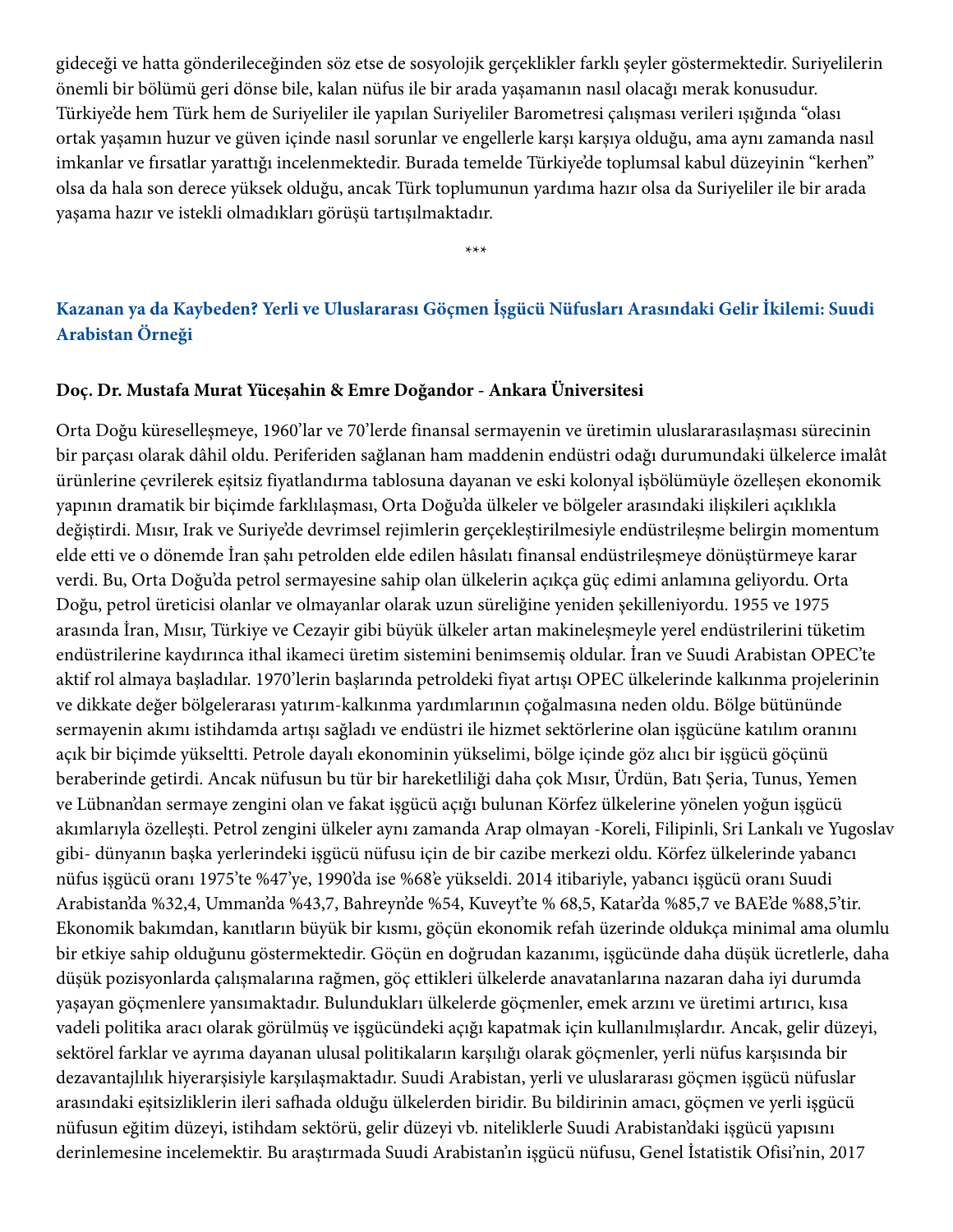üçüncü çeyrek verilerine dayalı olarak ülkedeki göçmen ve yerli çalışanlar arasındaki gelir ikilemi ve sermayeyoğun üretim ekseninde incelenmektedir. Çalışmada, Suudi Arabistan'daki işgücü göçünün tarihsel gelişim süreci değerlendirildikten sonra, nicel yaklaşımla, göçmenleri eşitsiz kılan işgücü yapısının nasıl şekillendiğine ve özelliklerine odaklanılmaktadır.

\*\*\*

#### **İnsani İkamet İzni**

#### **Prof. Dr. Nuray Ekşi - Yeditepe Üniversitesi**

Altı ikamet izni türünden biri olan insani ikamet izni 6458 sayılı Yabancılar ve Uluslararası Koruma Kanunu'nun 46. maddesinde tahdidi olarak sayılan hallerde düzenlenmektedir. İnsani sebeplerle düzenlenen bu ikamet izni, istisnai niteliktedir ve 46. madde saklı kalmak üzere verilmesi herhangi bir şarta bağlanmamıştır. Çalışmamızda öncelikle insani ikamet izninin yasal dayanakları, hangi hallerde düzenleneceği ve süresi açıklandıktan sonra insani ikamet izni talebinin reddedilmesi, süresinin uzatılmaması ve iptali konuları üzerinde durulacaktır. Daha sonra insani ikamet izni talebinin reddedilmesi, süresinin uzatılmaması ve iznin iptal edilmesi işlemlerine karşı itiraz ve yargı yolları incelenecektir.

\*\*\*

#### **Göçmen ve Vatandaşlık**

#### **Doç. Dr. Süheyla Balkar Bozkurt - Galatasaray Üniversitesi**

Ekonomik, toplumsal, siyasal veya savaş gibi sebeplerden ötürü ya da zorunlu tutuldukları için yaşadıkları ülkeden başka bir ülkeye yerleşmek amacıyla gelen kişiler, aslında bulundukları veya vatandaşı oldukları ülkeden bir başka ülkeye göç etmektedirler. Göç kelimesini yer değiştirmek olarak tanımladığımızda, hukuken farklı statülerde de olsalar, mülteci, muhacir, mübadil veya soydaş gibi isimlerle anılan kişiler de aslında özünde göç etmektedir. Yine Türkçe'de ilk anlamı esas alındığında, tüm bu kişilerin ortak noktasının yer değiştirmek olması, onlara Türkçe'de göç eden anlamına gelen "göçmen" denmesine sebep olabilmektedir. Bununla birlikte, uluslararası hukuktaki ve uluslararası uygulamadaki göçmen tanımıyla Türk Hukukundaki göçmen tanımı birbirinden farklıdır. Özellikle Türk Hukuku açısından göçmen kavramının özel bir anlam ifade ettiğini vurgulamak gerekir. Zira, göçmen, İskân Kanunu md. 3/1-d hükmünde Türk soyundan ve Türk kültürüne bağlı olup, yerleşmek amacıyla tek başına veya toplu halde Türkiye'ye gelip, bu Kanun gereğince kabul olunan kişiler şeklinde tanımlanmıştır. Hukukumuzda göçmenler pek çok açıdan diğer yabancıların sahip olmadığı ayrıcalıklı bir statüye sahiptirler. Bunların en başında da vatandaşlığa alınmaları gelir. Gerçekten de, bir kişinin göçmen olarak kabul edilmesinin onu ayrıcalıklı kılan en önemli sonuçlarından biri de, bu kişilerin vatandaşlığa alınmalarının diğer yabancılardan farklı olarak, kolaylaştırılmış şartlara ve usule bağlanmış olmasıdır. Gerek mülga 2510 sayılı İskân Kanunu döneminde, gerekse şu an yürürlükte olan 5543 sayılı İskân Kanunu'nda ve 2009 tarihinde kabul edilen Türk Vatandaşlığı Kanunu'nun 12/1-d maddesinde göçmen olarak kabul edilen kişilere, Bakanlar Kurulu kararıyla Türk vatandaşlığına alınmaları imkânı tanınmaktadır. Ne var ki bu iki kanun arasında önemli bir fark mevcuttur: TVK uyarınca göçmenlerin Türk vatandaşlığı kazanabilmeleri için gerekli olan Bakanlar Kurulu kararı açısından, bu kararın alınmasında yetkili merci olan Bakanlar Kurulu'nun takdir yetkisi bulunurken, İskân Kanunu'nda böyle bir takdir yetkisi bulunmamaktadır. İnceleme konumuzu, işte bu iki kanun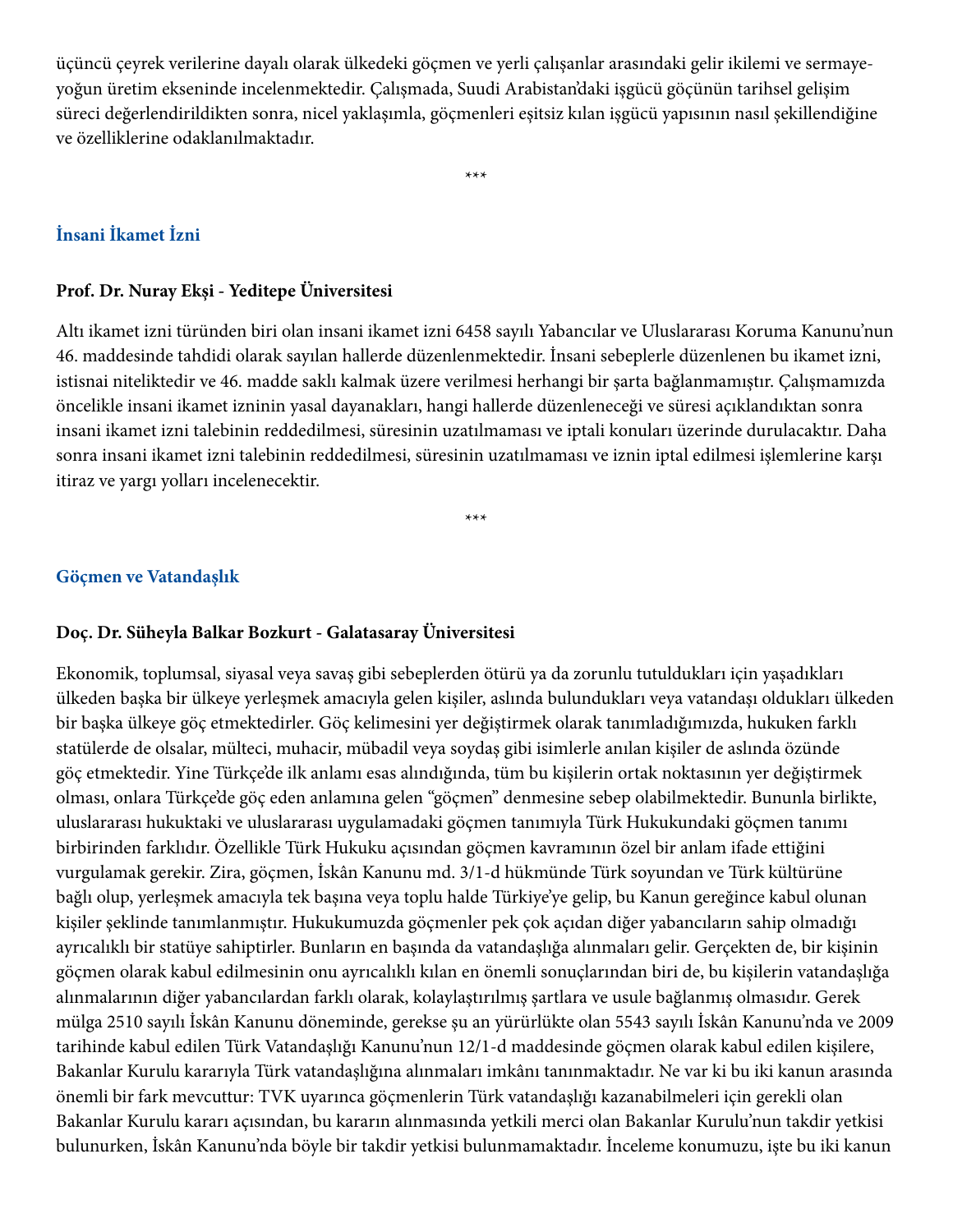arasındaki farkların tarihsel sebepleri ve uygulamaya nasıl yansıdığı teşkil edecektir.

\*\*\*

## **Trabzon Toplumsal Yapısında Rus Kökenli Kadınlar**

## **Doç. Dr. Şirin Dilli & Öğr. Gör. Cevdet Özmen -Giresun Üniversitesi**

Aktardığımız çalışma, Rus kökenli kadınların günümüzde "Nataşa" olarak algılanması üzerine Ağustos-Ekim 2017 tarihleri arasında yürütülen araştırmanın genel sonuçlarını paylaşmayı amaçlıyor. Çalışma; Türk-Rus ilişkilerine "sosyolojik" açıdan bakarak "Nataşa" algısının sosyo-kültürel ve ekonomik açıdan Türk toplumundaki izdüşümlerini saptamayı ve oluşan algının tarihsel süreç içerisinde dönüşüp dönüşmediğini ele alıyor. Algının kaynağı olan merkez şehir Trabzon'da gerçekleştirilen yarı yapılandırılmış görüşmelerle Rus kadınlarını "Nataşa" kategorisine sokan kategorik üretimin, Türkiye'de yaşayan Rus kadınlarının gündelik yaşamına etkisi inceleniyor. Genel anlamda yürütülen araştırma, Türk-Rus ilişkilerine sosyolojik açıdan değinen çalışmalara küçük bir katkı değeri taşıyor. Çalışma; görüşmelerdeki Rus kadınlarının ismini (toplamda 53 kişi) kimliklerini ifşa etmemek için değiştirerek aktarıyor. Araştırma; mevcut literatürün yanında, Trabzon'da sosyo-antropolojik yöntemle yürütülen yarı yapılandırılmış derinlemesine görüşmelere geniş yer veriyor. Ağustos-Ekim 2017 aylarında saha çalışması yürütülen bu sosyo-antropolojik çalışmanın amacı;

- Makro düzeyde Trabzon örneğinden yola çıkarak Doğu Karadeniz Bölgesi'nde «Rus Kadını» algısının toplumsal yapı ve etkilerine bakmayı,

- Mikro düzeyde ise Türkiye'nin fuhuş mahallesi ve ticareti ile 'ünlenmiş' bir şehrinde oluşan «Rus Kadını» algısının Doğu Bloku'nun yıkılmasından yaklaşık 20 yıl sonra gündelik yaşama yansımasını inceliyor.

Toplumsal hafızada yer eden algının gündelik hayat içerisinde kadın-erkek ilişkilerine etkisini de araştırmayı amaçlayan bu araştırma, aynı zamanda gündelik yaşam ve toplumsal ilişkilerde kullanılan kavramların insan hayatı üzerine olan olumlu/olumsuz etkilerini de göz önünde bulundurmayı hedefliyor. Çünkü belli kavramlar çerçevesinde insanları tanımlama, toplumbilimi açısından insan değerini artıran/azaltan ya da değer yargısı olmadan « farklılıklar üzerine kurulu » bir ekonominin gelişimine de hizmet etmek üzere çeşitli aktörler tarafından araçsallaştırılabiliniyor.

\*\*\*

## **1982 Yılında Türkiye'ye Gelen Afganlı Mültecilerle İlgili Bir Tipleştirme Örneği -Malatya'da Afganlı Mülteciler**

## **Prof. Dr. Tülay Alim Baran - Yeditepe Üniversitesi**

1978 yılında Afganistan'da meydana gelen Sovyet yanlısı devrim ve 1979 yılındaki Sovyetlerin askeri müdahalesinin ardından çok sayıda Afganlı Pakistan'a ve İran'a sığınmaya başladı. Sovyetlerin ülkeyi işgalinin ardından 6 milyonun üzerinde Afganlı, İran ve Pakistan'a geçmiştir. 1978 Ağustos ayında 3 bin mülteci Pakistan'da bulunuyordu ve 1990 Kasım ayında Birleşmiş Milletler Mülteciler Yüksek Komiserliği'nin tahminlerine göre 6,3 milyon Afganlının 3,3 milyonu Pakistan'da ve 3 milyonu İran'da bulunmaktaydı. Bu artışın büyüklüğü karşısında Mülteciler Yüksek Komiserliği'nin 1975 yılında 76 milyon dolar olan bütçesi 1980'lerin sonlarında 580 milyon dolara yükseltildi. Pakistan'a sığınan bu mülteciler daha çok Afgan sınırında bulunan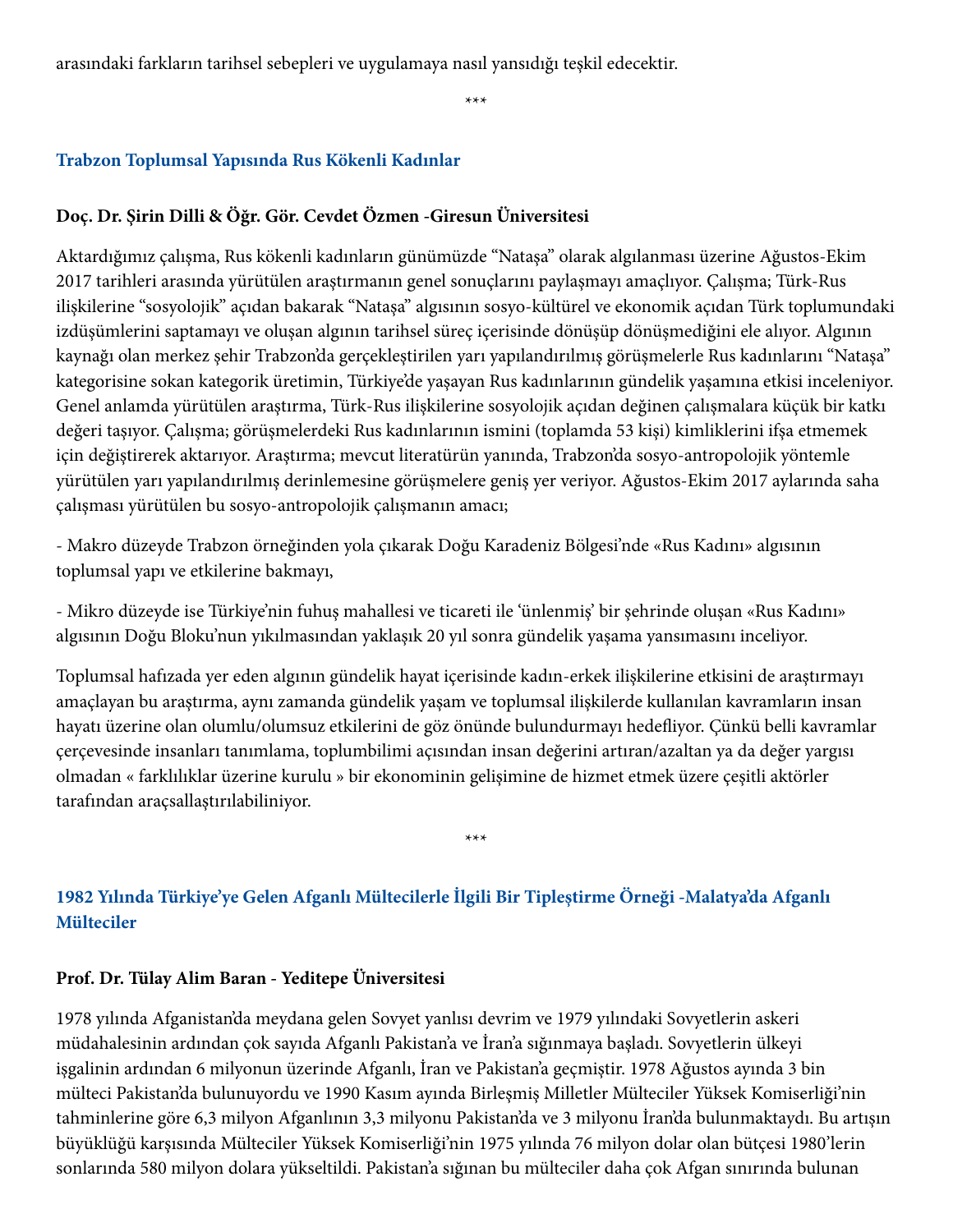Peşaver kenti çevresi ve ona yakın sınır bölgelerine yerleşmişlerdir. Etnik kökenlerine göre kamplara yerleştirilen mültecilerin sayılarının fazlalığından dolayı, zaman içerisinde bulundukları yerler kamp görünümünden çıkıp birer kasabaya dönüşmeye başlamıştır. Pakistan'daki Afganlı mülteciler ile İran'da bulunanlar karşılaştırıldığında daha çok Paştunlar Pakistan'a yerleştirilmiş ve sayısı 300'den fazla olan mülteci kampı kurularak bu kamplarda yaşamaya başlamışlardır. Buna karşılık İran'daki Afganlıların çok azı Paştun olup, çoğu etnik olarak Tacik, Özbek ve Hazar'dır ve göreceli olarak bu mültecilerin çok azı kamplarda yerleşmişlerdir. İşte İran ve Pakistan'a sığınmış olan bu insanlardan çok güç koşullar altında yaşayan Kazak, Türkmen, Özbek ve Kırgız Türkü olan ve sayıları 4 bin 342 olarak belirlenen bin 90 aile, 1982 yılında Türkiye'ye gelmeye başlamıştır. Afganlı mültecileri Pakistan'dan Türkiye'ye getirmeye yönelik olarak kabul edilen kanunun ardından ilk olarak inecekleri il, gidecekleri geçici iskân yerleri ve kesin iskân alanları belirlenmeye başlamıştır. Buna göre Afganlıların önce Adana'ya inmesi ve buradan rehberler eşliğinde geçici ve kesin iskân alanları olarak belirlenen Gaziantep, Tokat, Çiçekdağı, Hatay'ın Serinyol Köyü, Van, Malatya, Sivas'taki Ulaş Devlet Üretme Çiftliği, Kayseri, Diyarbakır, Ceylanpınar ve Birecik'e nakledilmeleri kararlaştırılmıştır. Böylece 360 kişilik ilk mülteci kafilesinin 3 Ağustos 1982 tarihinde Adana havaalanına inmesi ile Afganlıların Türkiye'de barındırılma süreçleri de başlamış bulunuyordu.

\*\*\*

#### **Türkiye'de Geçici Koruma Altındaki Suriyelilerin Yerleşim Dinamikleri**

#### **Doç. Dr. Ulaş Sunata - Bahçeşehir Üniversitesi**

Bu araştırmanın amacı Türkiye'de geçici koruma statüsü altında yaşayan Suriyeli mültecilerin yerleşim dinamiklerine dair faktörleri ortaya çıkarmak ve tartışmaktır. Bu amaçla Türkiye'de il ve ilçe düzeyindeki Suriyeli dağılımı ile nüfus, sınıra fiziki mesafe, yerel yönetim karakteristiği ve insane gelişim düzeyi gibi yerleşim birimlerinin farklı özellikleri arasındaki ilişkiler korelasyon ve regresyon çalışmalarıyla analiz edilmiştir. Şehirodaklı analiz Suriyelilerin öncelikle sınır kentlerde yerleştikten sonra zamanla büyük ekonomili şehirlere yerleştiğini göstermektedir. Bu bağlamda çalışma statik ve dinamik yerleşim bölgelerini ve özelliklerini ortaya koyar. İlçe-odaklı analizlerde ise yerel nüfus büyüklüğü ve Suriye sınırına yakınlığın yerleşim dağılımını açıklamadaki en önemli iki factor oluşudur. Ayrıca, tıpkı Türkiye vatandaşları gibi, Suriyelilerin zamanla büyük nüfuslu şehirleri tercih ettiği görülmektedir. Her ne kadar mültecilerin yerleşimlerinde belediyelerin siyasi parti kimliğinin doğrudan etkisi olduğu görülmese de; yerel seçim sonuçlarına göre ilgili ilçelerdeki geçici koruma altındaki Suriyeli nüfus ile AK Parti oy oranı arasında pozitif, CHP oy oranı ile negatif ilişki olduğu saptanmıştır. Son olarak, insani kalkınma endekslerinden eğitim ve sağlık endekslerinin verili ilçelerdeki Suriyeli popülasyonu tahmin etmede önemli faktörler olduğu tespit edilmiştir.

**\*\*\***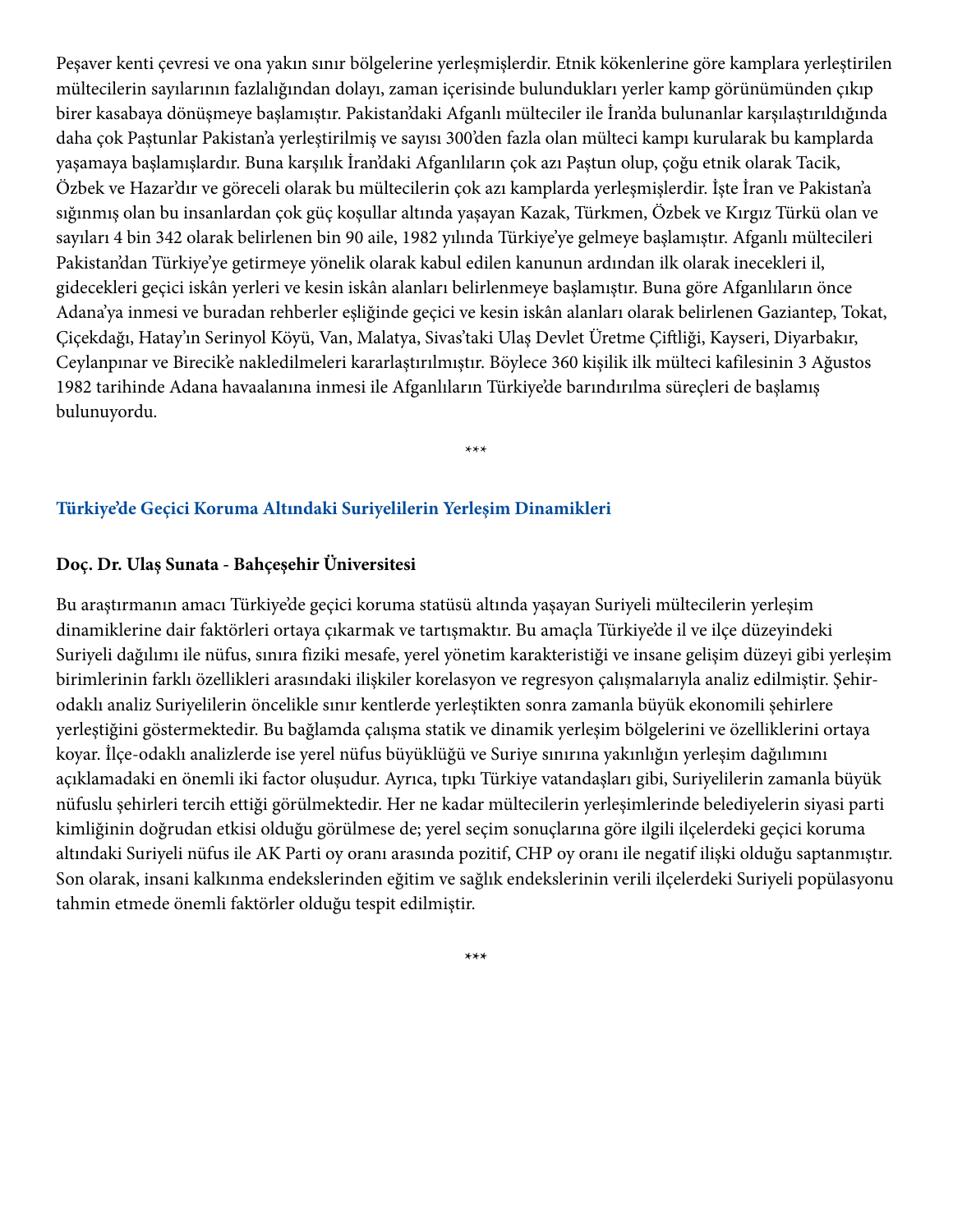## **KONUŞMACILAR**

## **(Alfabetik Sıraya Göre)**

### **Türkiye'deki Uluslararası Çocuk Göçmenler: Durum, Politikalar ve Uygulamalara Genel Bir Bakış**

#### **Dr. Öğr. Üyesi Abdurrahman Yılmaz - Beykent Üniversitesi**

Her ne nedenle ve ne şekilde olursa olsun insanın yaşadığı coğrafyadan, içinde büyüdüğü toplumdan ayrılıp başka bir coğrafya göç etmesi ve bambaşka bir kültürel çevre içinde yaşamak durumunda kalması, göç edenlerin hayatlarını önemli oranda etkilemektedir. Şüphesiz, bu zorlu süreçten en çok etkilenenlerin başında çocuklar gelmektedir. Çocuklar, yetişkinler için bile çok zorlu bir süreci ifade eden göçü, bazen aileleri ya da bir yakınlarıyla refakatli olarak, bazen de refakatsiz olarak yaşamaktadırlar. Tüm bu göç süresince, uluslararası çocuk göçmenler kimi zaman ihmal ve yetersizlikler nedeniyle mağdur olurken, kimi zaman da ticari bir mal gibi bir yerden bir yere götürülmekte (trafficking) ve farklı şekillerde istismara uğramaktadırlar. Uluslararası Çalışma Örgütü'ne (ILO) göre her yıl yaklaşık olarak 1,2 milyon çocuk, insan ticaretine maruz kalmakta ve bu ticaretin hacmi tahmini olarak en az birkaç ("at least several billion") milyar doları bulmaktadır. Çocuklar, bu süreçte, erken yaşta evlendirilmeye kadar varan cinsel istismar türlerine, uyuşturucu ticareti ve imali, dilencilik, ev hizmetçiliğinden diğer ağır işlere kadar farklı çalışma alanlarında işgücü olarak sömürüye maruz kalmaktadırlar. Tüm bu yaşananlar, çocuklarda travma sonrası kişisel bozukluklara yol açabilmektedir. Türkiye'deki sığınmacı aileler, geçici sığınmacı statüsünde uydu kentlerde ikamet ederlerken, refakatsiz çocuk göçmenler Aile ve Sosyal Politikalar Bakanlığı'na bağlı Çocuk ve Gençlik Merkezlerinde (ÇOGEM) korumaya alınmaktadır. Türkiye, Çocuk Koruma Kanunu'nda vücut bulan çocuk hakları çerçevesinde tüm uluslararası çocuk göçmenlere barınma, sağlık ve eğitim gibi temel ihtiyaçları sağlamaktadır. Ancak, başta dil eğitimi, eğitimin "amaç odaklı" olarak düzenlenmesi ve vasi tayini gibi konular olmak üzere, mevcut uygulama ve politikalarda ileri taşınacak noktalar da bulunmaktadır. Bu çalışmada Türkiye'deki uluslararası çocuk göçmenlerin durumu konunun öne çıkan boyutlarını kavrayıcı bir bakış açısıyla ele alınmıştır. Çocuk göçmenlerin Türkiye'deki durumu, bu çocuklara yönelik politika ve uygulamalar etrafında şekillenen çalışmada niceliksel veriler, alandaki uygulamalarla bir arada sunulmaya çalışılmıştır.

\*\*\*

#### **Holistik Bakış Açısına Göre Göç ve Kültürel Uyum**

#### **Dr. Öğr. Üyesi Adeviye Aydın - Sinop Üniversitesi**

Holistik yaklaşımda birey; bedensel, zihinsel, duygusal, ruhsal ve sosyal/kültürel boyutları ile aile ve çevresiyle karşılıklı ilişki içinde bir bütün olarak ele alınmakta ve değerlendirilmektedir. Göç olgusu ise toplumların ve bireylerin bütünlüğünü etkileyen bir durumdur. Göç durumunda birey, göç edilen yer ve toplumla bütünleşip yaşama yeniden uyumu kazanması gerekmektedir. Söz edilen uyumda ise bireyin sadece bedensel, ruhsal, sosyal yönden değil kültürel açıdan da iyilik halinin korunması geliştirilmesi ve desteklenmesi sağlanmalıdır. Geçmişten günümüze göç nedenlerinde bir değişim yaşanmakta olup daha çok kültürel, eğitim ve sanayileşme gibi pek çok nedenle göç hareketi gerçekleşmektedir. Kültürel değerlerin göç edilen bölgeye aktarılması sürecinde bireylerin uyumun kolaylaştıran pek çok etmen bulunmaktadır. Bu etmenleri etkileyen uyum süreci göç sürecinin nasıl yaşandığı ile ilgilidir. Göç ve uyum süreci genellikle üç evrede incelenmektedir. Bu evreler;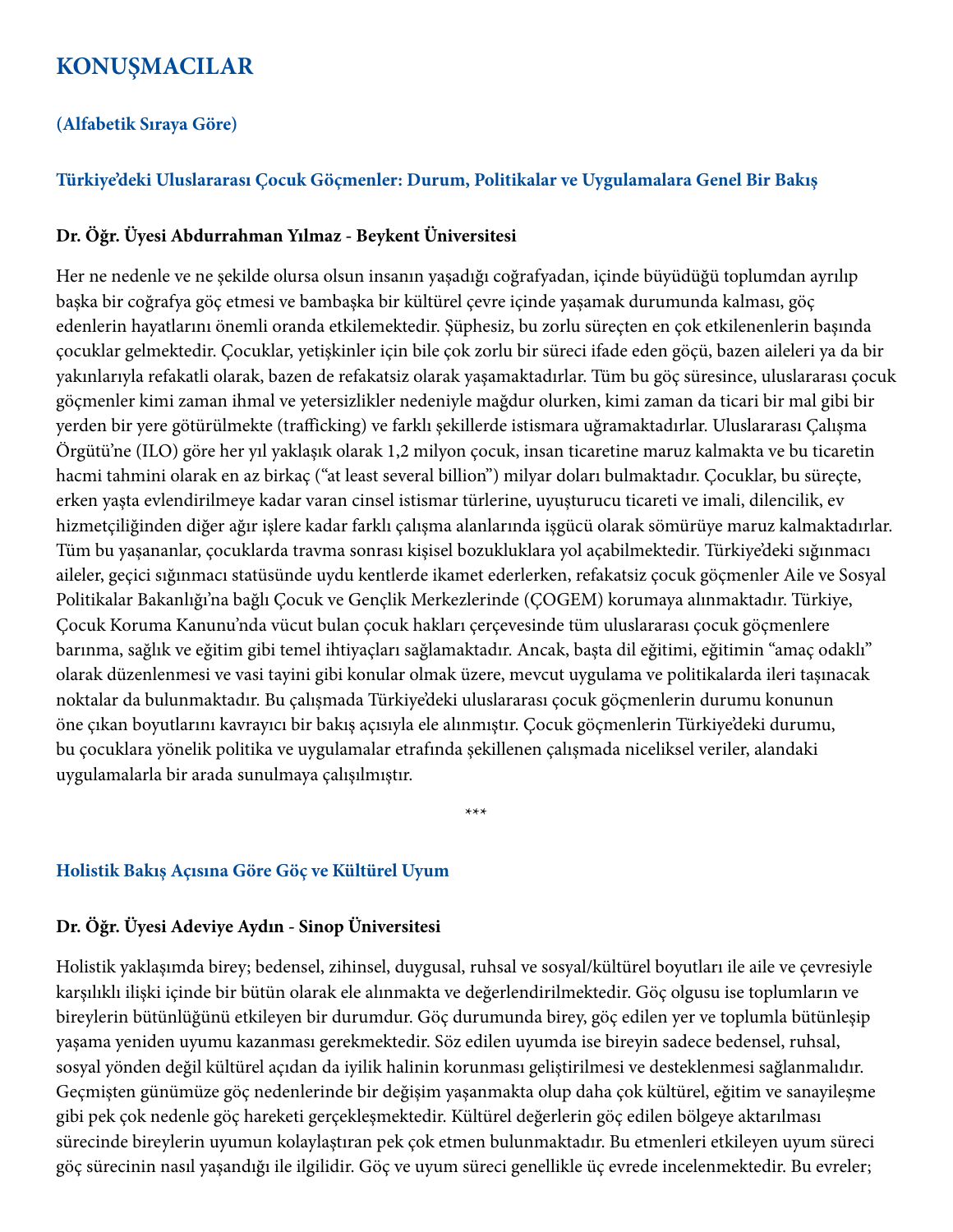göç öncesi dönem, göç eylemi ve göç sonrası yaşanan dönemin özellikleri ile ilgilidir. Göç öncesinde bireyin kişilik özelliği, göç etme nedeninin zorunlu ya da isteğe bağlı olması, bireyin psikolojik sağlamlık özelliği, daha önceki yaşadığı benzer travmatik süreçler gibi pek çok psikososyal, kültürel etmenler göçe vereceği uyum sürecini etkilemektedir. Göç eylemi sırasında bireyin sosyal desteğinin niteliği, göç sürecindeki travmatik olaylar ve travma sonrası stres bozukluğu olup olmadığı yine uyum sürecini etkileyecektir. Göç sonrası dönemde yaşanan kültür şoku, algılanan ayrımcılık, maddi sıkıntılar ve özlemde yaşanan psikososyal uyum kavramını etkileyecektir. Sonuç olarak göç, sosyal bir kriz olarak düşünülmelidir. Küreselleşme sayesinde dünya küçülmekte ihtiyaç ve gereksinimlerin karşılanma şekli farklılaşmaktadır. Göç içerdiği değişken olgu ve olaylardan ötürü öncesinde, sırasında ve sonrasında pek çok stresörü içinde barındırmaktadır. Göç eden toplumlarda çocuk, kadın, yaşlı ve hastalardan oluşan gruplar bu üç dönemde var olan riskli durumlara maruziyet derecesi bakımından daha fazla risk altındadır. Bu derleme makalede göç ve kültürel uyum süreci kavramsal modellerle açıklanmaya çalışılmıştır. Bu sayede önleyici faktörler, koruyucu özellikler ve riskli popülasyon daha erken fark edilip müdahale sağlanması planlanmaktadır.

\*\*\*

#### **Kadın Göçmenlerde Ruh Sağlığının Korunması**

#### **Dr. Öğr. Üyesi Adeviye Aydın - Sinop Üniversitesi**

Bir nüfus hareketi ve sosyal bir olgu olan göç kaçınılmaz bir şekilde strese yol açmakta bireyler bu durumla etkili bir şekilde baş edemediğinde ise ruh sağlığı sorunları ya da psikososyal sorunlarla karşı karşıya kalabilmektedir. Mülteciler ve göçmenler özellikle kültürleşme, travma deneyimlerinden dolayı ruh sağlığı sorunları yönünden savunmasız olabilmektedir. Göçmenlerde oluşan ruh sağlığı sorunları pek çok ülkede temel halk sağlığı sorunu olarak ele alınmaktadır. Göç olgusu karşısında kadınlar hassas grubu oluşturmakta olup kadınların göç ve göçün oluşturduğu strese karşı deneyimleri erkeklerden farklılaşmaktadır. Göç sonrası cinsiyet rolündeki değişiklikler ve toplumsal cinsiyet rolündeki beklentiler kadınların uyumunu ve göçe verilen tepkilerini etkileyebilmektedir. Göçmen kadınlar ruh sağlığı sorunları açısından erkeklere göre daha yüksek risk oluşturabilmektedir. Kadınların farklı yaşam biçimleri ile karşı karşıya kalmaları ayrıca ev ve iş yaşamında pek çok rol ve sorumlulukları üstlenmeleri ruh sağlığını da olumsuz yönde etkilenmesine neden olmaktadır. Göçün etkisiyle kadınlarda ruhsal bozukluklardan depresyon, travma sonrası stres bozukluğu, psikoz ve anksiyete bozukluklarında artış görülebilmektedir. Göçmen kadınlarla gerçekleştirilen bir çalışmada kadınlarda öfke, depresif duygulanım ve yalnızlık duyguları gibi duygusal sorunlar yaşadıkları belirlenmiştir. Kadınlarda sosyal destek ya da sosyal paylaşımların yetersizliği ruh sağlığını olumsuz etkileyebilmektedir. Göçmen kadınlar dil, psikolojik, sosyal, spiritüel, ekonomik ve kültürel engellerden ötürü de sosyal ve sağlık bakım sistemine erişmede zorluklar yaşamaktadır. Yaşamını sürdürdüğü yerden ayrılmak zorunda kalan kadınların sosyal açıdan çöküntülerin azaltılması ve ruh sağlığının olumsuz etkilerin azaltılmasında yeni yaşama uyum sağlama, psikososyal destek programları düzenleme ve bilinçlendirme çalışmaları faydalı olabilmektedir. Özellikle koruyucu ruh sağlığı açısından bireyin gereksinim duyduğu alanların belirlenerek bireye danışmanlık hizmetlerinin verilmesi bireyle birlikte etkili stratejilerin geliştirilmesi sağlanabilir.

\*\*\*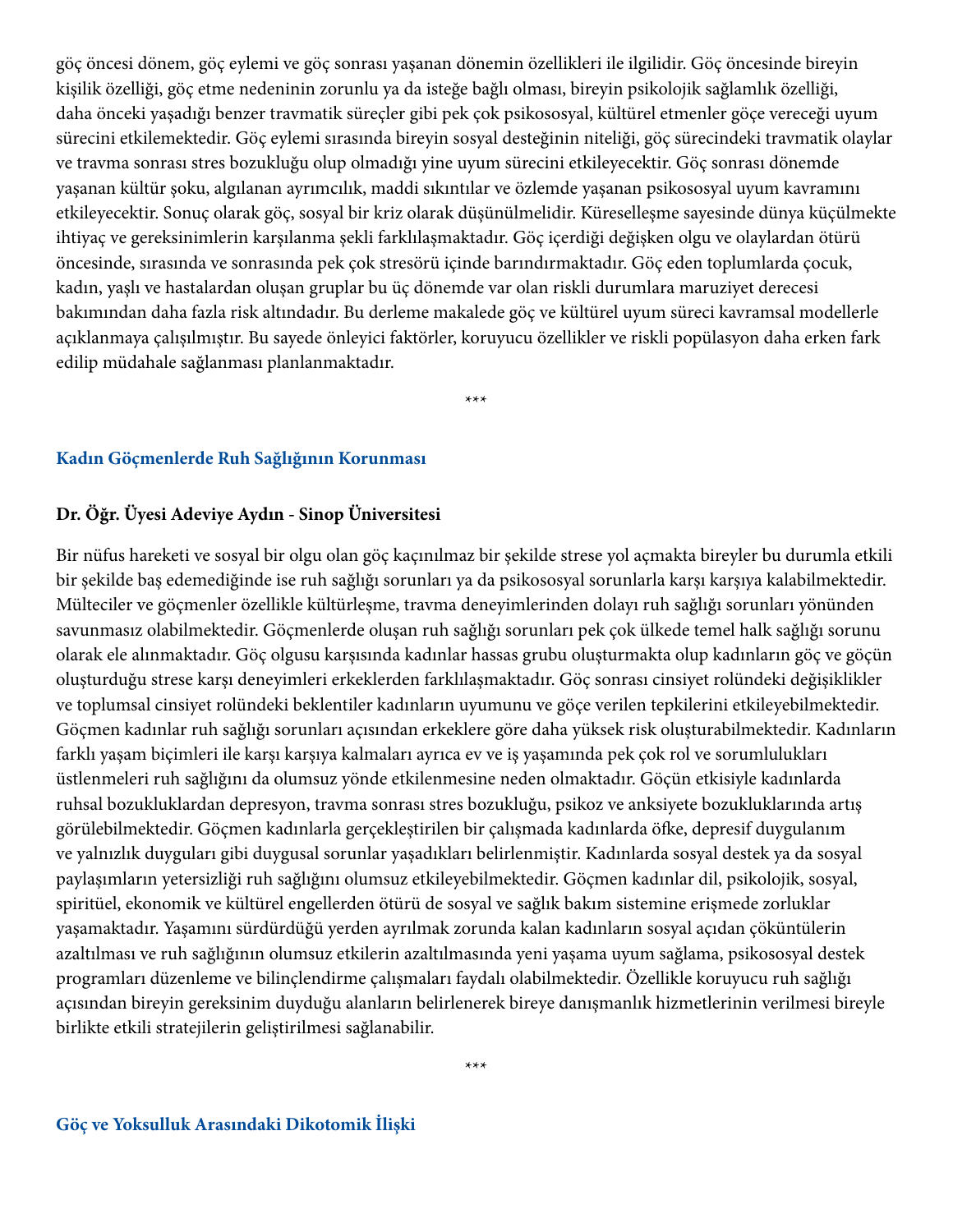### **Arş. Gör. Akasya Kansu Karadağ - Kadir Has Üniversitesi**

Küreselleşme sürecinde göç, bugün bütün bir dünyanın karşı karşıya kaldığı bir sorundur. Çeşitli nedenlerle, gelişmekte olan ülkelerden, gelişmiş ülkelere doğru akan göç dalgası günümüzde her geçen gün artmaktadır. Göçmenler, gelişmiş ülkelerin kalkınma programları kapsamında, ekonomik ve politik ölçekler oranında kabul edilmekte, çoğu zaman reddedilmekte ya da göç yolunda ölüme terk edilmektedirler. Emek sömürüsü, savaşlar, eğitim, sağlık imkânlarının sınırlanması yoksulluğa neden olur. Yoksulluk ise, emeğin zorunlu göçüne, yaşam hakkının korunması amacıyla irtica etmeye, eğitim hakkına erişim için ise beyin göçüne neden olur. 2000'li yılların başından bu yana savaşlar nedeniyle birçok göçmen birinci kuşak haklarının en önemlisi olan yaşama hakkının ihlali nedeniyle kendi ülkelerinden başka ülkelere göç etmek zorunda kalmıştır. Bunlar içerisindeki şanslı azınlık dışındaki bütün göçmenler kötü koşullarda yaşamakta, ucuz emek gücü olarak çalışmakta, temel eğitime erişememekte, yabancı düşmanlığına maruz kalmaktadır. Bu kez göç nedeniyle, yoksulluk ortaya çıkmaktadır. Söz konusu çalışma, yoksulluk ve göç arasındaki birbirini etkileyen dikotomik ilişkiyi incelenmektedir.

\*\*\*

### **Migration Crisis and Africa's Dilemma on the Mediterranean Sea**

#### **Ashiru Ibrahim Zurmi & Bello Mukhtar - Federal Polytechnic Kaura Namoda, Yüksek Lisans Öğrencisi**

The quest for greener pasture in foreign lands especially in Europe by Africans crossing the Mediterranean sea is alarming. This dicey migratory movement without proper means of transport has created a lacuna and opened a Pandora box with regard to African high level of unemployment especially among the youth. Recently, one of the major issues or headlines on the media is the reported problem of thousands of Africans submerging in the Mediterranean sea off Libyan coast and near the Italian Island of Lampedusa all in search for better life. The paper seeks to find the causes and impact of transmigration on African continent most especially as it affects Nigeria and West Africa. Consequently the research which adopted communication theory to explain the nature of the problem; heavily used secondary sources of data like textbooks, magazines, journals, newspapers and internet sources. In the course of this academic search of objective reality, the paper discovered that some migrants were forced to flee as a result of famine, drought, political persecution, while others wholly migrated for economic reasons. In the final analysis recommendations were given in order to ameliorate this menace that has eaten deep the fabric of social relations and is about to affect diplomatic relations of the affected states.

\*\*\*

## **Edebiyatta Göç: Tunus Kökenli Fransız Yazar Albert Memmi'nin Portraits Adlı Denemeler Kitabının Ardından Sömürgecilik Anlayışına Kısa Bir Bakış**

#### **Öğretim Görevlisi Armen Tanikyan – Yeditepe Üniversitesi**

XIX. yüzyılda sömürgecilik, anavatandan uzakta yabancı bir toprak veya devletin işletilmesini meşrulaştırmayı savunan bir doktrin olarak tanımlanır ve kabul görür. Coğrafi olarak uzakta bulunan anavatan, sömürgeleştirilen ülkede sosyoekonomik düzeyde bayındırlık işlemleriyle gelişmeler yapılması gerektiğine inanır ve himayesi altına aldığı ülkede gerek ekonomik gerekse eğitim alanlarında değişimlere neden olur. 1881'de Fransa, Kuzey Afrika kıyılarında kendine rakip olarak gördüğü İtalya'yı Tunus beyliğinden uzaklaştırarak bu küçük ülkeyi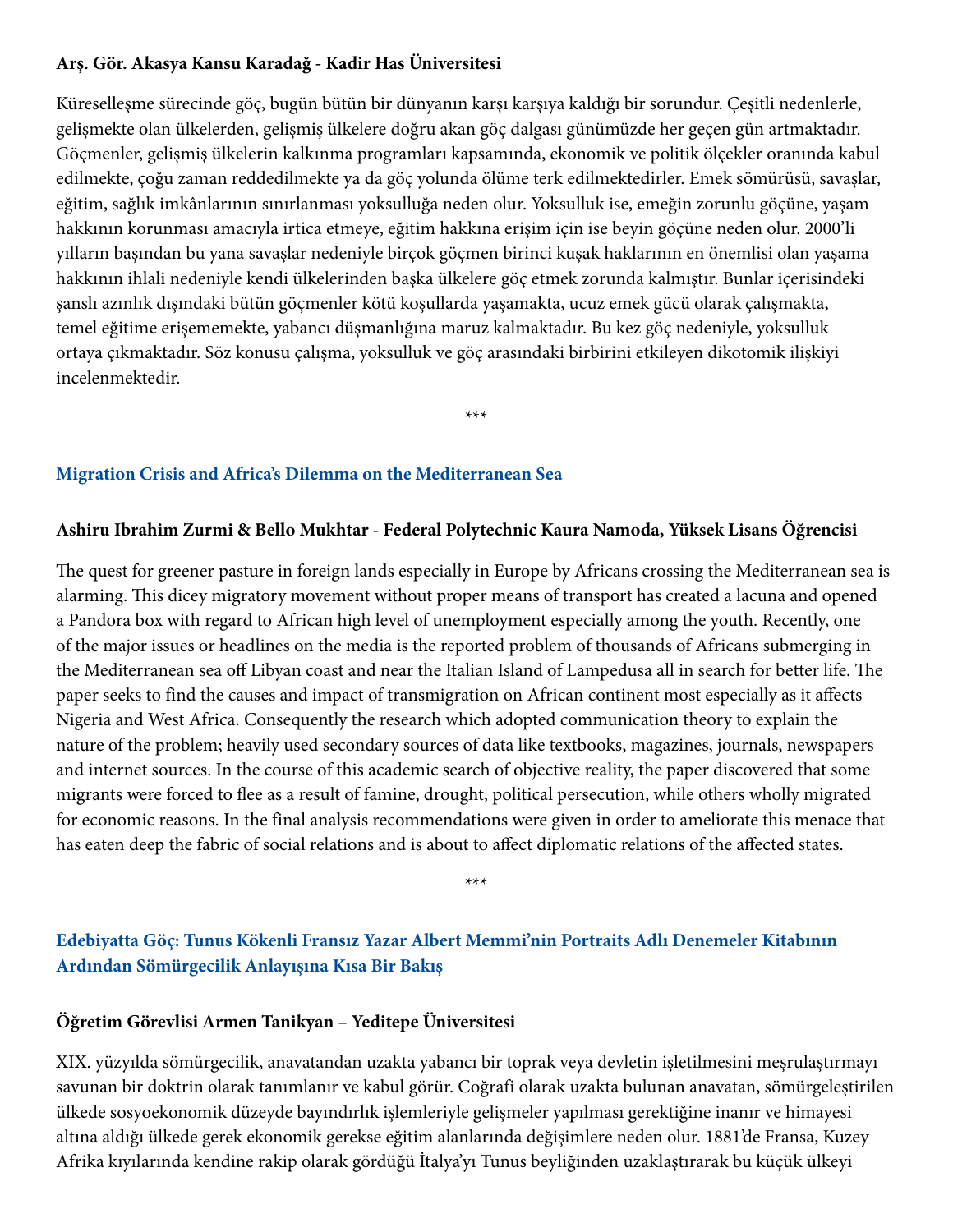himayesi altına aldığını ilan eder. Asıl amacı İtalyanların sömürgesi konumundaki Cezayir'e müdahale etmelerini engellemektir. Ancak kısa sürede kendi vatandaşlarını bu ülkeye göç etmeleri için teşvik eder. Alt yapı, endüstri ve eğitim alanlarında yatırımlar yapılmasını sağlayarak bu küçük beylikteki güç unsurlarını ele geçirir ve yönetimi kendine bağımlı hale getirmeyi başarır. Bu çalışmamızda, sömürgecilik esaslarına dayanan ve XIX. yüzyılın son çeyreğinden, II. Dünya Savaşının sonuna kadar olan dönemde Fransa ile Tunus arasındaki ilişkileri, sömürge sistemine göre Afrika kıyılarına yerleşimi artı ve eksi yönleriyle Tunus kökenli Fransız filozof ve yazar Albert Memmi'nin Portraits adlı denemeler kitabının ardından inceleyeceğiz.

\*\*\*

#### **Göçün Sağlık Üzerine Etkileri**

#### **Arş. Gör. Ayşe Yücesan & Dr. Arş. Gör. Esma Kabasakal - Hacettepe Üniversitesi**

Son yıllarda komşu ülkelerde meydana gelen iç karışıklıklar nedeniyle Türkiye fazla göç alan ülke konumuna gelmiştir. Meydana gelen bu dış göçün en önemli nedenlerinden birisi bireylerin can güvenliğinin olmamasıdır. Bu nedenle çoğu birey ailesi ile birlikte göç etmeyi tercih etmektedir. Türkiye'de yaklaşık 2.75 milyon Suriyeli göçmen bulunduğu belirtilmektedir. Göç edenler arasında çocuklar önemli bir sayıyı oluşturmaktadır (1,5 milyon). Yaşlı oranı %5 olup kadın ve erkek sayıları hemen hemen eşittir. Göçmenler, yaşadıkları riskler (savaş ve sağlıklı olmayan çevre koşulları) nedeniyle hem psikolojik hem de fizyolojik sağlık sorunları açısından özellikli bir gruptur. Öte yandan endemik olarak görülen hastalıklar ve sığınmacı olmaları nedeniyle yaşadıkları şiddet ve ayrımcılık da önemli sağlık sorunlarını beraberinde getirmektedir. Göçmen kadınlarda fiziksel şiddet ve buna bağlı yaralanmalar, cinsel istismar, aile planlaması hizmetlerinin eksikliğine bağlı cinsel yolla bulaşan enfeksiyonlar (CYBE), istenmeyen gebelikler ve kürtaj, riskli gebelikler, düşükler ve doğum komplikasyonları oldukça sık görülebilen sağlık sorunlarıdır. Çocuklarda büyüme ve gelişme gerilikleri, anemi, aşılama eksiklikleri, ishal, sıtma, kızamık, solunum yolu enfeksiyonları, tüberkülozgibi bulaşıcı hastalıklar, istismar, şiddet ve buna bağlı yaralanmalar yaygın sağlık sorunlarıdır. Öte yandan kronik hastalığı olan çocukların bakımının aksaması da yeni sağlık sorunlarının gelişmesine neden olmaktadır. Yaşlı nüfus, göçmenler arasında daha az bir yüzdeyi oluşturmasına rağmen, kronik hastalıklar ve beraberinde getirdiği komplikasyonlar ve yeterli bakım almamaya bağlı gelişen sağlık sorunları bu yaş grubunda ciddi boyutlarda görülmektedir. Beslenme bozuklukları, anemi, ağız-diş sağlığı sorunları ishal, solunum yolu enfeksiyonları, depresyon, kaygı bozuklukları, uyku bozuklukları ve post-travmatik stres bozukluğu gibi ruh sağlığı sorunları tüm göçmen yaş gruplarında görülebilen sağlık sorunlarıdır. Ülkemizi etkileyen göçün, göçmen sağlığı üzerine etkisi ciddi boyutlardadır. Sağlık sorunlarının daha fazla göçmeni ve yerel halkı etkilememesi için, multidisipliner ekip anlayışı ile yasal düzenlemeler ve sağlık hizmetlerine ilişkin düzenlemeler yapılması ve yaşam koşullarının iyileştirilmesi ile çözümü sağlanmalıdır.

#### **Türkiye'de Göç Yönetiminin Kurumsallaşması ve Suriyeli Sığınmacılar**

#### **Ayşenur Öztürk - Selçuk Üniversitesi, Yüksek Lisans Öğrencisi**

Göç, özünde yer değişikliğini içeren bir hareketliliktir. Bu hareketliliğin sebebi bazen doğal bir afet, bazen savaşlar, bazen ekonomik gerekçeler, bazen zulüm korkusu olabilir. Göç zamanla sınırları aşan bir sorun haline

\*\*\*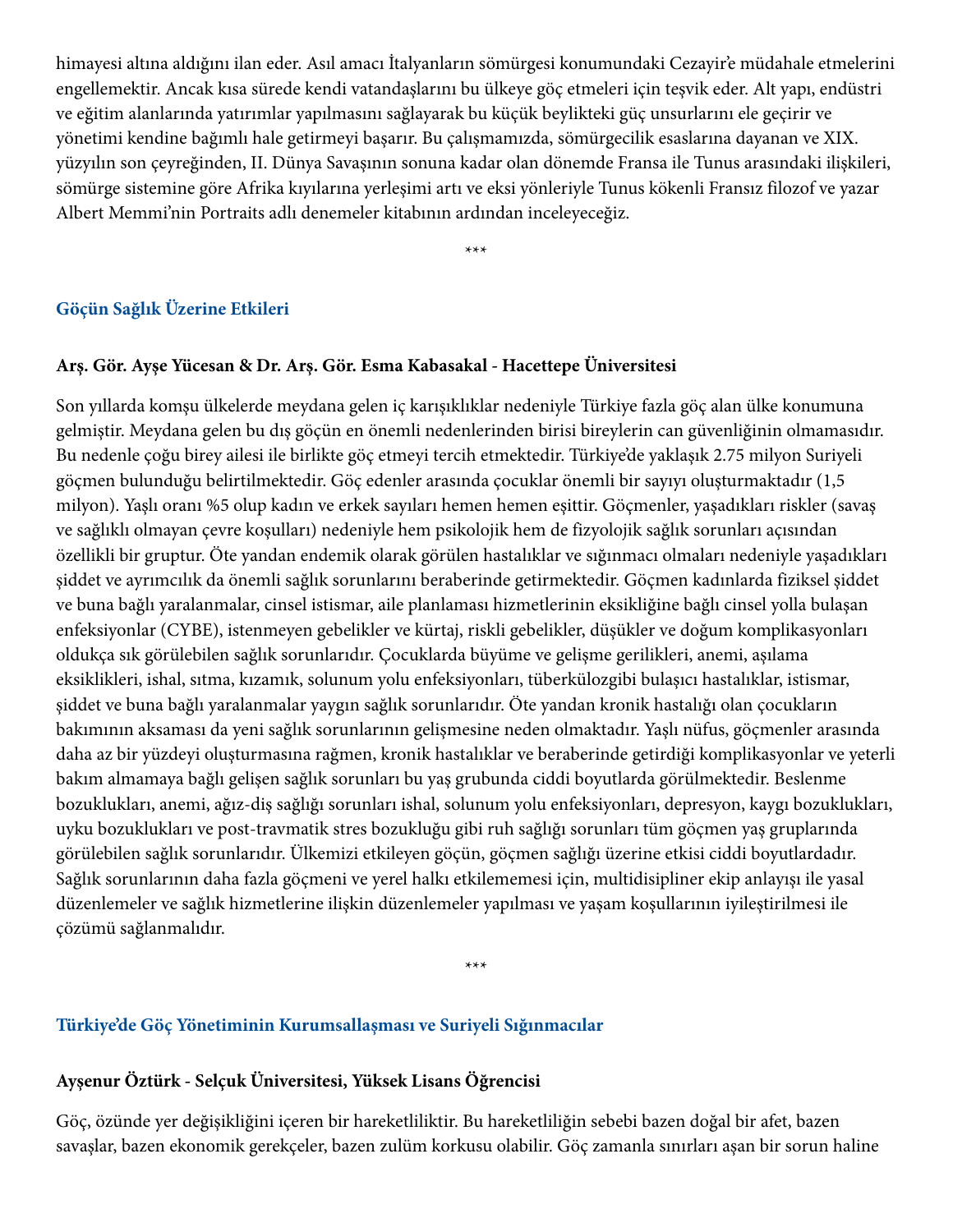gelmiş ve artan uluslararası göç hareketleri göç yönetiminin yeniden şekillenmesini ve küresel göç yönetiminin ortaya çıkmasını sağlamıştır. Göç hareketleri yalnızca göç eden birey ya da toplulukları etkilememiş; göç alan veya geçiş güzergâhı olarak kullanılan ülkeleri de toplum yapısı, ekonomisi ve ulusal güvenliği gibi temel konularda etkilemiştir. Özellikle Suriye'deki iç savaş sonrasında yaşanan göç hareketliliğinde bu durum daha fazla gündeme gelmiş ve bu durumdan en fazla etkilenen ülke de Türkiye olmuştur. Türkiye'nin, göç konusunda belli bir politikası ya da yönetimde kurumsallaşma yapısı yoktu. Türkiye'de göç yönetimine ilişkin sistematik çalışmalar 2005 yılında kabul edilen İltica ve Göç Alanındaki Avrupa Birliği Müktesebatının Üstlenilmesine İlişkin Türkiye Ulusal Eylem Planıyla birlikte başlamıştır. Bu süreç 2013 yılında çıkarılan 6458 sayılı Yabancılar ve Uluslararası Koruma Kanunu ile Ulusal Eylem Planı ile devam etmiş ve Göç İdaresi Genel Müdürlüğü kurulmuştur. Kızılay ile Afet ve Acil Durum Yönetimi Başkanlığı (AFAD) kurumları ise daha çok sahada yer alarak Göç İdaresi Genel Müdürlüğü ile koordineli bir çalışma halinde olmuşlardır. Fakat uluslararası bir boyut kazanan göç sorununda Türkiye'nin daha önce bu konuda bir çalışmasının ve yönetimde kurumsallaşmasının olmaması; yaşanan göç sorunu karşısında toplumsal, siyasal ve ekonomik anlamda bir karışıklık yaratarak Türkiye'yi zor durumda bırakmıştır. Bu çalışmada, Suriye'deki iç savaş sonrası yaşanan göç dalgası ile Türkiye'nin göç yönetimi kurumsallaşmasında yaşadığı eksiklikler belirtilmiş; Avrupa Birliği Müktesebatı sürecinde göç yönetiminin kurumsallaşmasındaki uyum sağlama kapasitesinin ne düzeyde olduğu ve bu yolda yapılan çalışmalar ile uluslararası alanda yapılan işbirliğinin göç yönetiminin kurumsallaşmasına ne kadar katkı sağladığı anlatılmıştır. Bu kapsamda, hukuki altyapı sağlayan mevzuat incelenmiş; kurumların yapısı betimlenmiştir. Göç yönetimi kurumsallaşmasının daha sistematik nasıl olması doğrultusunda önerilerde bulunulmuştur.

\*\*\*

#### **Suriyeli Kadın Göçmenler: Bir Doküman Analizi**

#### **Dr. Öğr. Üyesi Bahar Taymaz - Yeditepe Üniversitesi**

Kadınlar göçün her sürecinde toplumsal cinsiyet eşitsizliğine bağlı nedenlerle ortaya çıkan yoksulluk, istismar, travma ve gelecek kaygısı gibi olumsuzluklardan daha fazla etkilenmektedir. Bu nedenle, göç ve göç süreçleriyle ilgili yapılan araştırmalarda cinsiyete özel veri sunulması önemlidir. Bu çalışmanın amacı, uluslararası kuruluşlar, Türkiye Cumhuriyeti devleti, Sivil Toplum Kuruluşları ve akademisyenlerin Suriye'den ülkemize olan göç konusunda hazırladıkları raporlara dayanarak kadınların göç sürecinde yaşadığı sorunları, karşılaştığı riskleri ve sunulan çözüm önerilerini ortaya koymak ve analize dâhil edilen raporlarda toplumsal cinsiyet perspektifine ne ölçüde yer verildiğini değerlendirmektir. 2012-2017 yılları arasında Suriye'den Türkiye'ye göç etmek zorunda kalmış sığınmacılarla ilgili kamu kuruluşları, üniversiteler ve STK'lar tarafından hazırlanan toplam 14 rapor, yarı yapılandırılmış bir veri toplama formu aracılığıyla yedi kişilik bir çalışma grubu tarafından değerlendirilmiştir. Her doküman iki araştırmacı tarafından değerlendirilmiştir. Bulgular, Suriyeli sığınmacı kadınlar özelinde göç, barınma ve güvenlik, beslenme, sağlık, eğitim ve entegrasyon başlıkları altında sunulmuştur. Suriyeli kadın sığınmacıların barınma, beslenme, hijyen ve bakıma muhtaç aile bireylerinin bakımını üstlenme gibi sorumluluklar ile geleneksel değerler nedeniyle topluma entegrasyonda en çok sorun yaşayan grup olduğu görülmektedir. Entegrasyon kısıtlılığından dolayı hem Türkçe öğrenmekte hem de istihdam ve sağlık hizmetlerine erişim konularında sorun yaşamaktadırlar. Kız çocukların da maddi olanaksızlıklar, toplumsal cinsiyet rollerine uygun olarak ev işlerine yardım etmek ve erken yaşta evlilik gibi nedenlerle okullaşma oranının düşük olduğu belirtilmektedir. Sonuç ve öneriler: İncelenen raporlarda kadın sığınmacıların göçün pasif bir aktörü olarak düşünüldüğü, kadınların toplumsal cinsiyet odaklı sorunlar yaşayabilecekleri düşüncesiyle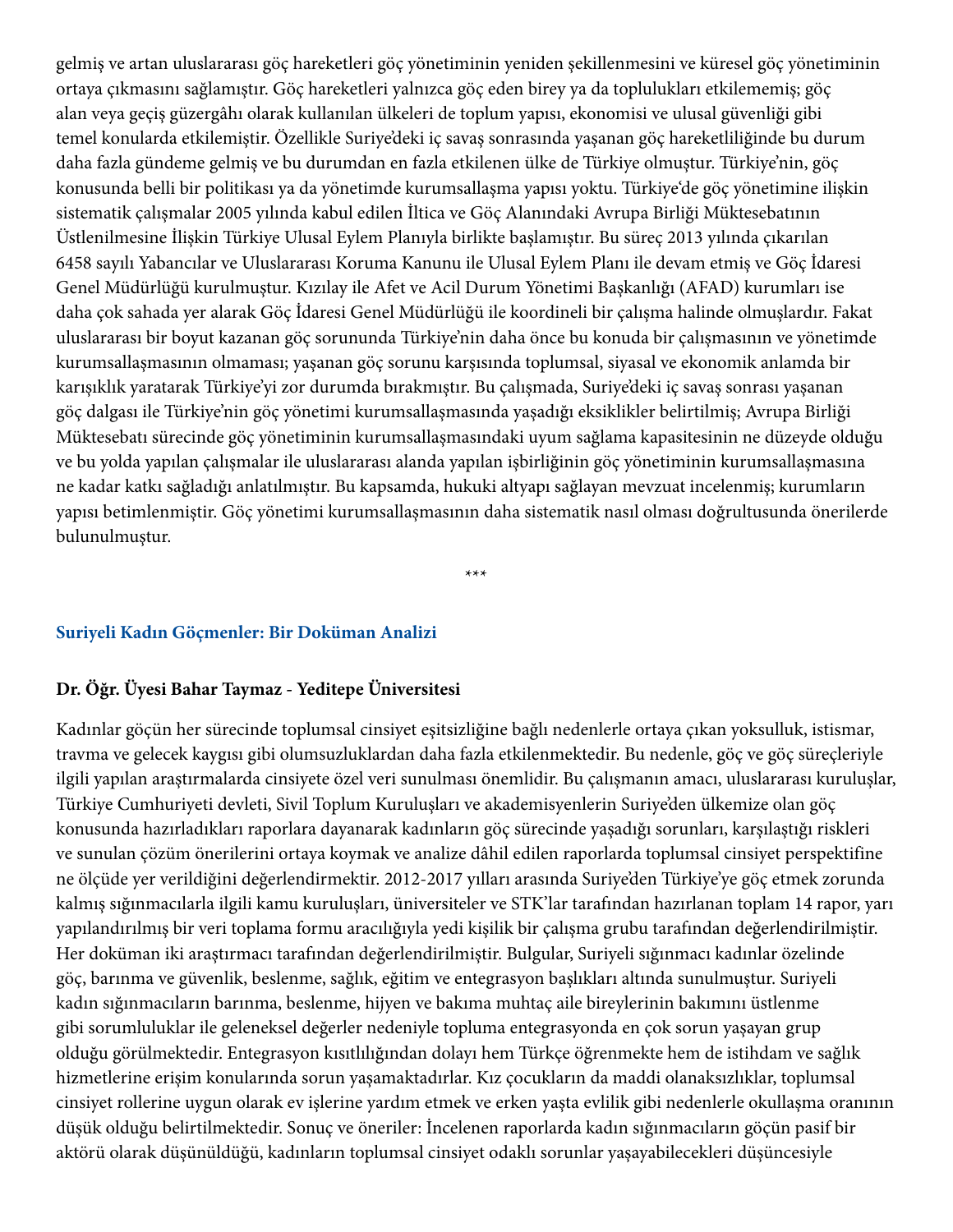tasarlanan araştırma sayısının az olduğu ve araştırmalarda niceliksel verilerin ön planda olduğu belirlenmiştir. Yapılan araştırmaların kadınların sesini duyurmaktan uzak olduğu ve ev sahibi toplumun perspektifinden tasarlandığı görülmüştür. Sığınmacı kadınların özellikle dil engelini aşamadıkları ve kültürel beklentiler neticesinde ev dışına çıkamadıkları, bu nedenle de temel ihtiyaçlarını karşılamakta ve toplumsal entegrasyon konusunda sorun yaşadıkları sonucuna varılmış, bu sorunların çözümü için toplumsal cinsiyet özelinde araştırmalar yapılarak, politikalar geliştirilmesi önerilmiştir.

\*\*\*

#### **Fırsat-Tehdit İkileminde Suriyeli Sığınmacıların Medyada Temsili**

#### **Arş. Gör. Bilal Süslü & Dr. Sefer Kalaman - Ege Üniversitesi**

Tunus, Mısır, Libya, Bahreyn, Yemen gibi birçok Arap ülkesinde yönetimsel karışıklıkla sonuçlanan ve Arap Baharı olarak adlandırılan sürecin Suriye'ye sıçraması 2011 yılının ilk çeyreğinin sonuna denk gelmiş ve ülkedeki karışıklıklar günümüze dek devam ederek iç ve dış çok sayıda aktörün dahil olduğu küresel bir savaşa dönüşmüştür. Savaşın olağan sonucu olarak kendini tehlikede gören sivil halk çareyi güvenli bölgeler olarak gördüğü ülkelere göç etmekte bulmuştur. Özellikle kimi hedef ülkelerde ucuz iş gücü vb. ekonomik nedenlerle fırsat olarak görülen göçün, kalıcı hale gelmesiyle ekonomik, sosyal, siyasal ve kültürel boyutlarda endişeye neden olması kaçınılmazdır. Söz konusu endişe düzeyinin artmasında ve/veya azalmasında ise medya başat araçlardan biri olarak belirmektedir. Dolayısıyla, medya aracılığıyla, sığınmacılara yönelik hedef ülke halkında başlarda hissedilen hoşgörü iklimi yerini, ötekileştirme ve nefret söylemini sonuçlayan bir ortama bırakmaktadır. Dahası, bir kişi ya da bir grup insanın karıştığı münferit olay/olaylar medyanın ahlaki panik üretmesi sonucu bütüncül olarak algılanmaya başlanmakta ve bu durum yerleşik halkta Suriyeli sığınmacılara yönelik endişe oluşmasına neden olmaktadır. Kitlesel göç hareketleri, sosyokültürel, ekonomik ve siyasal açıdan neredeyse tüm ülkelerin üzerinde önemle durduğu konuların başında gelmekte olup, milyonlarca sığınmacıyı bünyesinde barındıran Türkiye için diğer ülkelere göre çok daha fazla anlam taşımaktadır. Bu noktadan hareketle, çoğunlukla fırsat-tehdit ikileminde değerlendirilen Suriyeli sığınmacıların Türkiye'deki medya organlarında nasıl temsil edildiğini ortaya çıkarmak çalışmanın amacını oluşturmaktadır.

## **Unpacking Legitimization Strategies in Foreign Policy: Comparative Analysis of Iraqi and Syrian Mass Refugee Flows to Turkey**

\*\*\*

#### **Arş. Gör. Birce Altıok & Yüksek Lisans Öğrencisi Salih Tosun – Koç Üniversitesi**

This paper aims to compare foreign policy practices and objectives of Turkey and analyzes its legitimization efforts of refugee policies for the two most recent mass refugee flows: the Iraqi case (1989-1991) and the ongoing Syrian refugee case since 2011. Although the time period that the government hosted Iraqi refugees is limited and eventually ended with repatriation, the governments in charge between the periods of 1989-1991 were successful in organizing and legitimating an international coalition while adopting a restrictive refugee policies. Compared to the Syrian case after 2011 up until 2013 as the numbers reached 2.5 million with inclusive refugee policies, Turkey's efforts to push international society to form a coalition against Syria were failed. Subsequently, the Syrian refugee case has become protracted. Therefore, a critical comparative analysis of the data highlights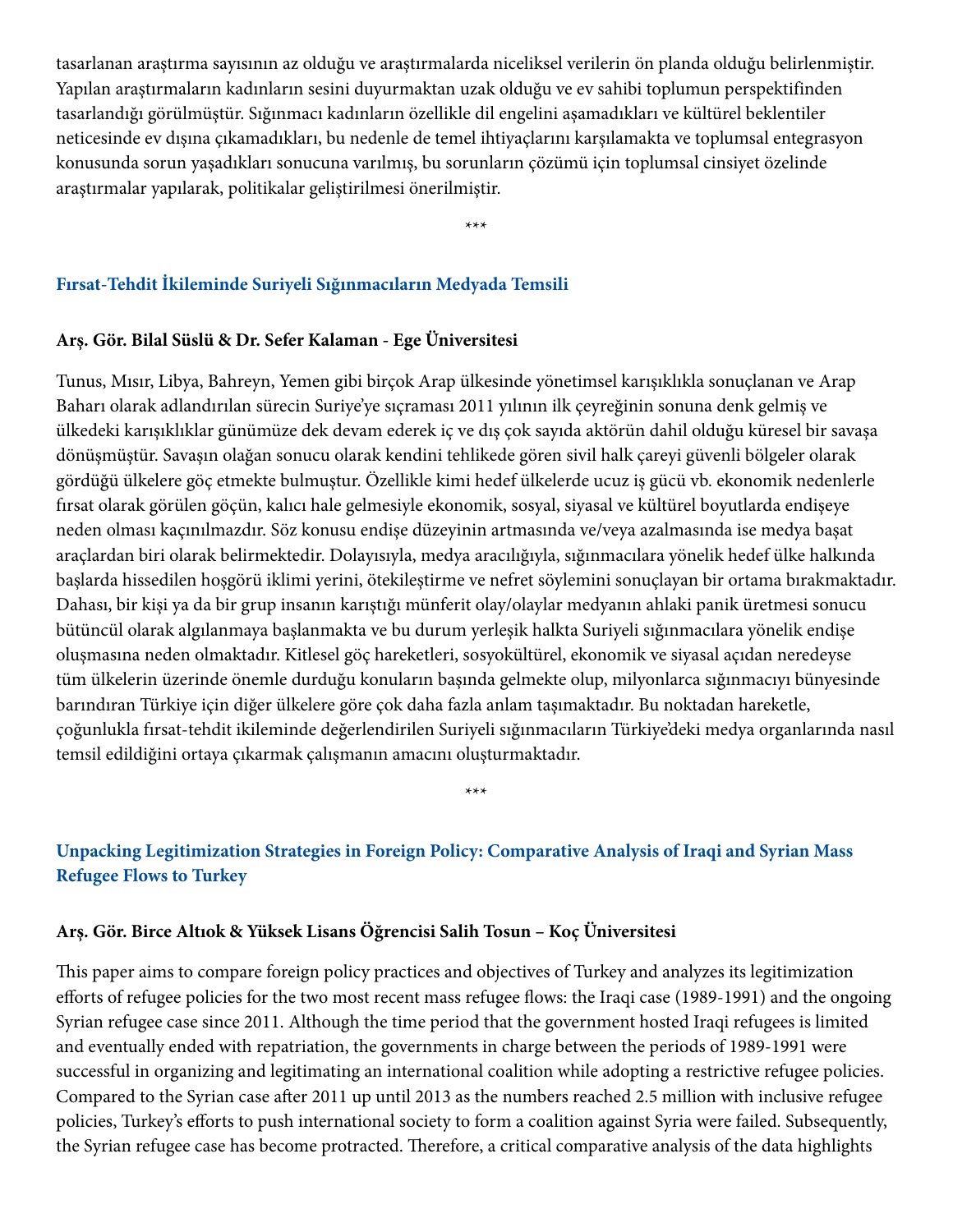significant overlapping legitimization efforts for each case until the critical juncture of establishing a coalition. For the second analytical part, the paper focuses on the Syrian case after 2013 and examines Turkey's strategic maneuvering regarding refugee policies in short and long-term foreign and domestic goals and practices on the ground, and exerts how Turkey legitimizes these efforts by taking a holistic view centered around four pillars: legitimization through international practices, foreign policy fluctuating between idealism and pragmatism, humanitarianism and securitization. For a comparative analysis, the research benefits from the data attained from the interviews with bureaucrats, newspaper analysis of bureaucratic statements and official statements.

\*\*\*

#### **Migration in The Post-Soviet Space**

### **Lisans Öğrencisi Burba Alexandr & Lisans Öğrencisi Novikov Daniil - Moscow State Institution of International Relations (MGIMO)**

In the focus of our investigation, there is a migration in the countries of former Soviet Union. One of the serious historical problems was so called "iron curtain" which includes law restrictions of the states for traveling and migration in the Soviet Union. After the USSR collapse new independent states conduct their own migration policy. Besides people from post-Soviet countries migrate inside and outside post-Soviet space very actively. Authors are going to answer several questions: why do people migrate from countries of post-Soviet space to others; where do they migrate; How many people migrate inside the Post-Soviet space and from their countries to EU, USA, Canada and other parts of the globalized world. As a research method, authors used the analysis of official statistics, migration law of the post-Soviet states. Authors would like to analyse legal and illegal migration and its aftermaths.

\*\*\*

#### **Politicization of Diaspora Engagement Policies**

#### **Dr. Öğr. Üyesi Damla Bayraktar Aksel – Koç Üniversitesi**

Over the last decades, many states with large populations of emigrants living in the overseas began to adopt a new perspective and language to perceive their non-resident citizens while at the same time transforming their existing institutions or establish new institutions. As these policy changes for diaspora engagement have redefined the traditional citizenship regimes, which were defined within a territorial understanding, they had repercussions on the international relations and bilateral relations between the home and host states. This paper aims to analyse how the politicization of diaspora engagement policies take place in the area of international relations. The research will first focus on the case of Turkey, a traditional country of emigration and a country with sturdy diaspora engagement policies since early 2000s. Second, it will provide a comparative analysis of the Turkish case with the cases of two other traditional emigrant sending countries of Mexico and India.

\*\*\*

**An Economic Assessment of International Migration and Refugee Movements**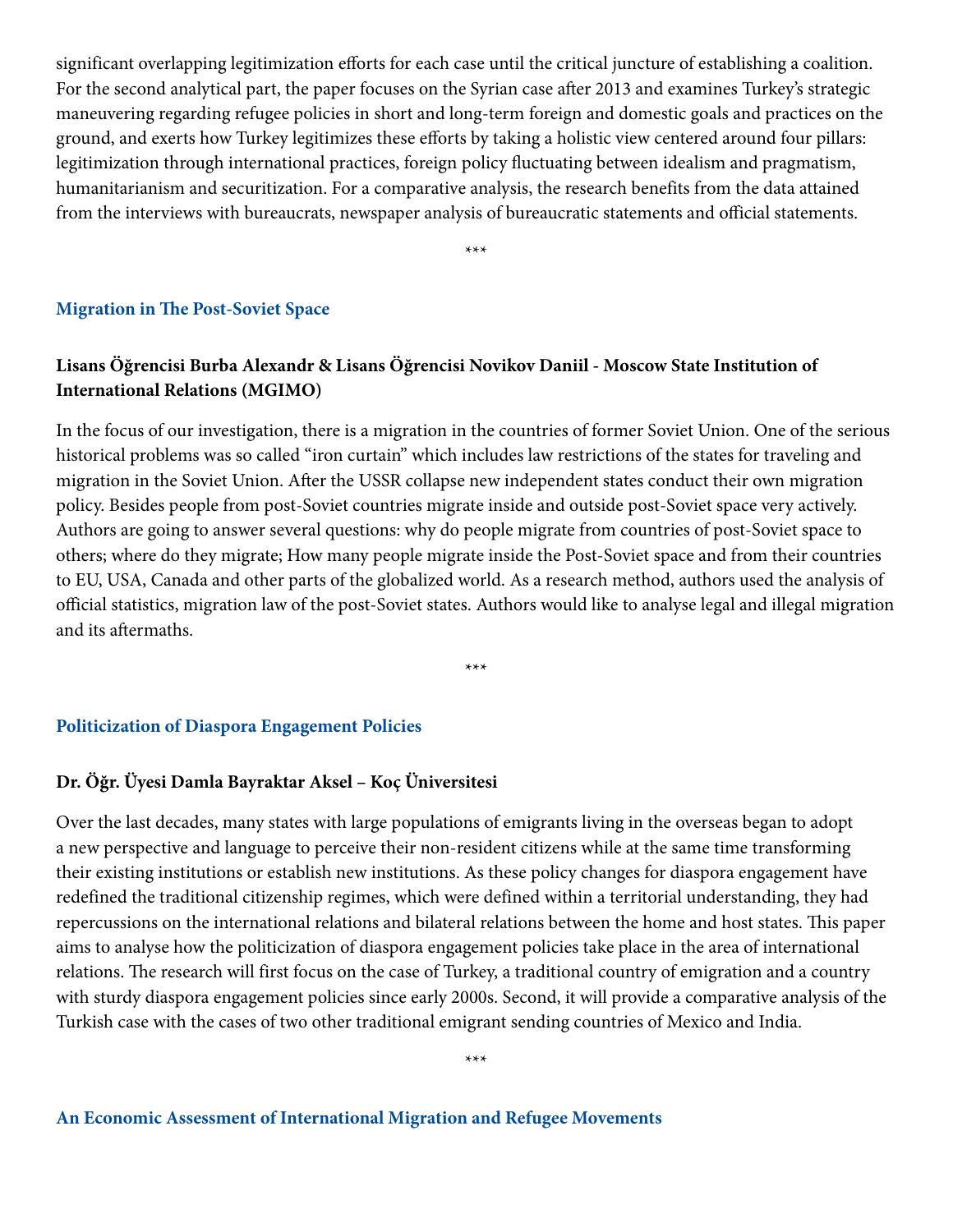## **Dr. Öğr. Üyesi Deniz Kozanoğlu – Yeditepe Üniversitesi**

Current population movements around the world and Europe will mark the history of international migration. On a global scale, wars and persecution have never provoked, since the end of the Second World War, as much movement of people within and outside countries. The conflicts in the MENA region are pushing people to the start. Most of them relocate to their country of origin or a neighbouring country, but some of these forced displacements are headed for Europe. Faced with the challenge of welcoming refugees, European countries are still struggling to agree on an ambitious common immigration policy. The current migratory context and the difficulties of coordination between European countries raise many questions concerning the extent of international migration and refugees' choice of location as well as the different reception conditions in European countries and their asylum policy. The purpose of this paper is to describe the movements of people and refugees around the world and to provide an economic assessment of the specific situation of the European Union in relation to the reception of refugees. The paper extends issues relating to refugee movements to the economic sphere and illustrates the effects of immigration and refugees on the employment conditions in host countries. The study method is based on a recent literature review of several theories, as well as the study of different cases. The results present the features that may contribute to the economic success of international migration.

\*\*\*

## **Uluslararası Literatürde Göç ve Mülteci Sağlığı İle İlgili Hangi Konular Öne Çıkmaktadır? Bir Kesit Değerlendirmesi**

#### **Prof. Dr. Dilek Aslan - Hacettepe Üniversitesi**

Göç, göçmen, mülteci gibi kavramlar bütün dünyada öne çıkan güncel konular arasında yer almaktadır. Bu başlıklarla ilgili olarak bilimin birden fazla alanında çalışmalar yapılmakta ve kanıta dayalı sonuçlardan yararlanılarak çözüm önerileri oluşturulmaya çalışılmaktadır. Bütün alanlar içinde sağlık önemli bir başlıktır ve bu alanda sistematik yaklaşımların geliştirilmesi esasen bir gerekliliktir. Bu sunumun amacı 15.4.2018 tarihinde saat 19.15'de "Pubmed" veri tabanında İngilizce anahtar sözcükler "migration", "refugee", "health" ve "review" kullanılarak ulaşılan derleme makalelerin içeriklerinin incelenmesidir (https://www.ncbi.nlm. nih.gov/pubmed). Ulaşılan toplam derleme makale sayısı 17'dir. Makalelerin ayrıntılı incelemesi sırasında bir makalenin içerik açısından farklı bir konuda olduğu görülmüştür. İki makale de Almanca dilinde yazılmıştır ve değerlendirilememiştir. Sonuç olarak 14 makale değerlendirmesi yapılmıştır. Makalelerin öne çıkan konu başlıkları arasında sağlık sorunları, enfeksiyon hastalıkları, ruhsal sorunlar, aşılama/bağışıklama, sağlık hizmetlerine erişim, sosyal açıdan mevcut engeller yer almıştır. Derleme makalelerin farklı dergilerde yer aldıkları ve dünyanın farklı ülkelerinden yazarların katkılarıyla yazıldığı görülmüştür. Bununla birlikte makalelerin çoğunluğu Avrupa kökenlidir. Makalelerin bir kısmı sistematik derleme tipinde yazılmıştır.

Birden fazla makalenin farklı boyutları ile aynı zeminde incelendiği derleme makalelerin sonuçlarının yorumlanması bakış açısı ve öneri sunmaya katkı açısından değerlidir. Bu sayede makalelere yansıyan konulara ve içeriklerine yönelik olarak bütünsel yaklaşımlar geliştirebilmek olanaklıdır. Bu nedenle bu gibi içerik inceleme çalışmalarının düzenli aralıklarla yapılabilmesi önerilmektedir.

\*\*\*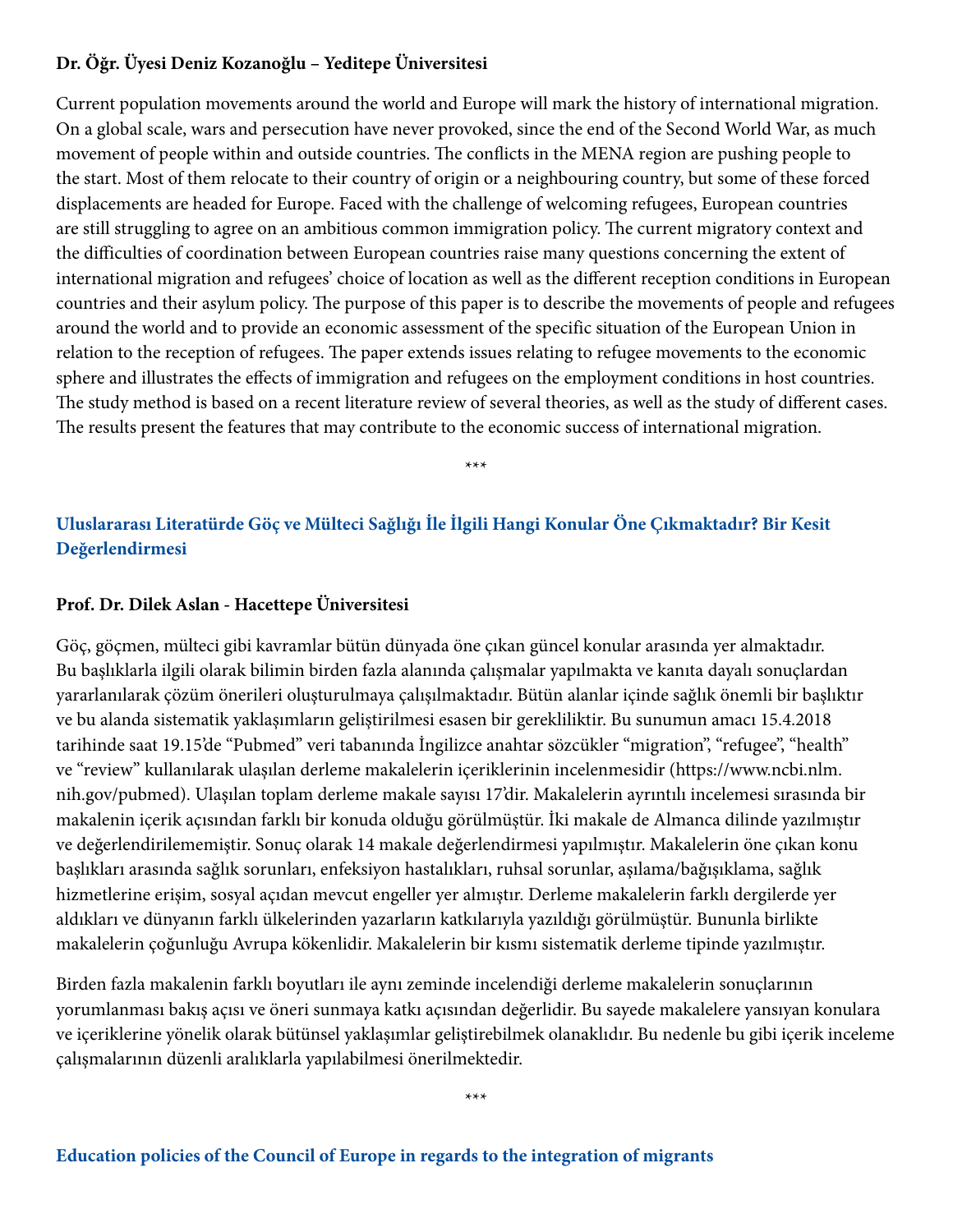### **Dr. Öğr. Üyesi Ebru Eren – Yeditepe Üniversitesi**

Certainly, the globalization of the trade has facilitated international migration by opening new doors for newcomers and new opportunities for migrants already settled in the host political contexts. Supposing that migration is not "an act totally isolated but a sustainable process", many factors accentuate the complexity of the migration, such as the plurality of multilingual and multicultural contexts, but also the needs and the expectations of migrants who have different profiles. The problematic of the sociolinguistic integration of migrants and particularly the sociolinguistic integration of adult migrants into the host political contexts, has been a source of lively debates (since 1968) in the Language and Education Policy Division of the Council of Europe. Thus, the project entitled "Linguistic Integration of Adult Migrants (LIAM)" which is developed by the international organization in question, aims to promote the building of intercultural understanding and the maintenance of social cohesion through the "Toolkit", as a referential to the sociolinguistic integration of adult migrants, resulting from the project mentioned above. As stated by the Council of Europe's Language and Education Policy Program, the sociolinguistic integration is a "two-way process": newcomers or migrants who have already settled in the host political contexts have the priority to appropriate the language and the culture of this context. On the other hand, these contexts must develop language and education policies in order to ensure the real integration of migrants as active "democratic citizens involved in social life" (in terms of health, housing, employment, education, etc.). At this stage, it would be appropriate to refer to the "Toolkit" of the Council of Europe which is mainly contextualized in "two-way" according to the various situations in daily life communication (respecting the needs and the expectations of adult migrants and inevitably, their sociolinguistic profile) and according to the host political contexts (respecting the sociocultural features of these contexts). The availability of the present "Toolkit" in seven completely different languages (French, English, Dutch, German, Greek, Italian and Turkish) justifies the importance of this work, while drawing attention to plurilingual and intercultural education in the context of globalization and consequently in the context of international migration.

#### \*\*\*

#### **Göç ve Sağlık: Göçmen Sağlığının Değerlendirilmesi**

#### **Dr. Arş. Gör. Esma Kabasakal & Arş. Gör. Ayşe Yücesan - Hacettepe Üniversitesi**

Göç olgusu bireyde meydana getirdiği sosyal, siyasal, ekonomik ve kültürel değişikliklerin yanı sıra sağlık göstergelerini de etkilemektedir. Türkiye'ye göç edenlerin çoğunluğunu oluşturan Suriyeliler, temel sağlık göstergeleri arasında yer alan anne ve çocuk sağlığı, aşılama oranları, üreme sağlığı, göç etme sürecinde olumsuz sağlık koşulları ve psikososyal yönden olumsuz etkilenmiştir. Bu süreçte toplumda riskli gruplar olarak ele alınan çocuk, kadın, gebe, yaşlı vb gruplar üzerinde göçün etkisi daha da belirginleşmektedir. Nitekim Suriyeli göçmenlerin %75'nin yardıma muhtaç kadın ve çocuklardan oluştuğu bildirilmektedir. Göçmen sağlığı; ait olduğu etnik sınıftan, göç süreci ve sonrasındaki sosyo ekonomik durumdan etkilenmektedir. Bu nedenle göçmenler öncelikli grup olarak yaşam tarzları, sağlık davranışları ve sağlık hizmetlerine erişim açısından değerlendirilmelidir. Göçün insan sağlığı üzerine olumsuz etkisini önleyecek ulusal planlama ve faaliyet planları, sağlığı koruma ve geliştirme, Türkiye halkını bulaşıcı hastalıklar başta olmak üzere çeşitli sağlık problemlere yakalanmasının önüne geçmede etkili olacaktır. Bu sunumda göçmen sağlığı kadın, çocuk ve yaşlı olmak üzere risk altındaki gruplar açısından ele alınarak göçmen sağlığı hizmetlerinin değerlendirilmesi amaçlanmıştır.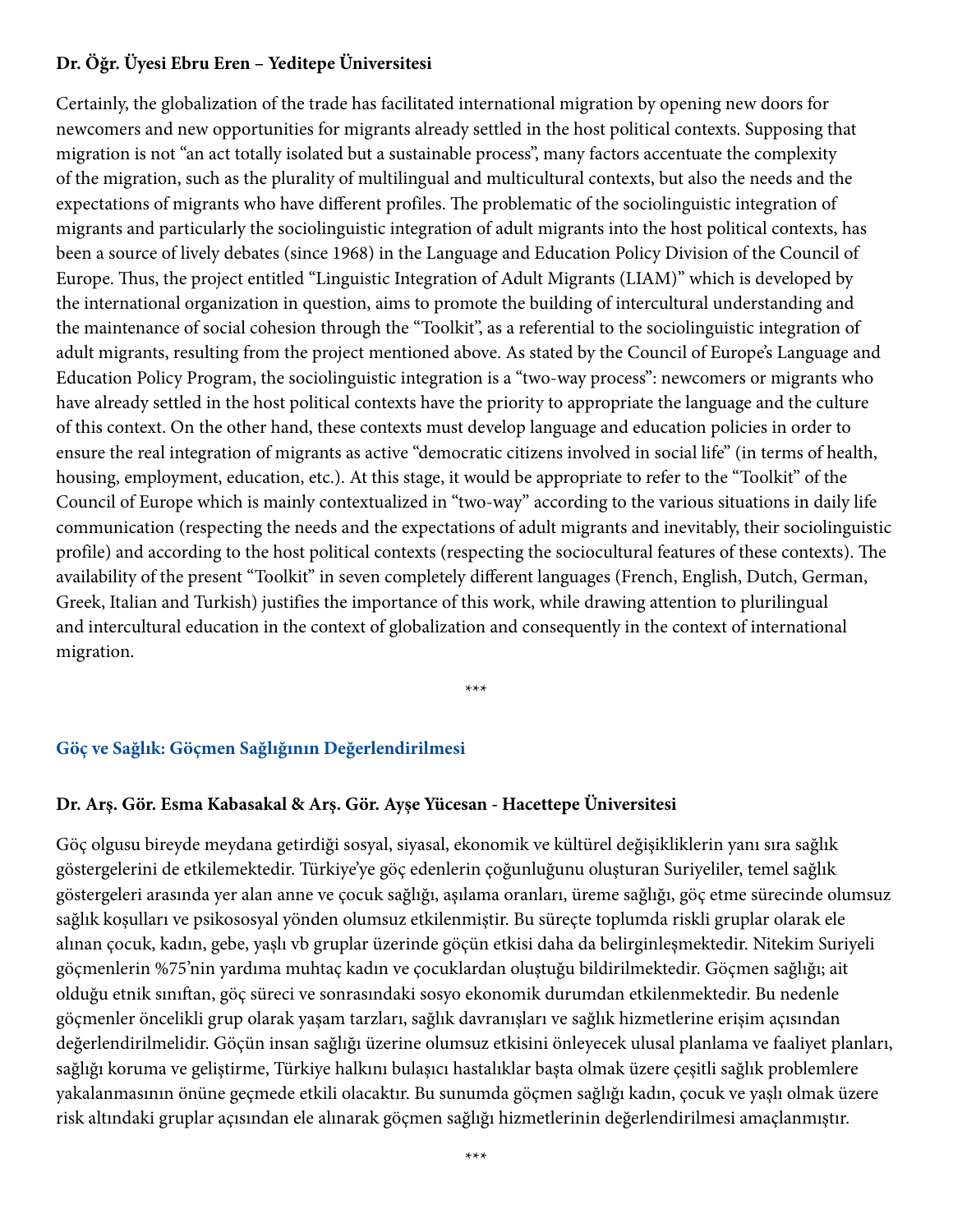#### **Göç, Çağdaş Sanat İlişkisi ve Çelişkileri**

#### **Dr. Öğr. Üyesi Esra Yıldız - İstanbul Bilgi Üniversitesi**

Savaş, ekonomik adaletsizlik, ekolojik felaketler gibi pek çok farklı nedenlerle ülkelerini terk etmek zorunda kalan sanatçılar, -çağdaş sanatın tarihselleştirilmesinde II. Dünya Savaşının dönüm noktası olması gibigünümüzde de küreselleşme sonrasında çağdaş sanatın üretilme pratiklerini, bağlamını, bu içerikli çalışmaların sunulduğu sanat ve kültür kurumlarını, etkinlikleri de etkiler, dönüştürür ve sergilerin, bienallerin kavramsal çerçevelerinin belirlenmesinde anahtar işlev görürler. Politik ve toplumsal alana olduğu kadar sanat ve kültür alanına da yansımaları olan göç, zorla yerinden edilme durumunun sanatta ifadesini bulması, dışarıdan gözlemle bu duruma tanıklık eden sanatçıların yanında, kendileri de çeşitli nedenlerle mülteci durumuna düşmüş ya da göç etmiş sanatçılar eliyle olur. Bu sanatçılar Batı kurumlarının aranan aktörleri/aktristleri haline gelir, ancak aynı zamanda çağdaş sanatın kurumları ve piyasası içinde araçsallaştırılma tehlikesi de yaşarlar. Gelişmiş ülkelerin politik ortamda göz yumduğu konu ve sorunlar, çokkültürlülüğe katkı olarak adeta kültür ve sanat arenasında görünür kılınmaya çalışılır ve son yıllarda Orta Doğu, Afrika gibi batı dışı coğrafyalardan, ırkçılık vb. söylemlerin kamusal alanda tartışılmasında önemli rol oynayan bu sanatçılar ve yapıtları kültür-sanat kurumlarınca da desteklenir. Bildiride, çağdaş sanatta göç konusunun, göçmen ve mülteci sanatçıların nasıl ele alındığı, konumlandırıldığı ve bu konudaki çalışmaların sanat kurumlarında ve bienal gibi büyük etkinliklerde gösterilmesiyle, göç, çağdaş sanat ve sanatçılar arasındaki ilişki ve çelişkiler son yıllardaki örnekler üzerinden tartışmaya açılacaktır.

\*\*\*

#### **Demokrasi Ekseninde Türkiye-İspanya Göçmen Politikaları Karşılaştırması**

#### **Evrim Çınar-Yeditepe Üniversitesi, Doktora Öğrencisi**

Immigration is one of the most pressing concerns in both industrialized and developing countries and it became a key indicator for target and transit states to govern migration policies at the core of democratization. The diverse levels of democracy lead the states to produce different migration, integration and naturalization policies. In this regard, the investigation of Turkey and Spain, which have similarities in historical and political processes especially in the 20th century, plays a vital role in order to examine how democratization influences these two states in terms of producing regular and irregular migration policies. Through their progressing democracy treatment, Turkey and Spain completed their transition from a state of emigration to immigration especially after the end of cold war. Their migration governance and management policies differ in the context of democratization movement. In this respect, how democracy influences Turkey and Spain as transit and target states to direct migration policies should be investigated. In order to achieve well-formulated theorization, a deep and detailed literature was researched.

\*\*\*

#### **Transit Göçün Emek Göçüne Dönüşümü: "Uydu Kent Denizli'deki İranlılar Örneği"**

#### **Arş. Gör. Gizem Kurban - Üsküdar Üniversitesi**

Türkiye, bulunduğu coğrafya sebebiyle doğu-batı arasındaki göç hareketlerinde bir köprü vazifesi görmüş,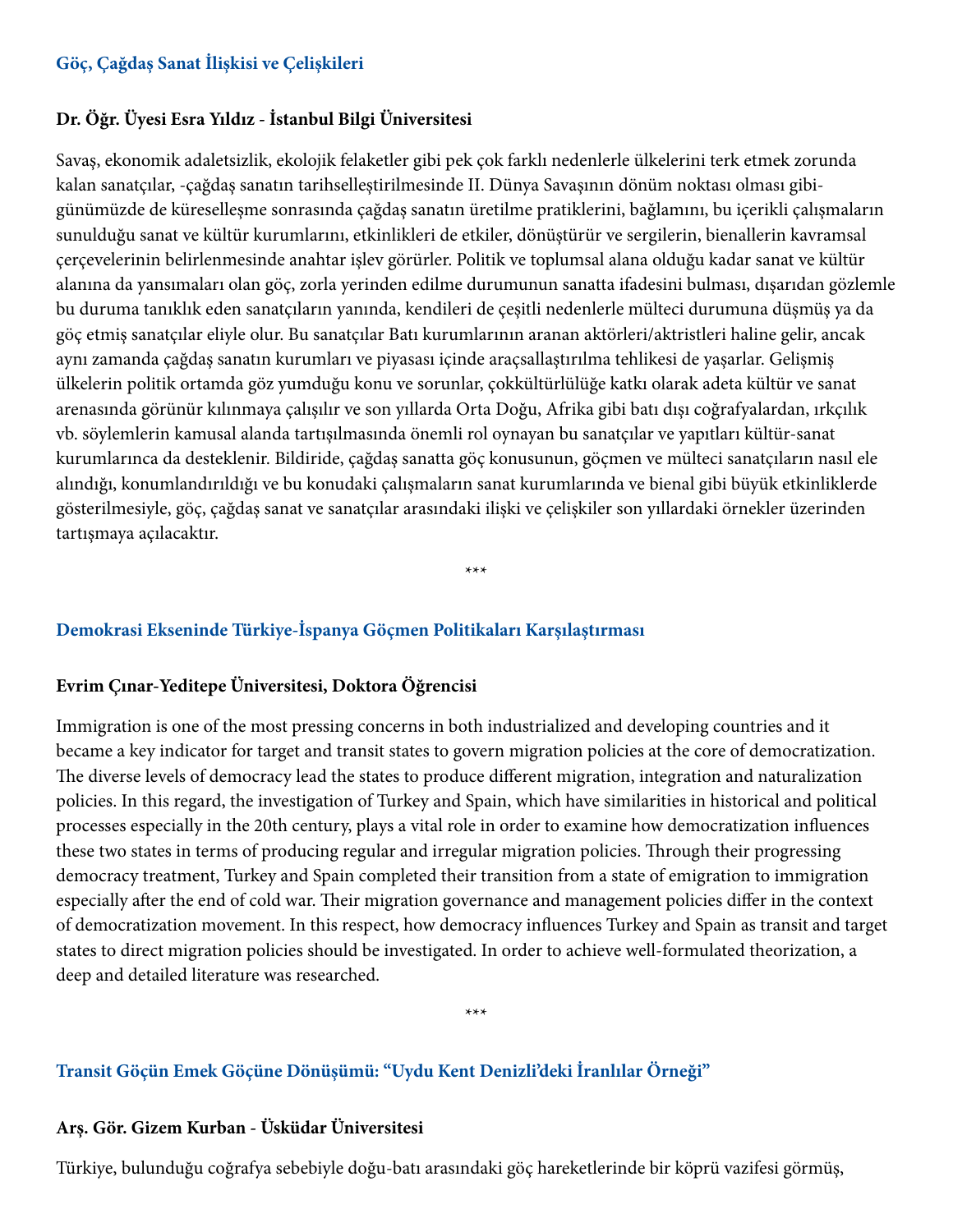bazı göçmenler için de adeta bir bekleme odası olmuştur. İran'ı çeşitli sebeplerle terk edip Amerika ve Kanada gibi ülkelere geçmek isteyen transit göçmenler, uluslararası korumaya başvurarak cevap gelmesini beklerken, bu bekleyiş sürecinde de Türkiye'deki hayatlarını sürdürebilmek adına kayıt dışı olarak tekstil sektörü ağırlıklı olmak üzere farklı sektörlerde düşük ücretlerle çalışmaktadırlar. Transit göçmen olmaları nedeniyle geçici oldukları düşünülen ve topluma yansıması yönünden göz ardı edilebilen bu kitle, emek piyasasına girişleriyle birlikte emek göçü özelliği kazanarak yerel ekonomiyi hem emek arzı-talebi yönünden etkilemekte hem de yereldeki ev kiralarının değişmesinden mekânsal ayrışmaya kadar bölgenin sosyal hayatında da değişikliklere sebep olabilmektedir. Çalışmada, geçmişten bu yana İran'dan Türkiye'ye gelen göçe dair literatür taraması yapılarak bu göç türünün karakteristik özellikleri analiz edilmeye çalışılmış, uydu kent olduğu için yoğun bir İranlı göçmen popülasyonuna sahip olan Denizli ilinde, 5 İranlı ile Nisan ayı süresince derinlemesine mülakat yapılmış ve yaşadıkları mekanlar katılımcı gözlem yoluyla incelenmiştir. Çalışmanın neticesinde, transit göçmen olarak gelen İranlıların hayatlarını sürdürebilmek adına hızla emek piyasasına dâhil olarak ekonomik hayatı ve piyasadaki dengeleri etkiledikleri, sosyal hayatta da daha çok kendi içlerinde sosyalleşerek yerel halktan kopuk ve mekânsal olarak da ayrışmış bir yapılanma kurdukları görülmüştür. Sonuç olarak, literatürde net çizgilerle belirgin kategorilere ayrıştırılmış göç türlerinin aslında birbirine dönüşebilir ve esnek yapıda olmasının yanı sıra, göç sürecinin toplumu ve toplumsal hayatı tek bir yönüyle değil sosyal, ekonomik ve politik gibi çok çeşitli yönlerde etkilediği kanaatine varılmıştır.

\*\*\*

#### **Vatansızlık Statüsü: Çözülmemiş Bir Uluslararası Sorun**

#### **Gülçin Çelik - Yeditepe Üniversitesi, Lisans Öğrencisi**

Birleşmiş Milletler Mülteciler Yüksek Komiserliği verilerine göre dünya üzerinde 10 milyondan fazla vatansız bulunmaktadır. Gerek uluslararası gerekse bölgesel teşkilatlanmalar tarafından yapılan antlaşmalar ve bildiriler ile bu sayının azaltılması hatta vatansızlık durumunun ortadan kaldırılması hedeflenmektedir. Ancak burada asıl önemli olan etken siyasi otoritenin istediğidir. Bu noktada vatansızlığa neden olan iki ana nedene bakılabilir; bunlardan ilki "mutlak vatansızlık" olarak adlandırılan doğuştan vatansızlık hali ve ikincisi "yarı vatansızlık" olarak adlandırılan kişinin daha sonra vatansız duruma dönüşmesi halidir. BMMYK çerçevesinde bulunan Suriyeli mülteci kamplarında doğan birçok çocuğa doğum belgesi verildiği ancak doğum belgesi sağlanamayan Suriyelilerin ileride vatansızlık durumu ile karşı karşıya kalabileceği açıklanmıştır. Yarı vatansızlık durumuna örnek olarak Myanmar'da ikamet eden müslüman Rohingas etnik kimliği örnek verilebilir. Milletler Cemiyeti çerçevesinde 1930 yılında "Vatandaşlık Yasalarının Çakışmasına İlişkin Bazı Sorunlara Ait Sözleşme" yapılmış ve "Vatansızlık Durumuna İlişkin Protocol" hazırlanmıştır. Ancak durumun asıl kaynağını araştırma ve önleme yönündeki yetersizlikleri ile bu protokol istenilen etkiyi sağlayamamıştır. BMMYK, Vatansızların Statüsüne İlişkin 1954 Sözleşmesi ile uluslararası hukuk çerçevesinde uluslararası tahammül kuralları olarak kabul edilmiş vatansızlık tanımı ortaya konuşmuştur. Ancak 1954 sözleşmesi de jure vatansızları (hukuken vatansızlık statüsüne sahip vatansızları ) kapsamaktadır. De facto vatansızları (fiili vatansızlar) kapsaması ve vatansızları haklarını, özgürlüklerini ve ödevlerini belirlemesi amacıyla "Vatansızlık Durumlarının Azaltılması Üzerine 1961 Sözleşmesi" yapılmıştır. Bu sözleşme çerçevesinde vatansızlığın; kişilerin bulunduğu ülkenin vatandaşlığını alması yoluyla azaltılması hedeflenmiştir. Uluslararası siyasi örgütlerin dışında bölgesel örgütler ve hükümet dışı örgütlerde konuya eğilmiştir. Hükümet dışı örgütler; vatansızların bulunduğu bölgelerin istatistikleri ve yaşadıkları güç durumun tespiti yönünde devletlere ve uluslararası örgütlere veri kaynağı oluşturma görevini üstlenmişlerdir. Bölgesel örgütler ise vatansızlığın azınlık konusunun bir parçası olduğunu düşünerek, bu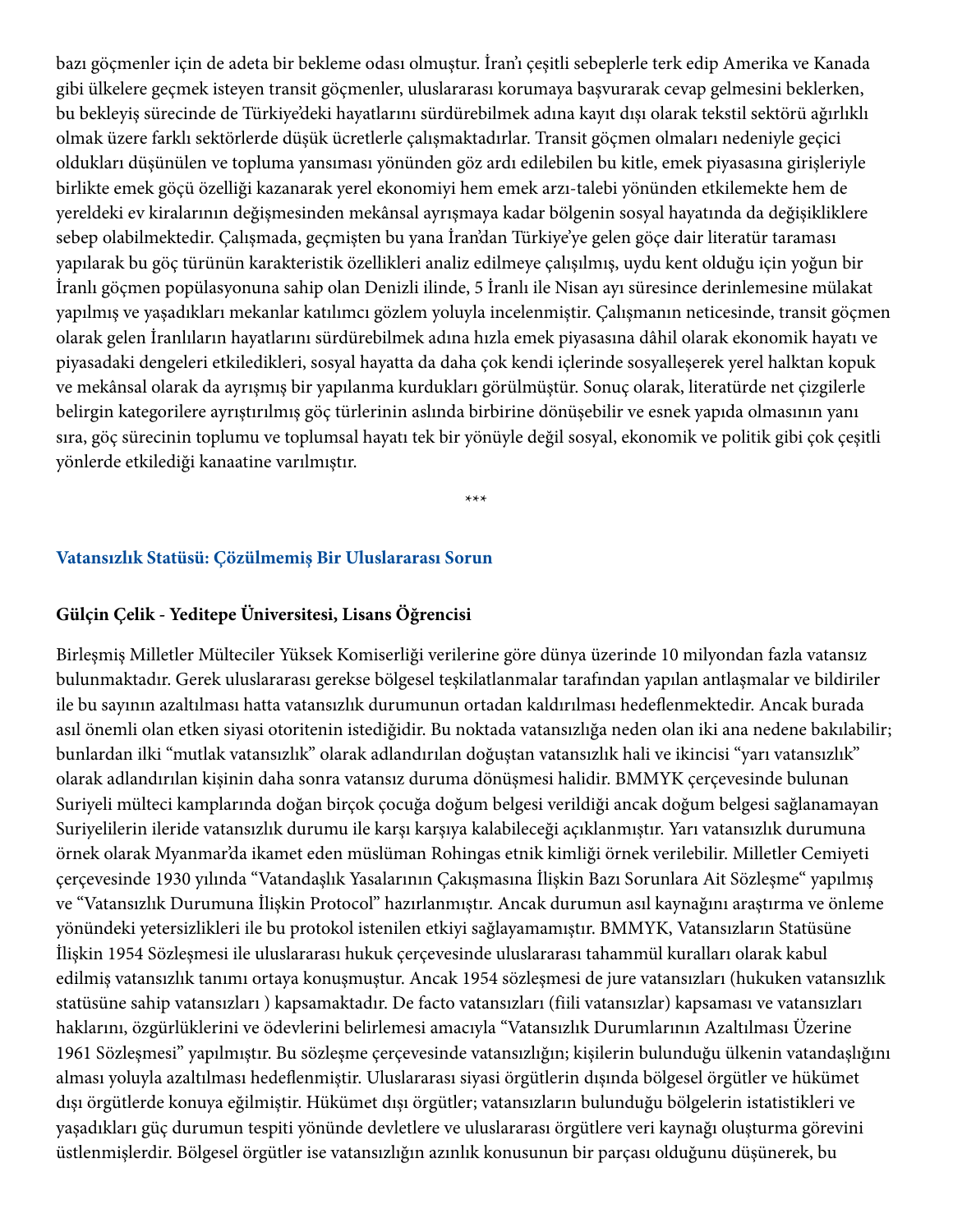çerçevede konuyu ele almışlardır. Gerek Birleşmiş Milletler gerekse bölgesel örgütler; vatansızlık konusunun devletlerin "vatandaşlık yasası" çerçevesinde önlenebileceğini öngörmektedirler. Vatansızlık durumunun oluşmasını engellemek amacıyla "jus soli" ( toprağa dayalı vatandaşlık kazanımı) durumunun vatandaşlık yasasına eklenmesi ve azınlıkların vatandaşlık kazanmasını öngören bir vatandaşlık yasasına sahip olunması teşvik edilmesi bu konu çerçevesinde ele alınmıştır.

\*\*\*

#### **Mevzuatın Ötesinde Türkiye'de Mülteci Hukuku**

#### **Arş. Gör. Hilal Uludağ - Gazi Üniversitesi**

Sığınma olgusunun varlığı farklı adlandırmalarla çok eski tarihlere uzanır fakat uluslararası mülteci hukuku, II. Dünya Savaşı sonrasında mültecilik konusunun ulusal standartları aşıp uluslararası bir boyuta ulaşmasıyla başlar. Türkiye, uluslararası mülteci hukukunun temel belgeleri niteliğindeki 1951 tarihli Mültecilerin Hukuki Statüsüne İlişkin Sözleşme ve 1967 tarihli Mültecilerin Hukuki Statüsüne İlişkin New York Protokolü'ne coğrafi çekince ile taraf olmuş ve sığınma politikasını bu kabul etrafında inşa etmiştir. Böylece sadece ilticaya ilişkin ilk düzenleyici belge olan 1994 Yönetmeliği'nde mülteci ve sığınmacı kavramlarının farklı anlamlara ve dolayısıyla statülere karşılık gelecek şekilde kullanılması, Suriye'den gelen kitlesel göç hareketleri sebebiyle, dönemsel ihtiyaçlara cevap verme amacı taşıyan Yabancılar ve Uluslararası Koruma Kanunu ve Geçici Koruma Yönetmeliği'nde -mülteci, şartlı mülteci, ikincil koruma ve geçici koruma statüleri olarak- benzer şekilde sürdürülmüş; zorunlu göçün aktörleri göç deneyimleriyle ilişkisinden ziyade politik gerekçelerle sınıflandırılmıştır. Bu çalışmada Türkiye'de mülteci hukukunun seyrini uluslararası ve ulusal hukuki metinler ekseninde mülteci kavramından başlayarak, insan hakları anlayışıyla irdeliyorum. Bu çerçevede uluslararası metinlerdeki sığınanlara işaret eden "kişi" sözcüğünün ulusal mevzuatta "yabancı" olarak yer almasına; "tedbir", "gözetim", "himaye" gibi olumsuz anlam barındıran ifadelere; ilticanın bir "sorun" olarak değerlendirilmesine ve iltica sürecine ilişkin "belirsizlik", "muğlâklık", "geçicilik" unsurlarına odaklanıyorum.

\*\*\*

## **Immigration & Fugitives On Nagorno Karabagh Conflict: It's Legal Scope**

#### **Dr. Öğr. Üyesi Hüseyin Ural Aküzüm - Bilgi Üniversitesi**

Nagorno-Karabakh is a highly contested, landlocked region in the South Caucasus of the former Soviet Union. The present-day conflict has its roots in the decisions made by Joseph Stalin when he was the acting Commissar of Nationalities for the Soviet Union during the early 1920s. In April 1920, Azerbaijan was taken over by the Bolsheviks; Armenia and Georgia were taken over in 1921. To garner public support, the Bolsheviks promised Karabakh to Armenia. At the same time, in order to placate Turkey, the Soviet Union agreed to a division under which Karabakh would be under the control of Azerbaijan. With the Soviet Union firmly in control of the region, the conflict over the region died down for several decades. When the USSR began to collapse, the question of Nagorno-Karabakh re-emerged. In August 1987 Karabakh Armenians sent petition for union with Armenia tens of thousands of signatures to Moscow. The struggle over Nagorno-Karabakh escalated after both Armenia and Azerbaijan attained independence from the Soviet Union in 1991. By the end of 1993, the conflict had caused thousands of casualties and created hundreds of thousands of refugees on both sides. By May 1994,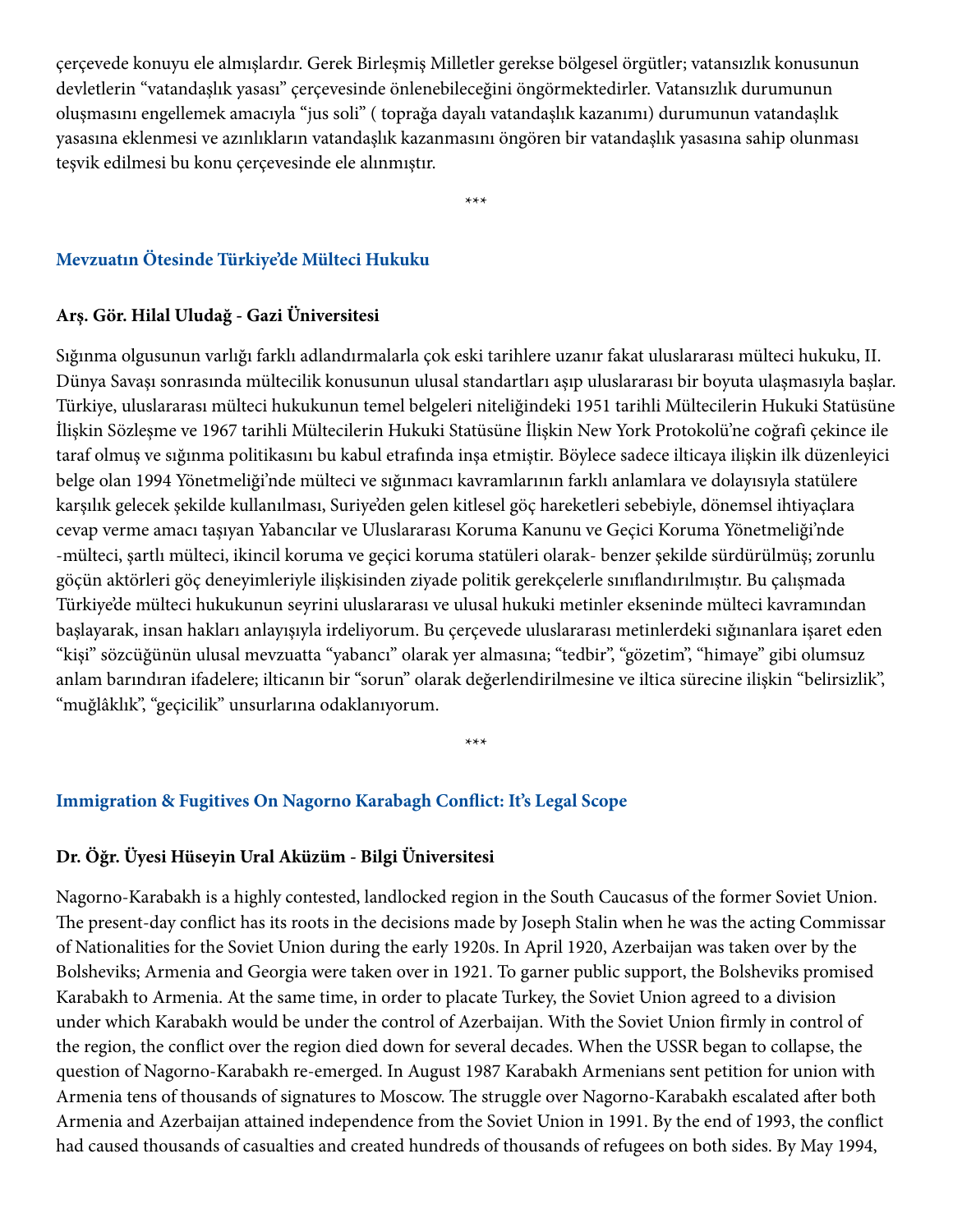the Armenians were in control of 14% of the territory of Azerbaijan. At that stage, for the first time during the conflict, the Azerbaijani government recognized Nagorno-Karabakh as a third party in the war, and started direct negotiations with the Karabakh authorities. As a result, a cease-fire was reached on May 12, 1994 through Russian negotiations. Unfortunately, tensions heated up yet again in April 2016 when Azerbaijan claimed to have killed and wounded more than 100 Armenian soldiers.

\*\*\*

#### **Popülizm, Popülist Oy Verme ve Göç**

## **Dr. Öğr. Üyesi. Işıl Zeynep Turkan İpek – Yeditepe Üniversitesi**

21. yüzyılın başından itibaren uluslararası siyaset iki temel olgu ile karşı karşıya kalmaktadır: göç ve popülizm. Küresel ve yerel ölçekte, artan göç dalgası ülkelerin yerel politikalarını, uluslararası ve diplomatik ilişkilerini ve güvenlikle ilişkili kararlarını etkilemektedir. Diğer yandan popülizm ise, bir siyasi tavır ve sağ ve sol liderler tarafından benimsenmiş bir siyasi söylem olarak ön plana çıkmaktadır. Bu iki ana olgu üzerine yapılan güncel araştırmalar, göç hareketlerindeki artış ile popülist söylemler ve popülist partilere oy verme davranışı arasındaki güçlü ilişkiyi ortaya koymaktadır. Popülizmin ve otoriter popülistlerin temel özellikleri olan ötekinden korkma ve ötekine karşı öfke, yerel halk ve vatandaşların egemenliği gibi özellikler göç karşıtı politikaları beslemektedir. Bu bildirinin amacı popülizm, popülist oy verme biçimi ve göç arsındaki ilişkiyi güncel araştırmalara değinerek incelemektir. Çalışmanın ilk hipotezi çeşitlenmekte ve çözülmekte olan kültürel değerlerin göç karşıtı politikaların ve popülizmin gelişimine doğrudan etkisi olduğunu; ikinci hipotezi ise artan göç akımlarının popülist liderlerin seçilmesi üzerindeki etkisini göstermektir. Siyasi boyutu artarak devam eden göç olgusu, popülist liderler tarafından bir seçim propagandası olarak kullanılmaya ve bu şekilde günden güne popülist liderlere yönelik oy verme davranışını da geliştirmektedir. Bu çalışma, günümüzün iki önemli olgusuna dair güncel fikirleri bir araya getirmeyi hedeflemektedir.

\*\*\*

#### **Iraqi Refugees in the Aftermath of 2003 War**

#### **Dr. Ioana Constantin Bercean - Babes Bolyai University**

The Western newspapers are carrying numerous articles about illegal immigrants, asylum seekers and other types of migrants, being almost exclusively focused on the immigration pattern toward Europe. While, there is no doubt that the latest flux of immigrants fleeing especially Syria created some anxiety among the Europeans, there are also different types of displaced people or immigration waves who were not given the due attention. Therefore, this research aims to present the Iraqi exodus in the aftermath of the 2003 war, and its implications for the neighboring countries. The predominant factor for Iraqis to leave their country after the 2003 invasion was the pervasive violence and those who left Iraq because of sectarian or other violence, comprise Iraqis from all sects and religions. While nearly one in five Iraqis has been displaced – internally or externally – since 2003, more than two million had to flee their country. While the Iraqi refugee crisis was unfolding, the world watched with apathy as it has done throughout most of the world's human-made tragedies. Consequently, these refugees have become the responsibility of a few countries, mainly Syria and Jordan, who have had to shoulder the burden of hosting them. This essay aims to shed some light over those events, while at the same time presenting the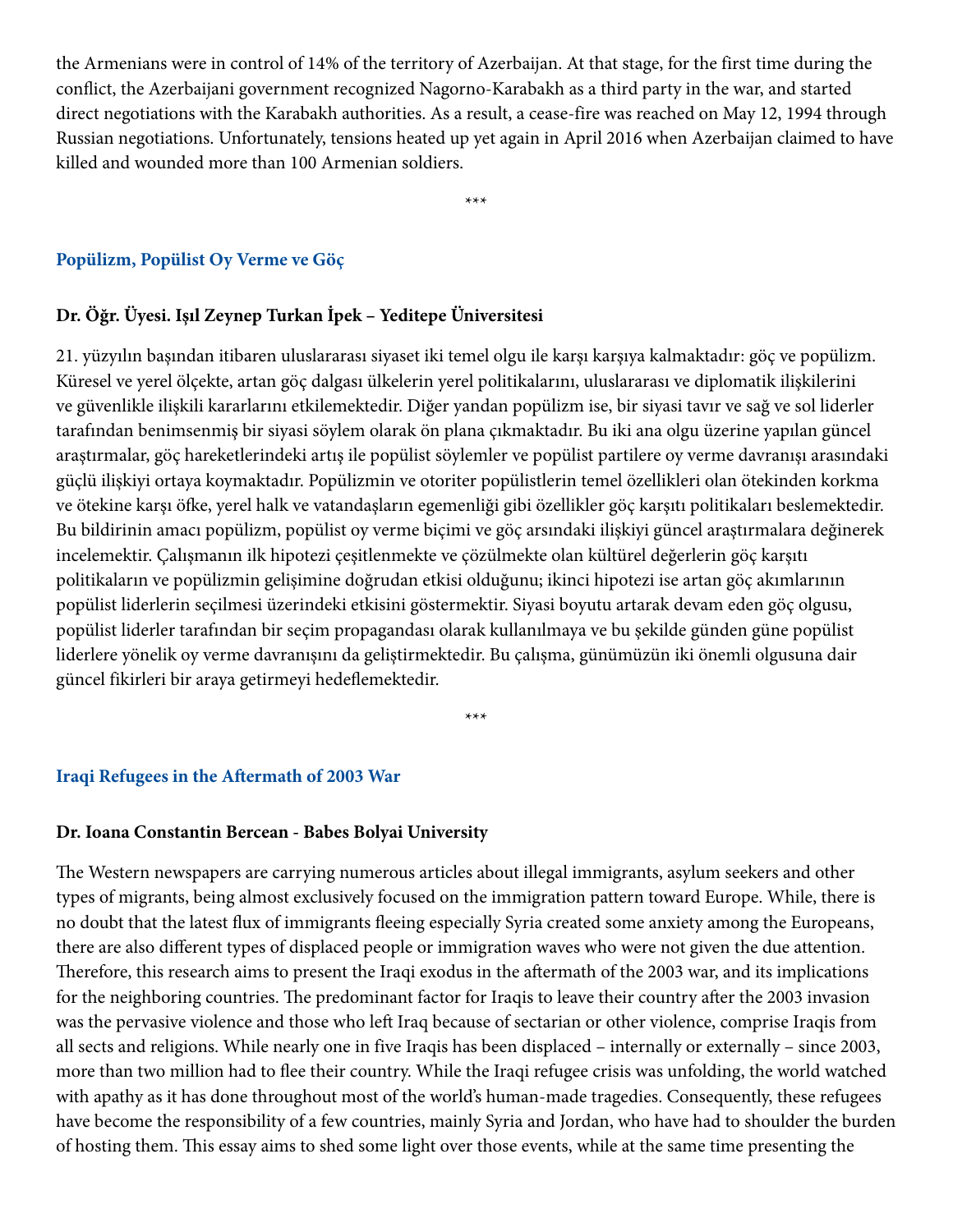tragedy of Iraqis obliged to seek shelter in a foreign country, due to the increasing domestic violence.

\*\*\*

#### **Migration as Emotional Experience**

#### **Prof. Dr. İnci User - Acıbadem Mehmet Ali Aydınlar Üniversitesi**

In social science literature, migration is often dealt with as a macro-level process. Scholars are concerned with the economic and political factors leading to migration, the statistical data concerning mobility and the structural outcomes of it. The migrant however is not a mere statistical figure, but an individual human being who voluntarily or involuntarily leaves his roots, moves to and struggles to continue his existence in a foreign place. This is an emotional experience which may be exhilarating and may have very beneficial outcomes in some cases. But in many other cases it involves losses, pain, lots of anxiety or fury, and sometimes it can even result in trauma. The emotional experiences of migrants come to be discussed in the field of mental health, but they are less often touched upon by sociology. Basing on research data as well as samples of migrants' literary works, this presentation will be an attempt to contribute to the integration of the aspect of emotion into the sociology of migration.

\*\*\*

#### **Etnik Ekonomi: Almanya'da Türkiye Kökenli Göçmen Girişimcilik**

#### **Kaan Karayılmaz - K-Business, Bağımsız Araştırmacı**

1960'lı yıllardan beri Türkiyeli göçmenler ve aileleri Almanya'da yaşamaktalar. Eski adıyla "misafir işçiler" zaman içerisinde göçmen işçiliğe, sonrasında Alman vatandaşlığını kazanarak siyasal haklara yönelik taleplerle Almanya'daki en büyük etnik azınlık konumuna geçtiler ve Türkiye kökenli Alman olarak yeni bir statü kazandılar. 2015 ve 2016 yıllarında yüksek sayıda göçmen ve mülteci kabulüyle yabancı sayısı Almanya'da artmıştır. Göçmen kökenli nüfusun yarısından fazlası Alman vatandaşlığına sahiptir. Türkiyeli göçmenlere paralel olarak Orta Doğu ve Afrika gibi göç veren bölgelerden gelen insan sayısı özellikle son beş yılda önem kazanmıştır. 2015 yılında Almanya'da nüfusun %75'i şehirlerde yaşıyordu ve tahminlere göre 2030 senesinde nüfusun %80'i şehirlerde yaşayacak. Bu gerçek, tek başına, kentlerin politik, sosyal ve ekonomik geleceğini öngörmek için kentsel gelişim anlayışını önemli kılmaktadır, zira şehirler, insanların ulusal, küresel hareketlerinin ve ekonomik süreçlerinin kesiştiği dinamik yerlerdir. Göç ve kentleşmenin bir sonucu olarak metropollerde etno-kültürel çeşitliliğin artması göçmen girişimciliği de beraberinde getirmektedir. Şehirlerde göçmen toplumun yaşantısı ve göçmenler tarafından kurulan küçük işletmeler arasında bir bağlantı vardır. Ortadoğu'dan gelen yeni göç dalgaları ve artan Müslüman kökenli göçmen sayısı hem tüketici hem işveren hem de işgücü olarak göçmen kökenli bir ekonominin büyümesi için olanaklar sağlamaktadır. Bilhassa Türkiyeli göçmenler diğer göçmen gruplarla kıyaslandığında girişimci olmada ön plana çıkıyorlar. Almanya metropollerinde şehir merkezleri ve semtler, 2000'li yıllardan sonra göçmenler veya onların torunları tarafından kurulan küçük işletmelerle karakterize edilmiş durumdalar. Aynı zamanda, şehirler, vasıfsız işçilerden geniş bir yelpazeye yayılan yabancı işçiler için ekonomik kalkınmanın merkezi olarak giderek daha cazip hale gelmişlerdir. Ancak göçmen topluluklar da yeni, kentsel çevreler bağlamında değişmektedir, göçmenler eski habitatlarını ve sosyal bağlamlarını terk edip, yeni ortamlara uyum sağlarken yeni sosyo-ekonomik bağlamlarda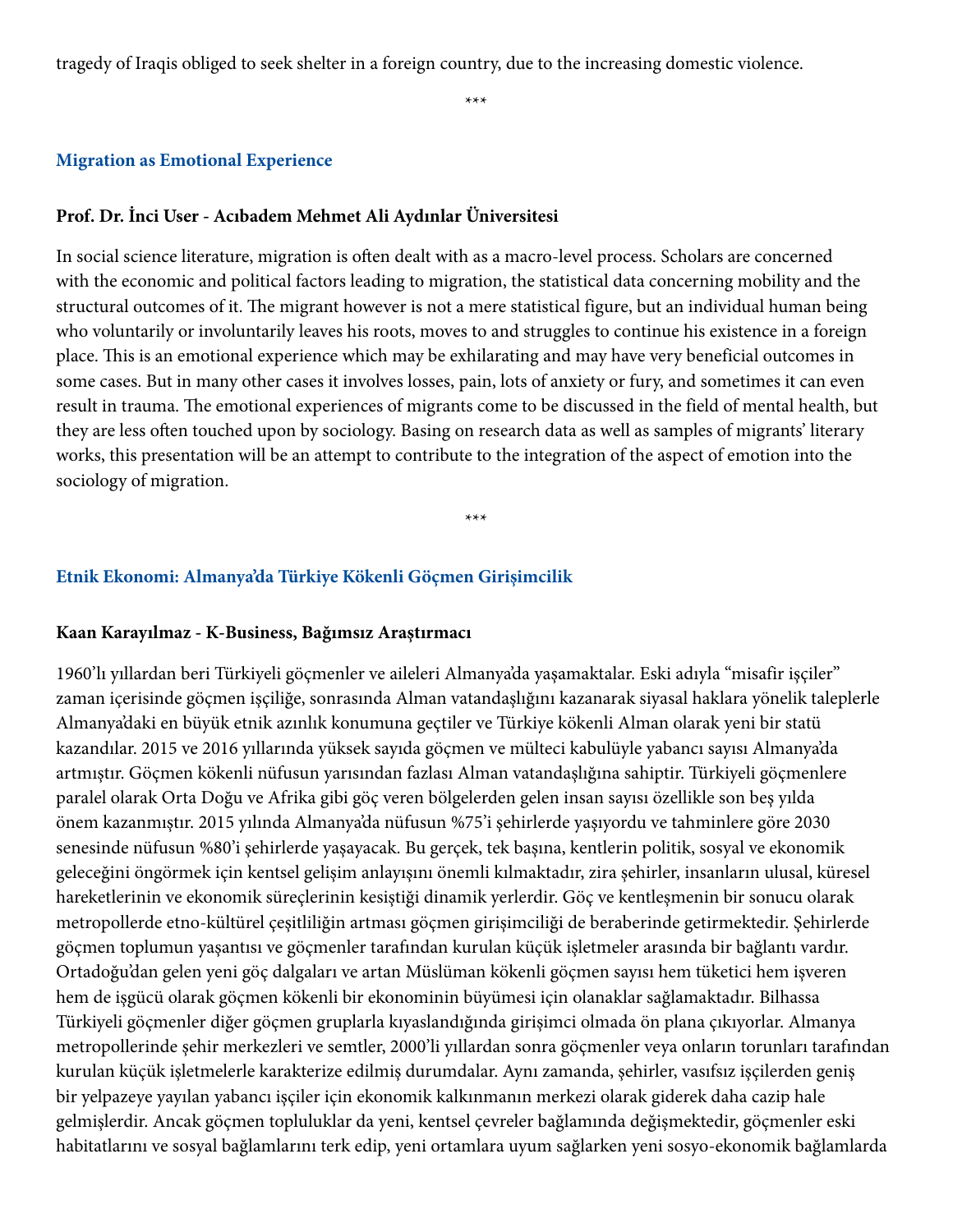geliştirir ve bunları etkileşim ağlarında kullanırlar. Her şeyden önce, yakın dönemdeki kentleşme ve göç dinamiği motorları, küreselleşme süreçlerinin birbirine karışması ve son yıllardaki dönüşüm ve liberalleşme politikalarının sonucu olarak da göçmenler ve göçmen kökenli ekonomi Almanya'da şehirlerin bir parçası olmuştur. Göçmen girişimciliği, küreselleşme ve şehirleşme bağlamında göçmenlerin bilgi toplumlarında ekonomik gelişmesinde önemli bir yer kazanmakta olup metropollerde kendi iş yerlerini kurmaları kentleşme ve demografik yapının değişiminde de farklılıklar yaratmaktadır. Özellikle ikinci ve üçüncü kuşak Türkiyeli göçmenler Almanya'da gerek edindikleri bilgi ve eğitimler gerekse birinci kuşak tarafından oluşturulmuş bulunan sermaye birikimiyle kendi iş yerlerini kurmaya yönelmektedir. Bu göçmenleri girişimci veya yenilikçi olarak da görebiliriz. Bu bağlamda şehirlerde, banliyölerde küçük işletmeler oluşmuş ve şehirlerde yaşamaya başlayan eski ve yeni göçmenler kendi tüketici kitlelerini şehirlerin yeni büyüyen bölgelerinde ortaya çıkan bu dönüşümler sonucunda yaratmışlardır. Girişimciliğe geçiş nedenleri ve kantitatif olarak artan girişimcilik göçmenlerin Alman toplumuna uyumu veya kendi ekonomilerini kurarak topluma uyumsuzluğu gibi farklı şekillerde tartışılmaktadır. Girişimciliğin sınırlı bir değerlendirilmesi gerçeği yansıtmayabilir; çünkü girişimciler kendi aralarında oldukça heterojen bir yapıya sahip olup- Alman veya diğer yabancı serbest meslek sahipleri gibi- hem serbest meslek sahibi emekçilerden hem de modern dinamik girişimcilerden oluşmaktadır. Bu araştırma 2017 Kasım ve 2018 Şubat ayları arasında Almanya'da 50 Türkiyeli göçmen işletme sahibi ile yapılan görüşme sonuçlarını yansıtmaktadır. Göç sürecinde kendi işyerini kuran Türkiyeli göçmen kökenli işletme sahiplerinin iş kurma süreçleri, bu süreci nasıl algıladıkları ve kentleşmenin göçmen toplumunu nasıl etkilediği saha bilgileriyle ortaya konulmaya çalışılmıştır. Araştırmada nitel veri toplama tekniği olan odak grup görüşme yöntemi kullanılmıştır, katılımcılar "maksimum çeşitlilik örnekleme" yöntemine göre belirlenmiştir.

Çalışmanın amacı, Türkiyeli göçmen girişimcileri göç, serbest meslek, küreselleşme, kentleşme ve etnik ekonomi içeriklerini birleştirerek incelemektedir. Araştırma sonuçları hazırlık aşamasındadır.

\*\*\*

## **Tarihsel Süreçte Türkiye'de Kültürel Sermaye Sahibi Vasıflı Göçmenleri Çekme ve Beyin Kazanma Politikaları**

#### **Dr. Kemal Eker - Milli Savunma Üniversitesi**

Dışarıya yönelik beyin göçünün (brain drain) ülkemizin gündeminde çok uzun süreden beri önemli bir sorun teşkil etmesi nedeniyle; literatürde beyin göçü kavramının zıt anlamlısı olarak kullanılan "beyin kazanma" (brain gain) ya da daha geniş anlamıyla vasıflı göçmenleri (skilled migrants) çekme konusu çok fazla gündeme gelmemiştir. Bu çerçevede, belirli dönemler dışında etkin politikalar üretilmediği gibi akademik camianın da konuya yeterince ilgi duymadığı söylenebilir. Osmanlı İmparatorluğunda Avrupa'ya karşı üst üste kaybedilen savaşlardan sonra, teknolojik üstünlüğün kaybedildiğinin farkına varılmasıyla birlikte, özellikle askerî alanda yapılmaya çalışılan yenileşme çabalarını desteklemek için birçok yabancı uzman ülkemize gelmiştir. Bunların bir kısmı bilinçli bir politikanın sonucu olarak getirilmiş, önemli bir kısmı ise kendi ülkelerinde yaşanan siyasi gelişmeler nedeniyle ülkemize sığınmıştır. Cumhuriyet'in ilk yıllarında bir yandan yetiştirilmek üzere dışarıya öğrenci gönderilirken, diğer yandan bazı uzmanlar Türkiye'ye davet edilmiştir. Ayrıca, Nazi Almanyasından kaçan Musevi bilim adamlarının bir kısmının Türkiye'de istihdam edilmesi örneğinde olduğu gibi dünyadaki siyasi gelişmeler değerlendirilmeye çalışılmıştır. Ancak sonraki dönemlerde, dışarıya yönelik beyin göçünün ülkemizin önemli bir sorunu hâline gelmesiyle daha çok bu konuya yoğunlaşılmıştır. Bu süreçte; yakın çevremizde İran devrimi, Sovyetler Birliğinin dağılması gibi birçok siyasi gelişme olmuş ve bu gelişmelere bağlı olarak ülkemize yönelik göçler meydana gelmişse de beyin kazanma veya vasıflı göçmenleri çekme yönünde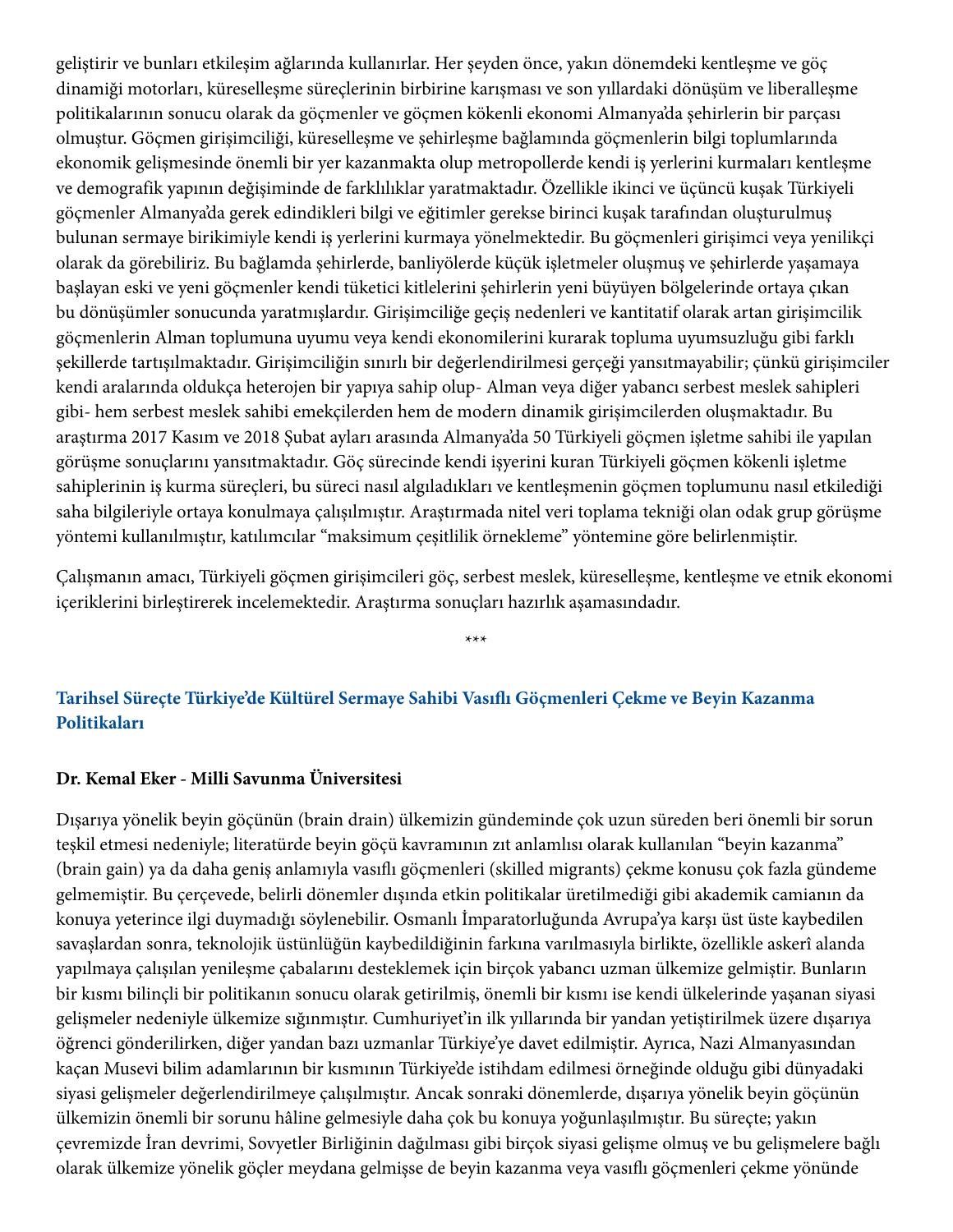çıkan fırsatlar yeterince değerlendirilememiştir. Bilim, teknoloji, sanat ve spor gibi alanlarda "kültürel sermaye" (cultural capital) sahibi göçmenlerden başka vasıflı göçmenler kapsamında değerlendirilebilecek bir diğer grup olan "yatırımcı" veya "girişimci" statüsündeki göçmenleri çekme hususunun ayrı bir çalışmanın konusu olduğu düşünüldüğünden, bu çalışmada Osmanlı İmparatorluğunun duraklama döneminden itibaren günümüze değin Türkiye'ye yönelik vasıflı göçü, kültürel sermaye sahibi göçmenler açısından politik, hukuki ve idari düzlemlerde ele alınmıştır.

\*\*\*

#### **Avrupa Birliği Ülkelerinde Mülteci İmajı ve Göç Krizi**

#### **Arş. Gör. Kübra Öztürk & Arş. Gör. Fatmanur Kaçar – Marmara Üniversitesi**

Avrupa Birliği (AB), kıtada barışı tesis etmek üzere temelleri yıllar önce atılan, ekonomik hedeflerle yola çıkan fakat, siyasi anlamda da bütünleşmeyi sağlama hedefi taşıyan, inşası halihazırda devam eden bir projedir. Kendisine atfedilen birtakım özellikler ile birlikte, söylemleri ve politikaları göz önünde bulundurulduğunda AB'nin politikalarını olumlu değerlendiren çalışmalar olduğu kadar eleştiren çalışmalar da bulunmaktadır. İkinci Dünya Savaşı'ndan bu yana yaşanan en önemli krizlerden biri olarak nitelendirilen Suriye temelli mülteci krizi ve diğer küresel krizler ile bölgesel sorunlar karşısında AB'nin olumsuz nitelendirilebilecek bazı politika ve tutumları, kazandığı olumlu imajın ve misyonlarının tekrar sorgulanması gerekliliğini ortaya çıkarmıştır. Bu gerekliliğin ortaya çıkmasındaki temel sebeplerden birisi ise, Macaristan, Avusturya, Hollanda gibi AB üyesi ülkelerin Avrupalı değerleriyle örtüşmeyen bir şekilde mülteci meselesini iç politikalarında araçsallaştırmaları ve olumsuz bir imaj inşa etmeleridir. Bu durum, AB'nin temsilcisi olduğunu savunduğu değerlere ve göç krizine yaklaşımına analitik bir şekilde bakmayı gerektirmektedir. Bu çalışma ile AB'nin değerleri, Suriye Savaşı'ndan doğan göç krizi özelinde üye ülke politika ve tutumları ile ilgili literatürün taranarak, ilgili medya ve ikincil diğer kaynakların incelenmesiyle sorgulanacak ve tartışılacaktır.

\*\*\*

#### **Göç Politikaları Kapsamında Göçmen Sağlığının Yeri ve Önemi**

#### **Arş. Gör. Makbule Şenel & Dr. Öğr. Üyesi Bilge Kalanlar - Hacettepe Üniversitesi**

İnsanlar tarih boyunca gönüllü olarak göç etmiş veya zorunlu olarak göç etmek zorunda kalmışlardır. Göç eden bireylerin göç etme nedenleri; daha iyi ücret düzeyine ve çalışma koşullarına sahip olmak ve daha iyi yaşam koşulları imkânına erişmek olduğu için, göçün arkasındaki en temel neden ekonomik nedenler olarak görülmektedir. Fakat son dönemde artan savaşlar, iç karışıklıklar ve doğal afet gibi nedenler de göç oranlarını etkileyen önemli etkenlerdendir. Göç edenler göç edilen ülkeyi birçok yönden güçlüklerle karşı karşıya getirmektedir. Bu güçlükler ekonomik güçlükler, sağlık sorunları ve iş istihdamı (ILO verilerine göre küresel işgücünde 150 milyon göçmen yer almaktadır) gibi güçlüklerdir. Bu sorunlara karşı hem göçmenler hem de yerleşim yeri halkı birçok açıdan zor durumda kalmaktadır. Göçmenlere yönelik yapılacak politikalar her iki grubunda faydasına olacaktır. Dolayısıyla göçmenleri koruyacak ve kapsayacak politikaların oluşturulması elzemdir. Göçmenlere yönelik politikaların başında göçmen sağlığını korumak öncelikli olmalıdır. Politikalar göçmenlerin eğitimini, göçmen çalışanların haklarını, iş sağlığı ve güvenliğini, sosyal eşitliklerini kapsamına almalıdır. Çünkü bu hizmetler, yalnızca onu satın alabilecek bireylere, bazı sosyal sınıflara ve kentlerde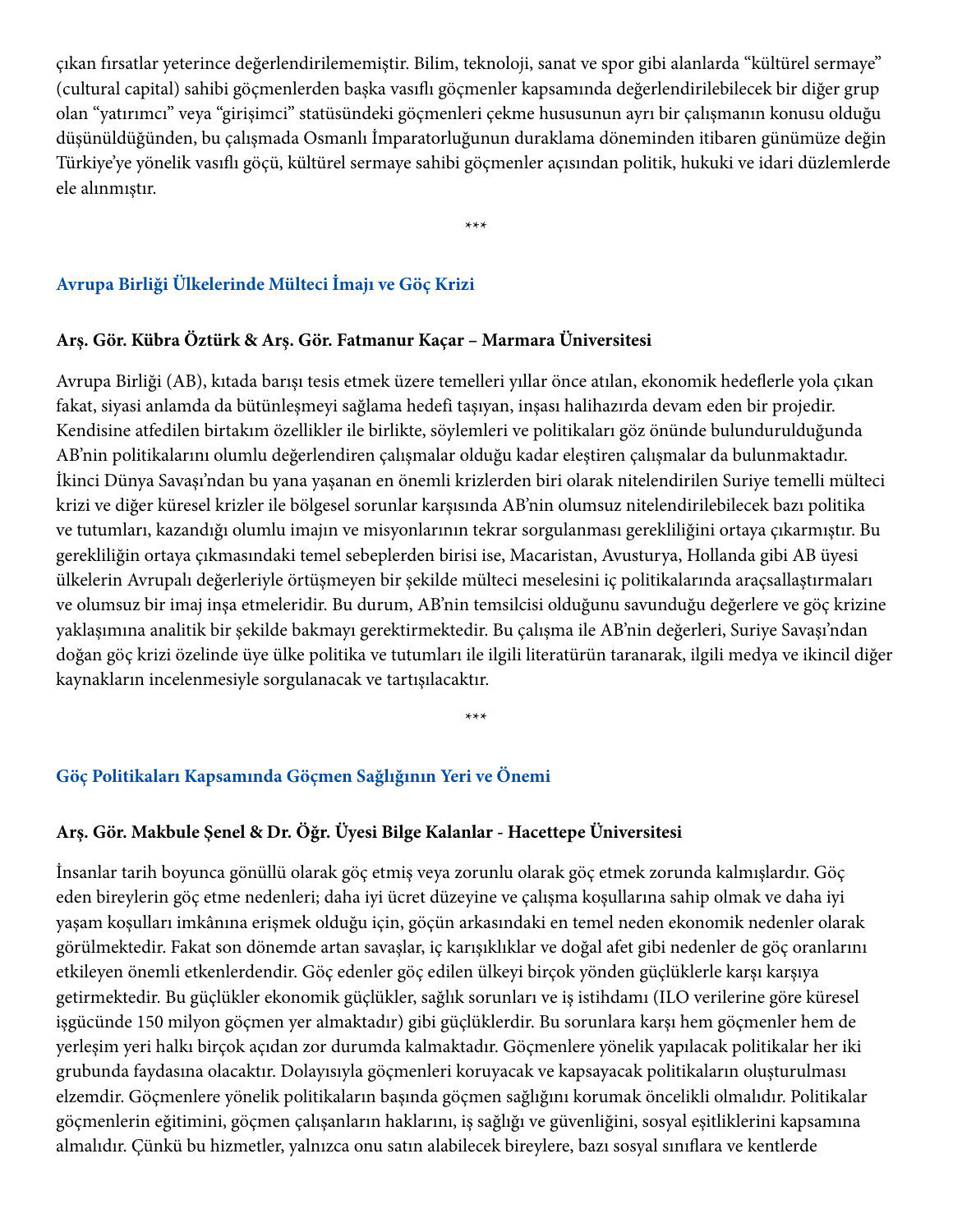oturanlara değil, toplumdaki herkese, sosyal adalet anlayışı içinde eşit olarak sunulmalıdır. Bu çalışmada ulusal ve uluslararası politikaların göçmen sağlığı açısından ele alınması amaçlanmaktadır. Verilere, göçmenlere yönelik ulusal ve uluslararası politikalardan, Uluslararası Çalışma Örgütü, Göç İdaresi Genel Müdürlüğü mevzuatlarından yararlanılarak ulaşılmıştır. Dünya Sağlık Örgütü Anayasası sağlık hakkını benimseyen ilk uluslararası belgedir. Ayrıca 1948 yılında kabul edilen İnsan Hakları Evrensel Bildirgesinde de sağlık hakkına yer verilmiştir. Birleşmiş Milletler (BM) Ekonomik, Sosyal ve Kültürel Haklar sözleşmesinde sağlık hakkı "Taraf Devletler herkesin mümkün olan en yüksek seviyede fiziksel ve ruhsal sağlık standartla¬rına sahip olma hakkını tanır" ifadesi ile sağlık hakkına değinilmiştir. Türkiye de ise sağlık hakkı 1961 ve 1982 Anayasalarında yer almıştır. Göçmen haklarına yönelik politikalara bakıldığında ise Avrupa Birliği 1997 yılında Amsterdam anlaşması ile göç sorununa değinen ve insanların serbest dolaşım haklarını ortaya koyan ilk anlaşmadır. Bu anlaşma göç sorununun ortak bir politika olmasında ilk adımdır. Türkiye'de ise 19.02.2011 tarihinde yayımlanarak yürürlüğe giren Afet ve Acil Durum Yönetim Merkezleri Yönetmeliğe göre: Suriyeli mültecilerin bütün sağlık giderleri AFAD tarafından karşılanmaktadır ve 2013/08 bir genelge ile Suriyeli göçmenlerin sağlık ve diğer hizmetlere erişimi Türkiye genelinde 11 ilden 81 ile çıkarılmıştır. Ayrıca 22.10.2014 te Geçici Koruma Yönetmeliği yürürlüğe konulmuştur ve 28.04.2011 tarihinden itibaren Türkiye'ye gelen Suriye vatandaşları, Geçici Koruma Statüsü almıştır. Geçici koruma statüsüne alınan Suriyelilere, sağlık hizmetlerinde yararlanmada, Türk vatandaşlarının yararlanıyor olduğu genel sağlık sigortası kapsamına alınmıştır. Göç politikalarında gelinen son nokta; uluslararası göç politikaları kapsamında mevzuatların yetersiz olduğu, her ülkenin kendi ulusal politikasını sürdürmekte olduğu yönündedir. Ülke mevzuatlarında göçmen gereksinimlerinden çok dış ve iç sınırların denetimi, suçun önlenmesi, güvenlik, serbest dolaşımın engellenmesi gibi durumlar dikkate alınmaktadır. Bu durumda göçmenlere sınırlı bir özgürlük ve güvensiz bir alan sunumuna neden olmaktadır. Ülke mevzuatlarının birebir örtüşmese dahi aralarında uyumun sağlanması önemlidir. Ayrıca göçmenlere yönelik çalışma, eğitim ve sağlık imkânlarının geliştirilmesinin; göçmen bireylerin, ailelerinin ve içinde yaşadıkları toplumun sağlığının geliştirilmesi bakımından önemli ve gerekli olduğunu söylemek mümkündür.

\*\*\*

#### **Göçmenlerle Yapılmış Araştırmaların Metodolojik Açıdan İncelenmesi**

## **Arş. Gör. Makbule Şenel & Dr. Öğr. Üyesi Bilge Kalanlar - Hacettepe Üniversitesi**

Göç yalnızca başka bir bölgeye yerleşmek değil aynı zamanda yerleşilen bölge ile karşılıklı etkileşimin gerçekleştiği bir olgudur. Bölge ekonomileri arasında gelinen gelişmişlik gibi çekici ya da savaşlar gibi itici sebeplerden dolayı ülkeler arası sürekli olarak göçler gerçekleşmektedir. Göç olgusu nedenleri ve sonuçları itibariyle çok boyutlu olarak ele alınması gereken sosyal bir sorundur. Göçler sonrası göç edilen toplumda bütünleşme ve uyumun sağlanabilmesi için, genel topluma sağlanan temel gereksinimlerin göçmenlere de eşit şekilde sağlanması ve oluşturulması gerekir. Bu gereksinimlerin başında sağlık, eğitim, barınma, iş imkânı sunulması gibi kamu hizmetlerinin toplumun tüm grupları (yaşlı yetişkin, çocuk, kadın vs.) için eşit olarak desteklenmesi gerekmektedir. Göçmenler yerleştikleri bölgelerde yerleşim yeri sakinlerini sağlık, ekonomik, barınma ve iletişim gibi birçok konuda etkilemektedir. Dolayısıyla göçmenlerle yapılan çalışmaların kapsamlı yapılması ve mevcut durumlarının gerçekçi ortaya konulması gerekmektedir ki yerel toplum ile göçmenler arasında eşitlikler sağlanabilsin ve yerel toplumun ve göçmenlerin refahı sürekli kılınabilsin. Bu bağlamda çalışmanın amacı göçmenlerle yapılan anket çalışmalarını halk sağlığı bakış açısıyla ele almaktır. Verilere, 2016 Türkiye Göç Raporu, Göç İdaresi Genel Müdürlüğü istatistikleri, göçmenlerle yapılan ulusal ve uluslararası araştırma çalışmalarından ulaşılmıştır. Göçmenlere yönelik yapılan çalışmaların çoğunluğunun Suriyeli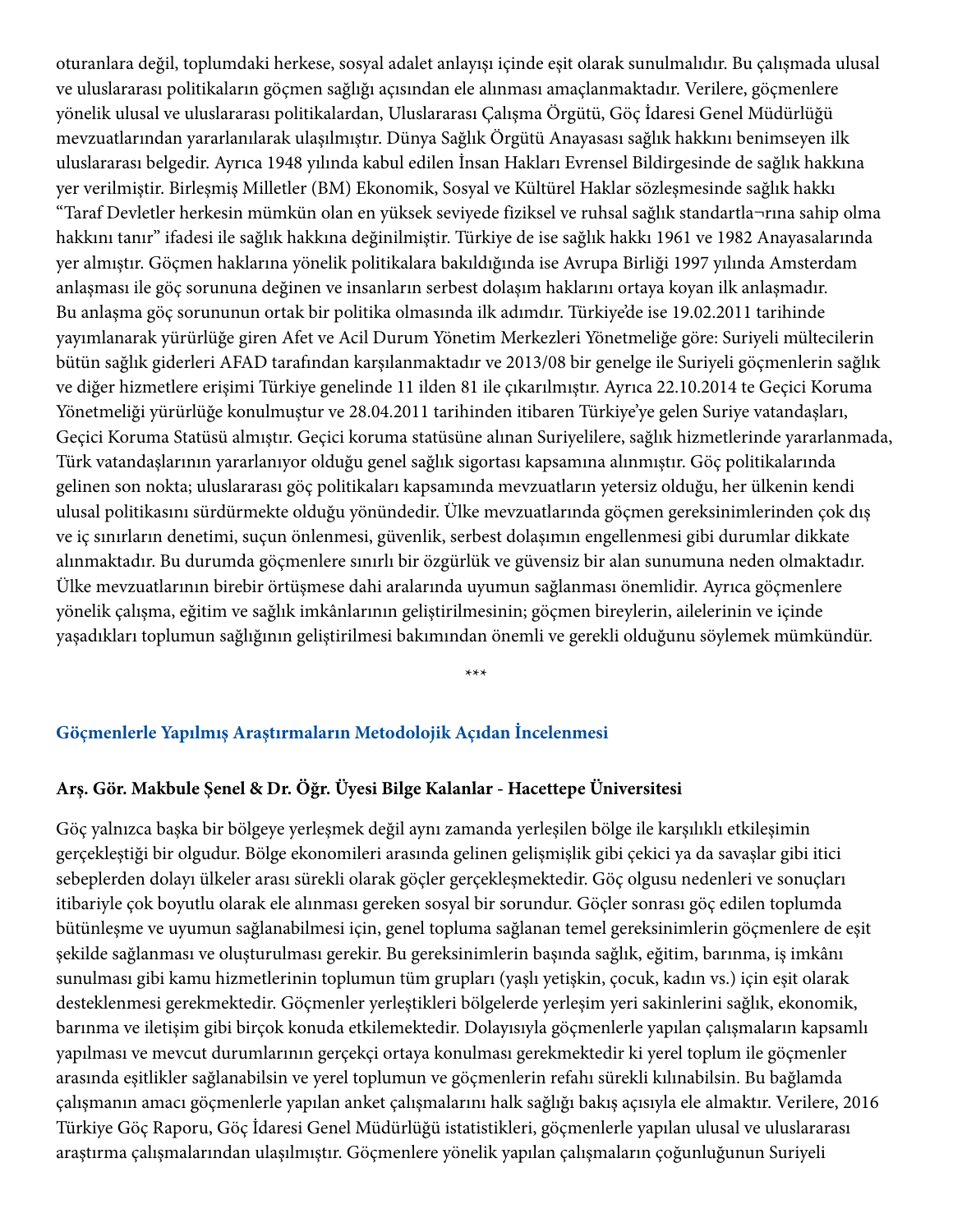göçmenlerle yapıldığı saptanmıştır. Çalışmalarda küçük örneklem grupları ile çalışıldığı belirlenmiştir. Genellikle göçmen ve sığınmacıların sağlık hizmetine erişimine ve göçmenlerin yaşam koşullarına yönelik tanımlayıcı düzeyde anket çalışmaları yapıldığı saptanmıştır. Araştırmalar incelendiğinde çalışma örneklemine genellikle Suriyeliler alındığı saptanmıştır. Oysa Türkiye de diğer göçmenlerin sayısı da azımsanmayacak kadar çoktur. Çalışmaların; göçmen işçilere (yetişkin çalışan, çocuk çalışan gibi özel gruplarda), göçmen kadınlara, göçmen gebe kadınlara, göçmen yaşlılara yönelik yapılması ve yapılan çalışmaların spesifik konular (ruhsal sorunları, maruz kaldıkları iş kazaları) bağlanımda gerçekleştirilmesi önerilmektedir.

\*\*\*

#### **Uluslararası Göç Perspektifinde Sinema**

#### **Dr. Öğr. Üyesi Melih Görgün - Yeditepe Üniversitesi**

Auguste ve Louis Lumiere kardeşlerin geliştirdikleri sinematograf 'ın 1895 yılında Paris'te bir öğleden sonra düğmeye ilk basılışı ile birlikte sinemanın doğuşu gerçekleşti. İçerdiği çeşitli enstrümanlar sayesinde çok zengin bir anlatım diline sahip olan bu sanat dalı çok kısa bir zamanda toplumları etkileyen önemli iletişim araçlarından biri haline geldi. Uzun yıllar boyunca farklı konuların farklı perspektiflerde ele alınmasına olanak sağlamış bu sanat, göç konusu için de yeni bir anlatım dili oldu. Uluslararası göç kavramının özellikle II. Dünya Savaşı yıllarından sonra önemini giderek arttırması, devletler kadar sinema filmi yapımcılarının, yönetmenlerinin ve senaristlerinin de ilgisini çekti. Ekonomik, toplumsal ve siyasi alanlarla yakından etkileşim içinde olan göç kavramı kısa zamanda sinemanın aranılan konularından biri halini alırken, sinema seyircisi tarafından da büyük ilgi gördü. Bu çalışmada özellikle uluslararası göç ve sinema ilişkisi, çeşitli örnekler üzerinden ele alınacaktır.

\*\*\*

#### **Avrupa Birliği'nin Seçici Göçmen Politikası ve Eleştirisi: Suriyeli Göçmenler**

#### **Arş. Gör. Meltem Yıldırım & Doç. Dr. Zafer Akbaş - Düzce Üniversitesi**

Avrupa Birliği dünyanın en çok göç alan bölgelerinden biri olarak göç olgusunun sosyal ve politik bir çatışma alanıdır. Avrupa Birliği'nin homojen bir göçmen politikasından bahsetmek mümkün görünmemektedir. Her ne kadar birlik olsa da Avrupa Birliği üyesi ülkeler kendi çıkarlarını önceleyen şekilde göçmen politikası izlemektedirler. Bu bağlamda olmak üzere, Suriye'de yaşanan iç savaştan kaçan göçmenlere yönelik politikada da bir homojen politika değil, bazı ülkeler tarafından seçici politikalar izlenmektedir. Avrupa Birliği (AB) göçmen kabul ederken, güvenlik araştırması yapmakta, aile bağları ile uyumu, müracaat edenlerin korunma ihtiyacı derecesi gibi unsurları dikkate almakla beraber, ekonomik ve sosyal durumu yetersiz, kariyeri olmayan bazı kişileri reddetmektedir. Ayrıca göçmen kabulünde zaman zaman dini ve kültürel unsurların da ön plana çıktığı görülmekte; bir taraftan Hıristiyan kimlik ve kültüre sahip olanlara öncelik verilmekte diğer taraftan Müslüman kimlikli olanlara öteki muamelesi yapılmaktadır. Almanya'nın başını çektiği bir kısım Avrupa Birliği üyesi ülkeler sadece kariyer sahibi olan ve ekonomik ve sosyal durumu iyi olan göçmenleri kabul etmektedirler. Benzer şekilde Macaristan, Birleşmiş Milletler Genel Kurulu tarafından 3 Ekim 2016'da kabul edilen New York Deklarasyonu'nun çıkarlarına uygun olmadığını, göçün bir insan hakkı olarak kabul edilmemesi gerektiğini savunmaktadır.

Çalışmada AB'nin göçmen politikası ve bu bağlamda Suriyeli göçmenlere yönelik tutumu üzerinde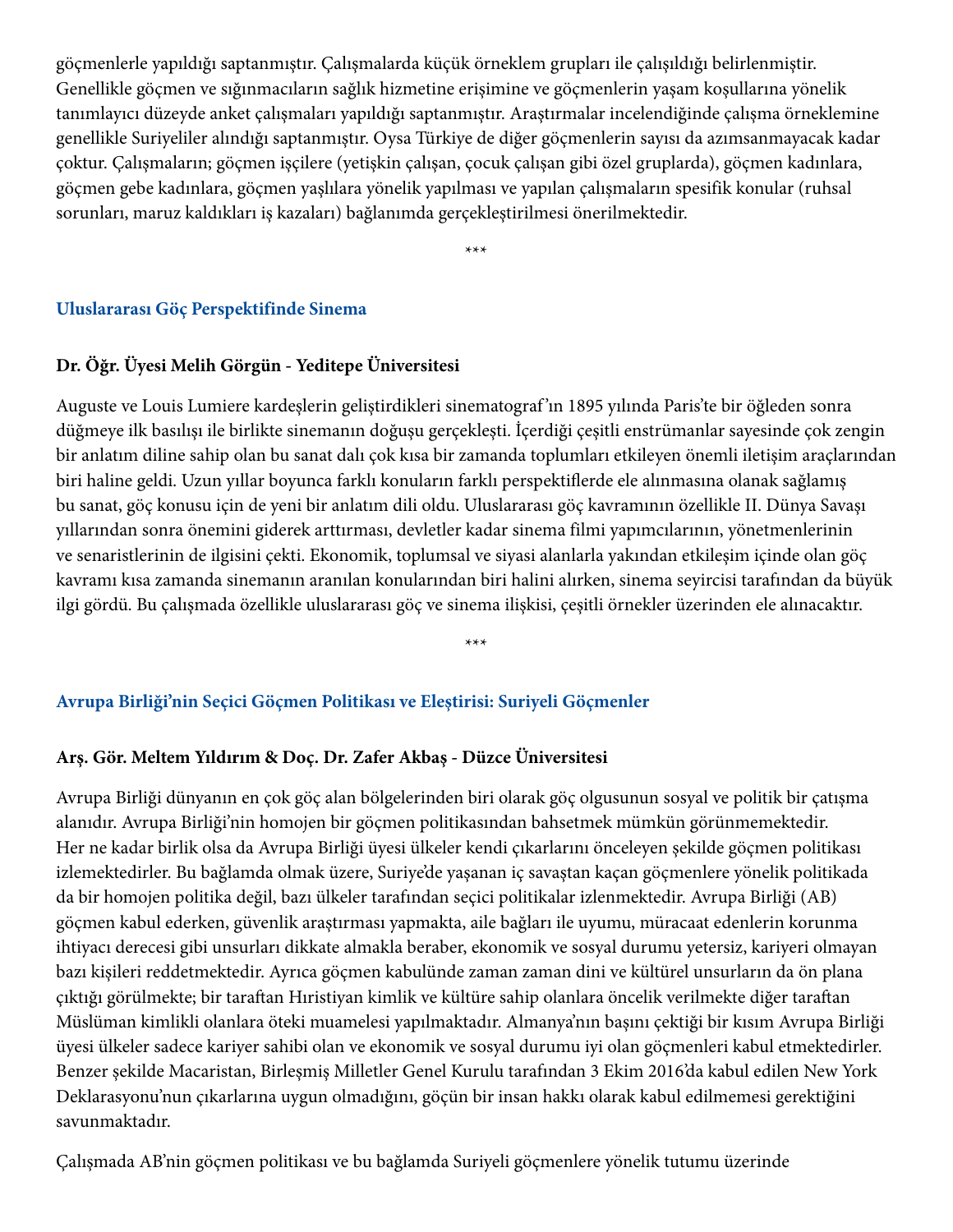odaklanılarak, Avrupa Birliği'nin tek bir göçmen politikası izlemediği, üye ülkeler tarafından seçici bir göçmen politikası izlediği ve bunun da ilkeler ve ihtiyaçlar eksenli değil çıkarlar eksenli ve değişken olduğu eleştirisi yapılmaktadır. Anılan durum, AB üyesi ülke örnekleri üzerinden gidilmek suretiyle değerlendirilmekte ve tercihlerin nedenlerinin ilkesel değil, çıkara dayanan olgular olduğu ve seçici göç politikası izlendiği sonucuna ulaşılmaktadır.

\*\*\*

#### **Göçmenlerin Yeniden Sosyalleşmeleri Sürecinde Sosyal Dışla(n)ma Deneyimleri: Düzce Örneği**

#### **Arş. Gör. Meltem Yıldırım & Dr. Öğr. Üyesi Metin Kılıç - Düzce Üniversitesi**

Göç meselesi, dünya çapında çok önemli bir sorun haline gelmiştir. Suriye'de yaşanan iç karışıklıklar sonucunda, yoğun bir şekilde gerçekleşen göç hareketleri, bu meseleyi daha fazla gündeme taşımıştır. Uluslararası bir sorun olarak kabul edilen mülteci sorunları, sayısı 4 milyonu aşan mültecilere ev sahipliği yapan Türkiye'de de yaşanmaktadır. Göçmenler özellikle son dönemde Türkiye'nin toplumsal yapısının bir gerçeği haline gelmiştir. Türkiye'nin göçün merkezlerinden biri haline gelmesi toplumsal etkileşimlerin, değişim ve dönüşümlerin yaşanmasına neden olmuştur. Göç eden grupla yapılan temasa bağlı olarak göç edenlerin ve Türkiye vatandaşı olanların birbirlerini anlama ve uyum süreci; göç edenlerin gündelik hayatın içinde kendi toplumsal benlikleriyle var olma mücadelesi; iş, eğitim, sağlık gibi alanlara dâhil olmaları nedeniyle toplumsal varoluşun her boyutunu etkileyen ve kendi karmaşık dinamiklerini geliştiren bir süreçtir. Bu süreç hâkim kültürden ziyade, azınlık kültürün de sınır koruma politikası geliştirmesi nedeniyle göçmenler açısından sosyal dışlanma ve dışlamada etkili olmaktadır. Bazı göçmenler, Türkiye'de ekonomik, siyasi, sosyal ve kültürel ortamlarda yabancılık yaşarlarken bazı göçmenler de uyum sürecini çok daha kısa sürede tamamlamakta ve hâkim kültüre kendilerini kolaylıkla kabul ettirmektedir. Aradaki bu fark, göçmenlerin sosyal yaşamlarıyla doğrudan ilgilidir. Bu çalışmada, sosyal dışlanma olgusu, ekonomik, mekânsal, kültürel, söylemsel ve politik olmak üzere beş alt boyutuyla ele alınmaktadır. Göçmenlerle, Düzce ilinde yarı yapılandırılmış görüşmelerden elde edilen sonuçlarda; hâkim kültürün daha çok uyum sürecini destekleyen politikalar geliştirdiği, azınlık kültürün kendi içerisinde farklı boyutlarıyla uyum ve dışlanma yaşadığı tespit edilmiştir.

#### **Brain Drain Problem in Modern Russia**

## **Lisans Öğrencisi Mikhail Dzeboev & Lisans Öğrencisi Marianna Baslandze - Moscow State Institution of International Relations (MGIMO)**

\*\*\*

The paper examines the acute problem of "brain drain" essential for many developing countries in the South East and Eastern Europe. "Brain drain" is a process which means a lot of scientists, specialists and qualified professionals immigrate because of economic, political, religious and other reasons. We are going to present some aspects of "brain drain" problems for Russia. Our data is based on statistic information from Federal Migration Service and state statistics review. We are going to use some international articles, papers, statistic reports about Russian migration and immigration. More than 1.5 million high qualified Russian professionals have moved abroad with their passports and work in other countries now. It is hard to find a company or an university without Russians working or getting education that can be viewed as a dangerous trend. However,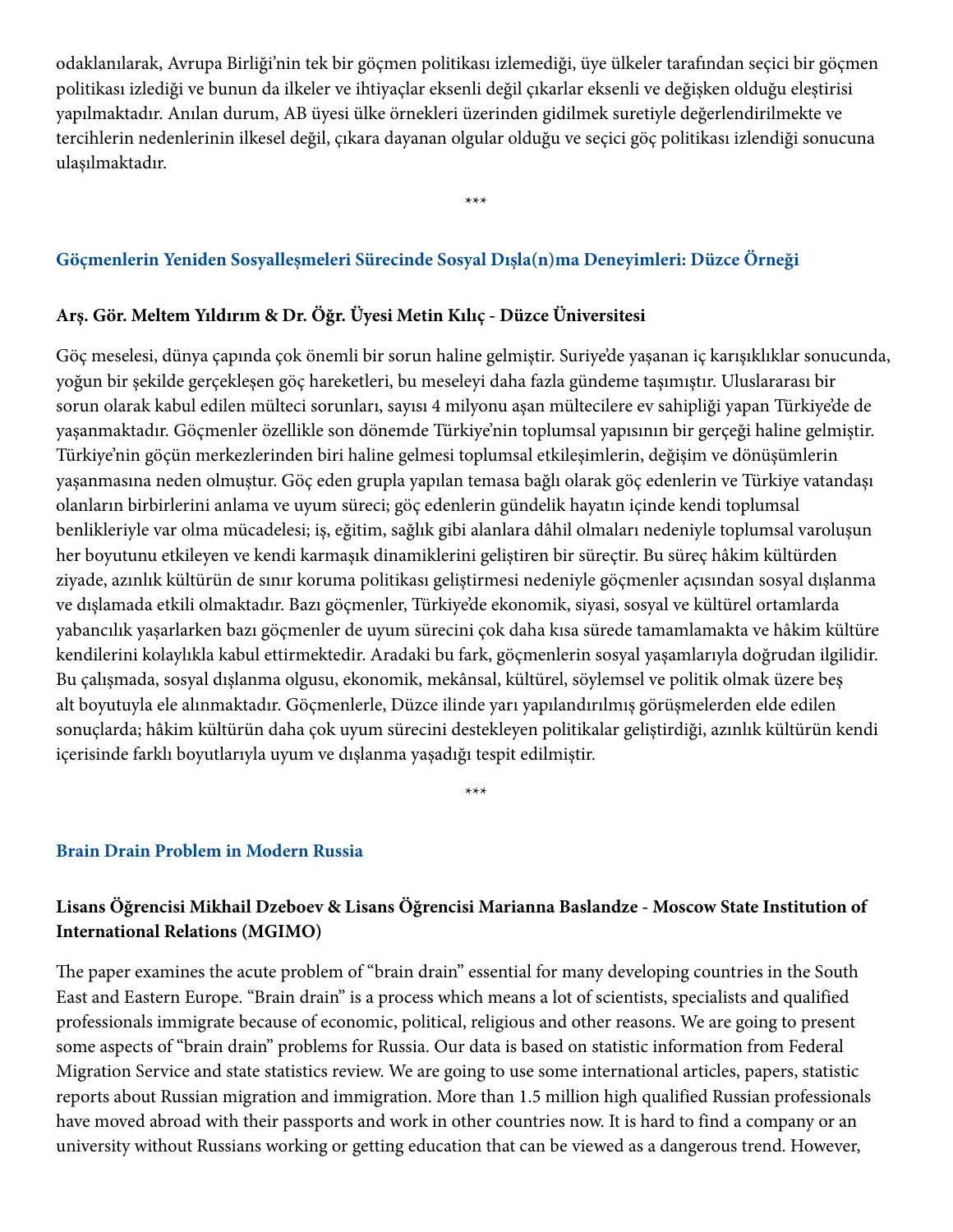there is an information about a bigger number. In the last few years, migration has been increasing and seen as a big threat for the country's future. There was a new wave of immigration from Russia when 310 thousand people went abroad. After that, Russian government abandoned 355 thousand citizens in 2015. That was the biggest number of Russian immigrants moving to other countries during Vladimir Putin's governance according to Russian Federal Agency of Statistics. Our paper attempts to provide an analyze of reasons and consequences of "brain drain". We also try to propose solutions, its main trends, pros and cons.

\*\*\*

#### **Yaşlı Mültecilerin Sağlık Durumu ve Geleceği: Afyonkarahisar Üzerine Saha Çalışması**

#### **Doç. Dr. Murad Tiryakioğlu & Arş. Gör. Atahan Demirkol - Afyon Kocatepe Üniversitesi**

Türkiye son yıllarda gittikçe artan hızla yakın coğrafyasında yaşanan siyasi karışıklıklar, iç savaş vb sebeplerle düzensiz göçe maruz kalmaktadır. Göçle gelen bu nüfus Türkiye içinde belli kıriterler göz önünde bulundurularak dağıtılıyorsa da belli bölgeler ve bu bölgelerdeki demografik yapı özellik arz etmektedir. Çalışmanın odak noktasını toplumsal ve iktisadi kırılganlığı yüksek olan yaşlı mülteciler oluşturmaktadır. Yerinden edilme durumunda yaşlıların acil hakları ve ihtiyaçları özellikle sığındıkları ülke için önem ve öncelik arz eden bir konu olmaktadır. Bilhassa yaşlıların hareket kabiliyetindeki kısıtlamalar, görme ve duymada zayıflama, kronik hastalıklar bu bireylerin ev sahibi ülkedeki sağlık sisteminden düzenli olarak faydalanmasını gerekli kılmaktadır. Türkiye'nin özellikle 2011 yılından itibaren Suriye'den maruz kaldığı yoğun göç ve hâlihazırda Suriye dışındaki ülkelerden Türkiye'ye sığınmış ve sığınmaya devam etmekte olan mülteci sayısı göz önünde bulundurulduğunda bu durum özellikle önemli hale gelmektedir. Birleşmiş Milletler Mülteciler Yüksek Komiserliği'nin tahminlerine göre, 2050 yılına kadar dünyada 60 yaşın üzerindeki insan sayısının 12 yaşın altındaki insan sayısından fazla olacağı öngörülmektedir. Yüksek kırılganlık ve artan sayı itibariyle önemli olan yaşlı mültecilerin sağlık konusu uydu bir kent olan Afyonkarahisar'da yürütülmekte olan saha çalışması ile değerlendirilmekte ve gelecek projeksiyonları üzerinde durulmaktadır. Afyonkarahisar'ın örnek olarak seçilmesinin altında yatan en önemli sebeplerden birisi de mülteci nüfusunun görece olarak homojen dağılıyor olması ve Suriyeli sığınmacıların ağırlığının çok fazla olmamasıdır. Çalışma özetle, yaşlı mültecilerin sağlık durumlarının ev sahibi ülke açısından ortaya koyacağı iktisadi ve toplumsal maliyetleri belirlemeyi ve bu sürecin nasıl yönetilmesi gerektiğini araştırmaktadır.

\*\*\*

#### **Dalgalarla Yüzleşmek: Görsellerle Kobani-Suruç Kitlesel Akını**

## **Mustafa Karataş - Ankara Ünivresitesi, Doktora Öğrencisi**

Kitlesel akın kavramı, ordu anlaşmazlıkları, ciddi insani hakları ihlal eden politik gelişmeler, ülkedeki rejimden kaynaklanan iç çatışmalar dolayısı ile geniş ölçekte insan topluluklarının yaşam yerlerini terk ederek güvenli bir bölge arayışına girmeleri kapsamında ki büyük göç dalgaları olarak tanımlanabilir (BMMYK, 2002). 2014 yılında Suriye'nin içinde bulunduğu karışıklıklardan dolayı Türkiye'nin Güney sınırına büyük göç dalgaları olmuştur. Bunlardan en büyüğü Şanlıurfa'nın Suruç ilçesinde gerçekleşmiştir. Yazar bu bildirisinde Göç İdaresi Genel Müdürlüğü'nde görev yaparken bölgeye "Kayıt Alma Koordinatörü" olarak görevlendirdiği zaman ki deneyimlerini, yaşanılan durumları kendisinin ürettiği ve diğer kaynaklardan elde ettiği görsellerle anlatmaya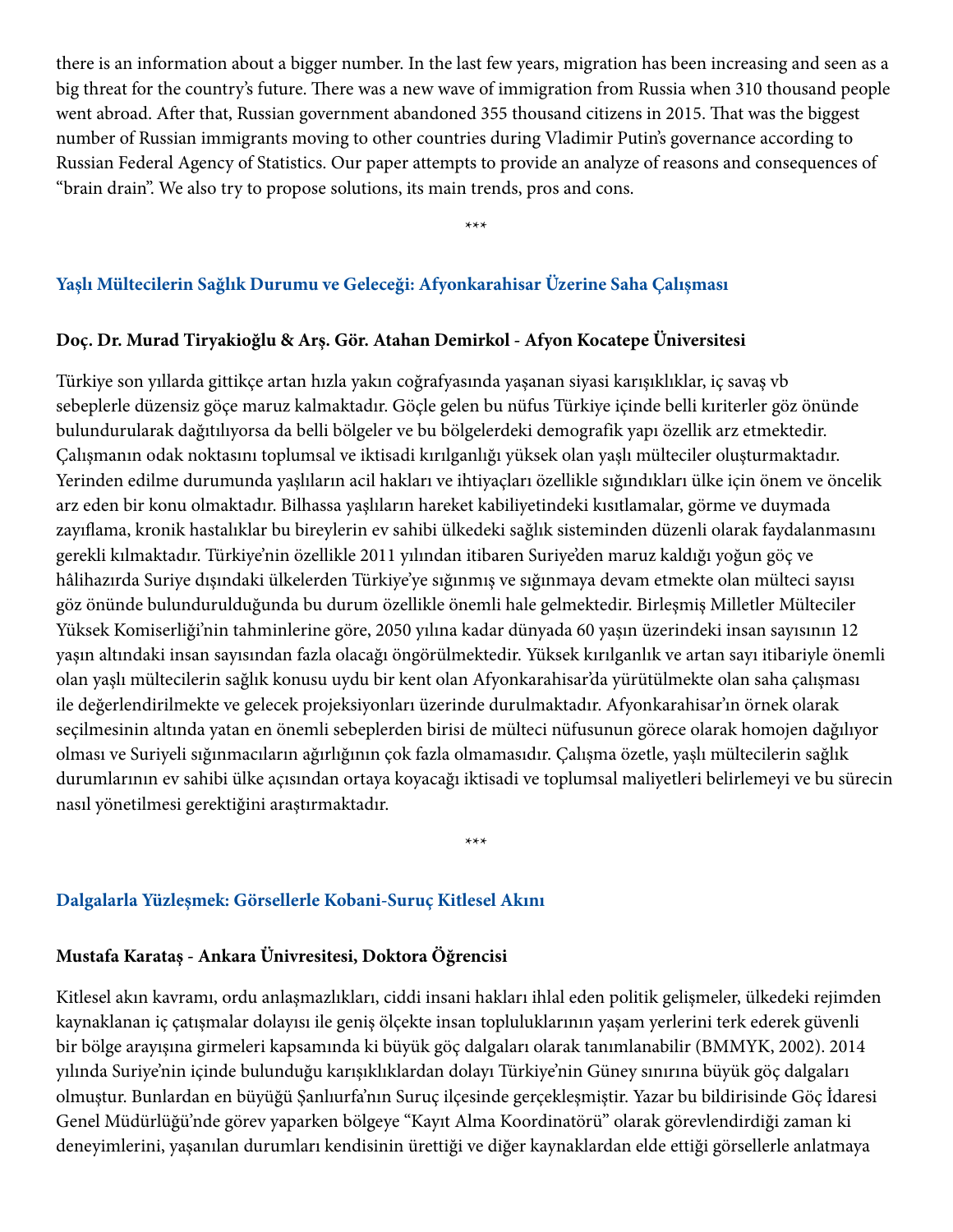çalışacaktır. Büyük geçişte kurum ve kuruluşların görev dağılımları, yaşanılan problemler, işleyen mekanizmalar ve temel ihtiyaçların neler olduğu ele alınacaktır. Yakın tarihte görülen en büyük kitlesel akın Suriye – Türkiye sınırında görülmüştür. Suriye ülkesinde yaşanan iç karışıklıklar dolayısı ile can güvenliği vb. durumlardan dolayı yerleşim yerlerinden ayrılmaya zorlanan ya da ayrılmak zorunda kalan Suriyeli sığınmacıların Türkiye'ye kitlesel akın şeklinde göç ettikleri bilinmektedir. Türkiye sınırına yakın yerleşim birimlerinde iç savaşın biraz daha kendini göstermesi ve çeşitli güçlerin bölgesel iktidar arayışları yerli halkın yerleşim birimlerini terk etmesini mecbur hale getirmiştir. Özellikle Şanlıurfa bölgesinde bulunan Suruç İlçesinde büyük göç dalgaları yaşanmış, göç yollarının bölgenin jeopolitik konumundan dolayı değişikliklere uğradığı görülmüştür. Bundan doalyı bölgede yoğunluk olması nedeniyle Bakanlar Kurulu'nun kararı ile Mürşitpınar kapısı açılarak Suriyeli göçmenlerin alımları yapılmıştır. Bölgede birçok kurum ve kuruluş görev yapmış, Suriyeli göçmenlerin güvenli bir şekilde Türkiye›ye alınmaları sağlanmıştır. Böylesine bir durumun Dünya çapında ender olarak yaşanması ile Türkiye büyük bir tecrübe kazanmıştır. Bu bağlamda elde edilen tecrübelerin paylaşılarak bu tür durumlar karşısında stratejiler geliştirilmesi gerekmektedir. Bu bildirinin amacı bölgede yaşanan geçişlerin nasıl gerçekleştiği, çözüm stratejilerinin neler olduğunu yaşanılan deneyimler ve görsellerle paylaşmaktır.

\*\*\*

#### **Suriye'den Türkiye'ye Göç ile Gelen Yeti Yitimi Olan Bireylerde Göçün Etkileri**

#### **Arş. Gör. Mücahide Öner & Dr. Öğr. Üyesi Bilge Kalanlar - Hacettepe Üniversitesi**

Dünya Sağlık Örgütü'nün yeti yitimi olarak ifade ettiği, ülkemiz mevzuatında yer alan tabiri ile de engellilik hali, doğuştan veya sonradan ortaya çıkan fiziksel veya zihinsel bir rahatsızlık nedeniyle vücudun bazı duyu ve işlevlerin kısıtlanması anlamını taşımaktadır. DSÖ verilerine göre dünya nüfusunun yaklaşık yüzde 15'ini oluşturan 1 milyardan fazla kişide engellilik durumu bulunmaktadır. Literatürde yeti yitimi demografik oranları hakkında farklı değerlendirmeler söz konusudur. Yapılan çalışmalarda yeti yitimi olan birey sayısı ile yeti yitimine ilişkin rakamlar çoğu zaman gerçek oranlardan daha düşük gösterildiği belirtilmektedir. Yapılan araştırmalara göre 50 milyon civarında ve dünya genelinde ise 500 milyon engelli insan yaşamaktadır. 2015 ve 2016 yıllarında yapılan çalışmalarda genel olarak yeti yitiminin yüzde 3,5'i konuşma, yüzde 1,4'ü ortopedik, yüzde 0,6'sı işitme, yüzde 0,2'si görme, yüzde 1'ini sürekli hastalığı olanlar, yüzde 2'sini eğitilebilir, yüzde 0,3'ünü öğretilebilir zihinsel yeti yitiminin oluşturduğu varsayılmaktadır. Türkiye'de de Suriye'den gelen ve yetimi olan bireyler mevcuttur. Bursa'da toplum temelli kesitsel olarak yapılan çalışmada yeti yitimi olan bireyler %1,1 sıklığında bulunmuştur. Aynı araştırmada, hanelerin %1,6'sında yatağa bağımlı bireyler olduğu saptanmıştır. Amaç: Bu çalışma Suriye'den Türkiye'ye göç ile gelen yeti yitimi olan bireylerde göçün etkileri belirlemek amacıyla yapılmıştır. Yöntem: Çalışma ulusal ve uluslararası raporlar, PubMed, Scholar, Ulakbilim, Google, aracılığıyla "Göç ve engellilik", "immigration and disability", gibi anahtar kelimeleri ile tarama yapılarak yürütülmüştür. Bulgular: Suriye'den Türkiye' gelen Yeti yitimi olan göçmenler bazı özel risklerle karşı karşıyadır. Bunlar; sağlık hizmetlerine ulaşamama, sağlık kurumları ve ilgili hizmetlerle ilgili doğru bilgilere ulaşamama, şiddet (cinsel, fiziksel, vb), ihmal ve istismar, taşıma ve ulaşım olanaklarından yararlanamama, yardımcı cihazlara ulaşamama, ruh sağlığını tehdit eden durumlar, kültürel adaptasyon sorunlarıdır. Sonuç: Suriye'den Türkiye'ye göç eden yardıma-bakıma muhtaç, bağımsız olarak kendi yaşamını sürdüremeyen ve korunmaya gereksinimi olan bireylerin, engellilerin sağlık hizmetlerine ulaşılabilirliklerini artırma, onları sosyal hayatın içinde etkin bir konuma ulaştırma adına eylem planları yapılmalı ve bu planları hızla uygulama konusunda gerekli girişimlerde bulunulmalıdır.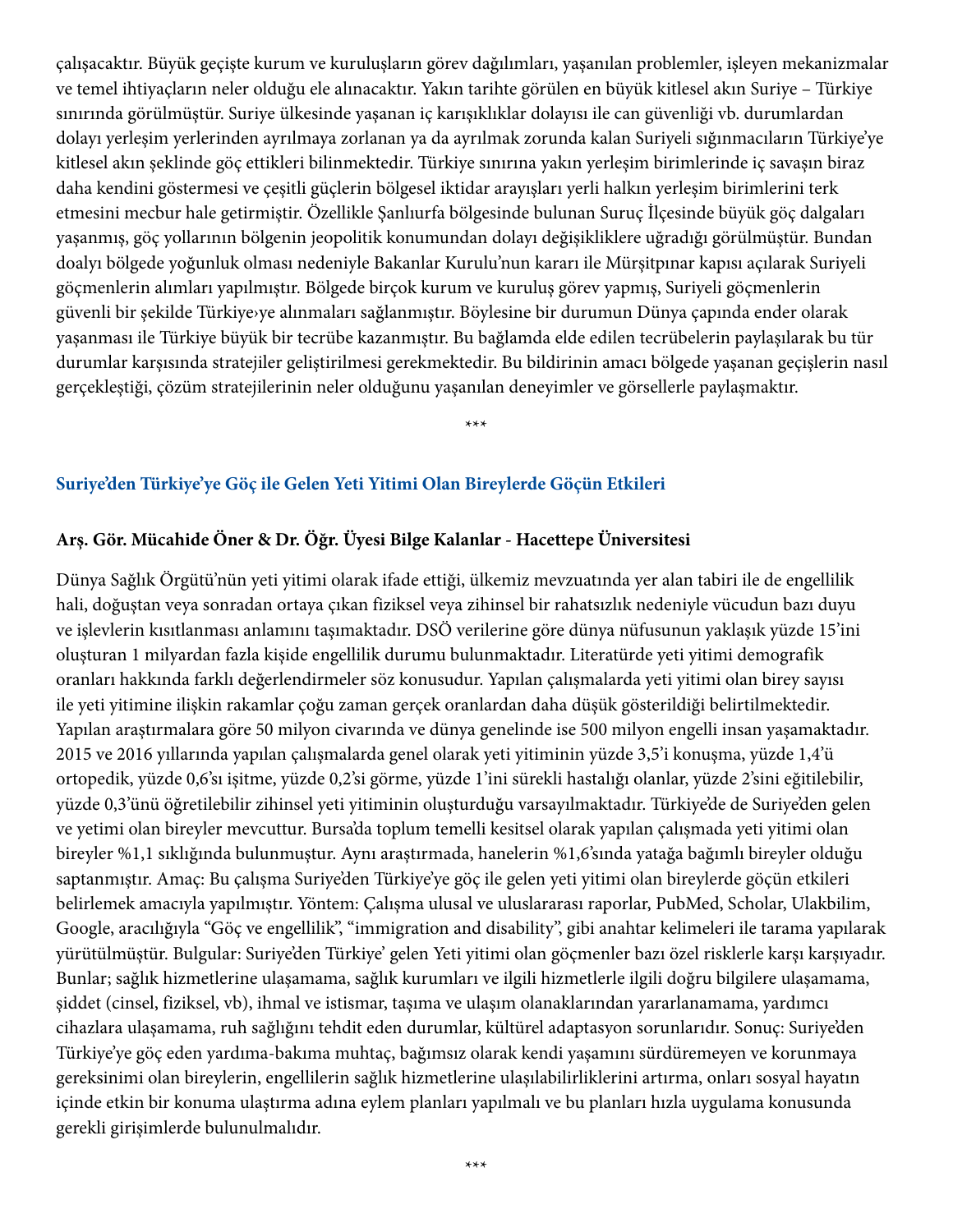## **Göçmen Kamplarında Sağlığın Geliştirilmesi ve Hastalıkların Önlenmesinde Halk Sağlığı Hemşiresinin Rolü**

### **Arş. Gör. Mücahide Öner & Dr. Öğr. Üyesi Bilge Kalanlar- Hacettepe Üniversitesi**

Sağlığı geliştirme, insanların kendi sağlıkları ve sağlık belirleyicileri üzerindeki kontrollerini arttırmalarını sağlama ve sağlıklarını iyileştirme sürecidir. Göçmenlerin inançları nedeniyle hastalıkların nedensel olduğunu göz ardı etmeleri, sağlık merkezlerine düzenli aralıkla gitmemeleri ve düşük eğitim düzeyleri nedenleriyle sağlığın geliştirilmesi ve hastalıkların önlenmesi konusunda sıkıntılar olabilmektedir. Göç edilen bölgedeki nüfus artışı ile birlikte sağlık hizmetlerinde yetersizlikler göçle gelen bireylerin tespit edilmesi, düzenli kayıt tutulması ve göçmen kamplarında sağlık bakım gereksinimlerinin belirlenmesini sağlayacak multidisipliner yaklaşımlar sağlayacak hemşireler önem taşımaktadır. Hemşireler arasında da halk sağlığı hemşireliği ayrı bir önem taşımaktadır. Amaç: Bu çalışma göçmen kamplarında sağlığın geliştirilmesi ve hastalıkların önlenmesinde halk sağlığı hemşiresinin rolünü belirlemek amacıyla yapılmıştır. Yöntem: Çalışma PubMed, Scholar, Google, aracılığıyla "Göçmen sağlığı ve halk sağlığı hemşireliği", "migrant health and public health nursing", gibi anahtar kelimeleri ile tarama yapılarak yürütülmüştür. Bulgular: Halk Sağlığı Hemşiresi birincil, ikincil ve üçüncül önleme programlarıyla göçmenlerin sağlığın geliştirilmesi ve hastalıkların önlenmesinde kilit role sahiptir. Birincil önleme aktiviteleri HIV gibi bulaşıcı hastalıkları önlemek için eğitimler, çocukluk ve yetişkinlik çağı aşılarını içeren aktivitelerdir. İkincil önleme aktiviteleri, diyabet tarama testleri, doğum öncesi tanı testlerini içeren aktivitelerdir. Üçüncül önleme programları anemi, diyabet, kas iskelet yaralanmaları gibi hastalıkları tedavi etme aktivitelerini içerir. Halk Sağlığı Hemşiresi toplum eğitimcisi olarak kaynaklar ve son gelişmeler hakkında bilgi edinerek toplumun ihtiyaçlarını ve yapısını değerlendirir. Halk Sağlığı Hemşiresi göçmenler için sosyal ve politik savunucudur. Göç sürecinde, özellikle göçmen kamplarında, halk sağlığı hemşiresi uygulayıcı, araştırıcı, yönetici ve eğitici rollerini profesyonel olarak ortaya koyarak bireylerin deneyimlediği fiziksel, psikosoyal, kültürel ve çevresel sorunlarına bütüncül yaklaşımlar geliştirmektedir. Sonuç: Halk Sağlığı Hemşiresi kamplarda yaşayan göçmenlerin sağlığının geliştirilmesinde ve hastalıklardan korunmasında kişilerin kendi sağlıkları üzerindeki kontrolleri arttırmalarını amaçlamaktadır. Bu nedenle göçmen kamplarında Halk Sağlığı Hemşiresinin özellikle vereceği sağlık eğitimi ve danışmanlık hizmetleri olumlu yaşam biçimlerinin benimsenmesini sağlayarak sağlık göstergelerinin iyileşmesine katkıda bulunabilecektir.

#### **Diaspora, Ulusal Kimlik ve Yemek İlişkisine Teorik Yaklaşım**

## **Dr. Öğr. Üyesi Özge Çopuroğlu – Yeditepe Üniversitesi**

Yakın dönemde yemek ve milliyetçilik arasındaki ilişkiyi araştıran çalışmalar, bu eksenin çeşitli düzeylerde siyaset tartışmak için elverişli bir açı olduğunu ortaya koyuyordu. Bu alandaki en yenilikçi çalışmaları ortaya koyan Atsuko Ichijo ve Ronal Ranta'nın ortaya koyduğu gibi, yaşamın sürdürülmesi noktasında son derece anlamlı ve yararlı olan yemek aynı zamanda oldukça sembolik değerler de taşır. Bu noktadan bakıldığında alana katkı sağlayan bazı antropologların öne sürdüğü gibi yemek siyasidir ve siyasette belirgin biçimde ön plana çıkar. Evrenselle tikel olanın; küreselle yerel olanın çatışması ve devletin ulusal mutfağı sahiplenmesi, bir ulusun homojenleşmesine yol açarken kimlik bilincinin gelişmesinde de aktif rol oynamaktadır. Dolayısıyla ulusal kimliğin belirmesi ve milliyetçilikle ilgilenen siyaset biliminin, yemeğe ilişkin diğer noktalar olan açlık, yiyecek isyanları, egemenlik ve ulus ötesi hareketler olarak çoğaltabileceğimiz araştırma alanları, diğer disiplinlerle de

\*\*\*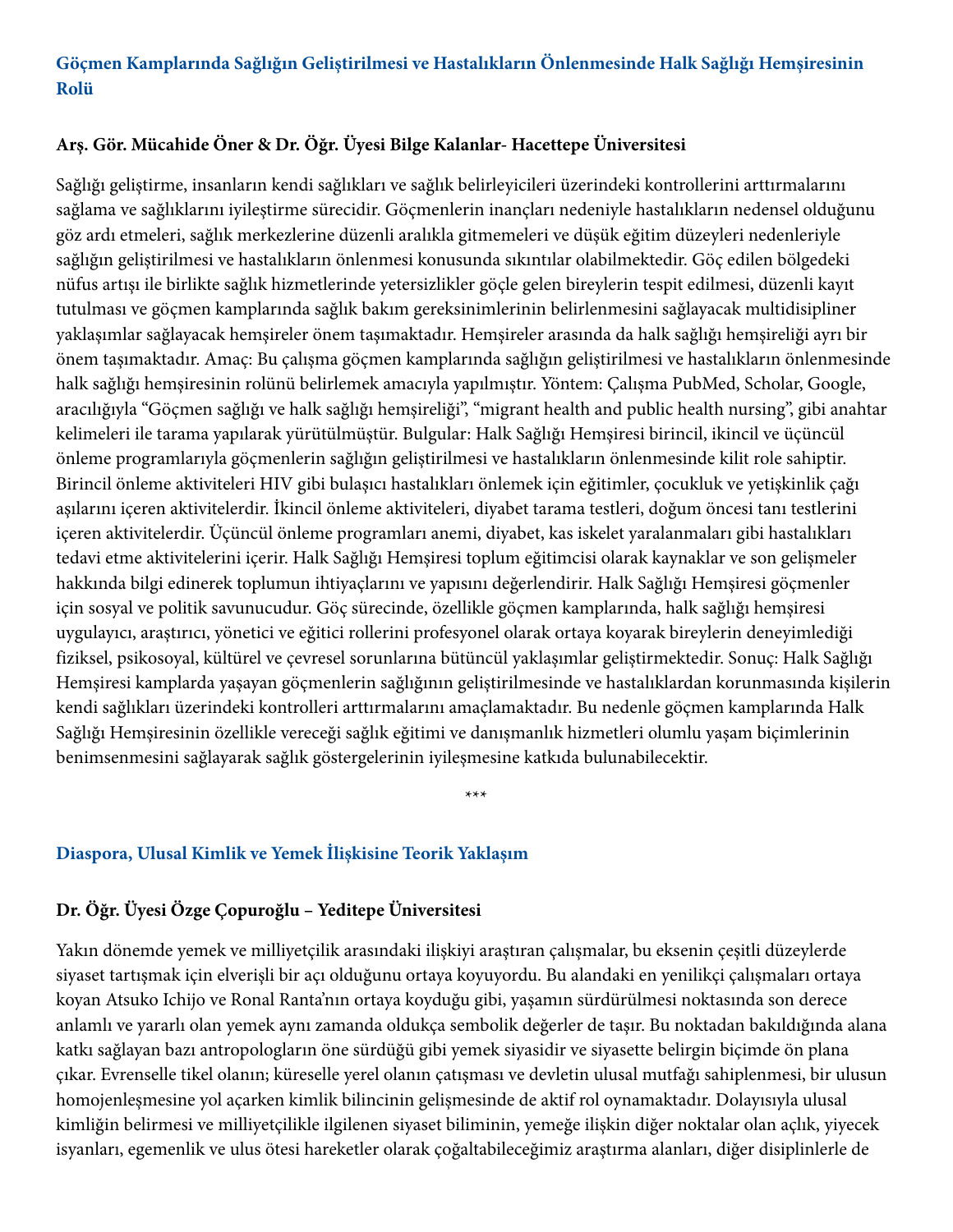kesişmektedir. Örneğin, ulus ötesi hareketlere ilişkin olarak diaspora ve grupların yemek aracılığıyla ulus fikriyle ilişkiye girme biçimleri sadece siyaset bilimi ve uluslararası ilişkilerin değil, antropoloji ve gastrodiplomasinin de katkı sağlayacağı geniş kapsamlı bir araştırmanın konusu olacaktır. Bu düşünceden hareketle, çalışmamızın ana hedefi diaspora deneyimini yaşayan grupların, toplumsal uyumu sürdürmede ve anavatanlarıyla bağlantıda kalmalarında ritüellerin önemine dikkat çekerek, yemeğin bu süreçteki rolünü tartışmaya açmaktır. Çalışmada gündelik milliyetçiliğin, ulusal ve küresel olanla etkileşime girdiği yolları bir araya getiren yemek ve milliyetçilik eksenine ilişkin ele almak istediğimiz teorik çerçevenin; Victor Turner'ın kazandırmış olduğu eşiksellik "liminality" ve Pierre Bourdieu'nün kültürel sermayesiyle kesiştiği yerde varlık göstermeye çalışan diasporik toplumların karmaşık durumuna ışık tutabilmesi hedeflenmektedir.

\*\*\*

#### **Rising Populism in the EU and Its Impacts on the EU's Foreign Policy**

#### **Arş. Gör. Öznur Akçalı Yılmaz – ODTÜ**

The rise of populism is a trend all over the Europe. There are strong indicators which show the increasing support for the populist parties both in right-wing and left-wing. Their visibility in the political area is not only result of their policies but also their capability to meet the expectations of majority. Using the discourses related to migration, Euroscepticism, austerity and nationalism; populism could be a challenge for the normative power Europe.

\*\*\*

#### **Geri Kabul Anlaşması, Vize Serbestliği ve AB'nin Türkiye'deki Dönüştürücü Gücü**

#### **Arş. Gör. Öznur Akçalı Yılmaz – ODTÜ**

Avrupa Birliği-Türkiye ilişkilerinde en güncel konulardan biri vize serbestliğidir. Avrupa Birliği (AB) ile üyelik müzakereleri yürüten Türkiye'nin önemli taleplerinden biri olan vize serbestliği konusu geri kabul anlaşmasıyla birlikte ele alınmış ve göç konusu taraflar arasındaki müzakerelere konu olmuştur. Bu sebeple bir taraftan AB'nin özellikle Suriye'den sınırlarına gelen sığınmacılara karşı önlem alma stratejisi ve bununla birlikte Türkiye ile yaptığı pazarlığın pragmatik olması eleştirilirken, bir taraftan da Türkiye ile kurulan ilişkilerin boyutu tartışılmıştır. Ancak 2016 yılında imzalanan geri kabul anlaşmasından sonra Türkiye'ye henüz vize muafiyeti tanınmamış ve AB'nin Türkiye'den başka taleplerinin ve bazı kriterlerin bulunduğu gündeme gelmiştir. AB'nin Türkiye'nin AB norm ve standartlarıyla uyumlu hale gelebilmesi için yürüttüğü üyelik müzakerelerinde, Türkiye'nin üyelik için gerekli dönüşümleri sağlayabilmesi adına çeşitli hukuki ve siyasi süreçler devam etmektedir. Bu konuda, vize serbestliği için öne sürülen talepler ve kriterler de bunun bir parçası olarak düşünülebilir; nitekim vize serbestliği yalnızca geri kabul anlaşmasının imzalanmasına bağlı olmamıştır. Ancak AB'nin normatif güç ve dönüştürücü etkisinin vize muafiyeti sürecinde ne kadar ortaya çıktığı tartışmaya açıktır. Bu bakımdan, temelinde göç anlaşmasının olduğu şartlara eklenen başka taleplerin de hem Türkiye'nin dönüşümüne hem de AB'nin normatif gücüne katkısı bakımında ne ölçüde yeterli olduğu sorgulanmalıdır.

\*\*\*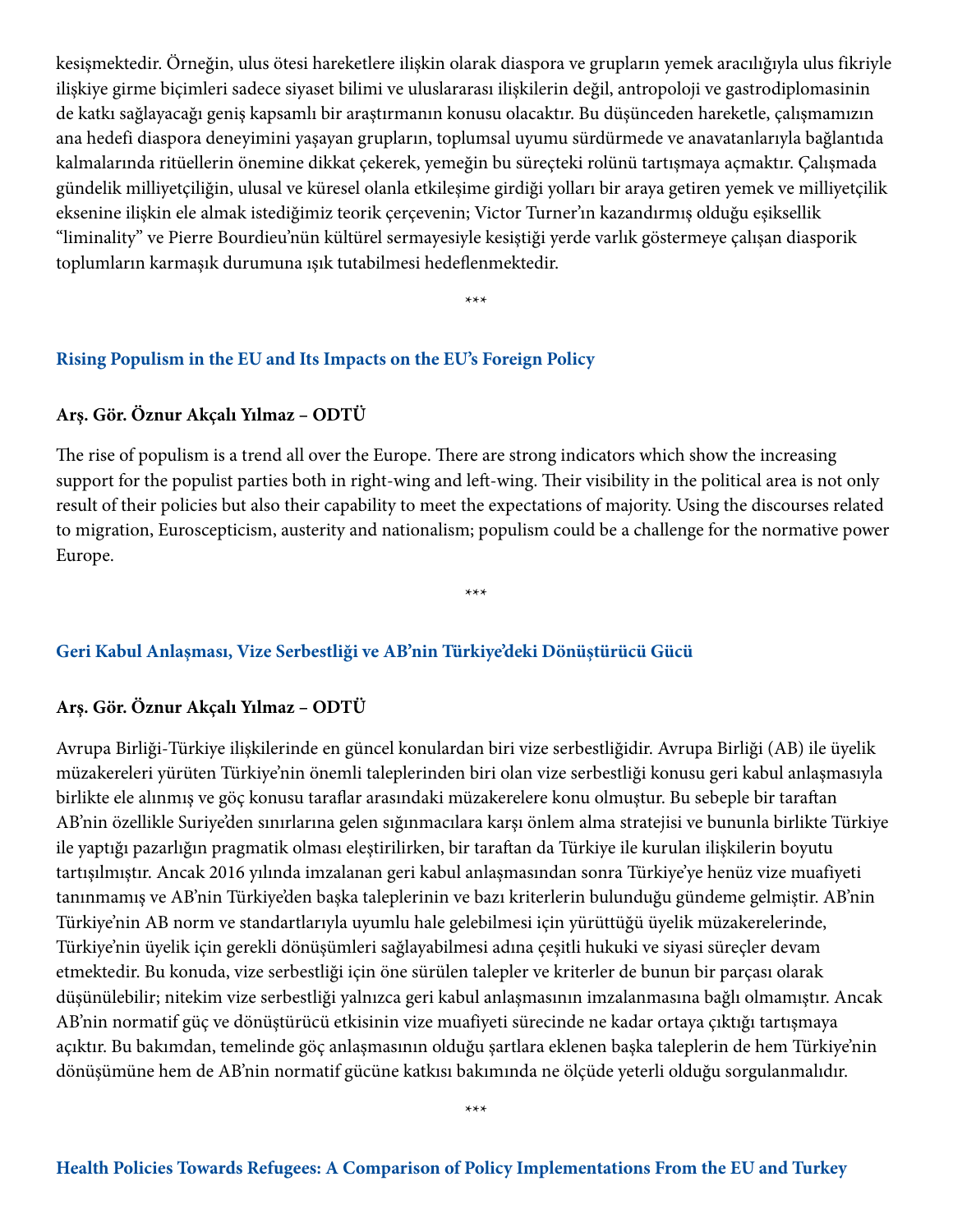## **Dr. Öğr. Üyesi Pelin Sönmez - Kocaeli Üniversitesi**

Health services provided to refugees and asylum seekers are very important and of priority due to their physical damages during the war and conflict situation, possible diseases in migration journey and negative psychological mood. However, there are very poor international standards in regards to providing health services to these people, which in return cause each country to differ their regulations. United Nations Sustainable Development Goals that are in effect as of 2016, assure that attention should be provided to non-citizen vulnerable groups in terms of health policies and they should be included in the global development, thereby aims to decrease the problems arising from providing health services to refugees. Though, we should not forget that these are the recent and yet uncertain attempts, mostly, as a result of Syrian War's forced migration wave. As an attempt to reveal different attitudes of international actors, this study compares/analyzes health services provided to refugees and asylum seekers on the basis of Turkey- EU policy implementations. While doing so, two research data will be focused upon. In this globe, results of the focus group interviews and a field study in a specific work (from its health related section) which was done in 2017 to 5000 Syrian women living in Turkey and presented to Republic of Turkey Disaster and Emergency Management Presidency will be utilized.

\*\*\*

### **Uluslararası Örgütlerin Zorunlu Göç Olgusuna Yönelik Çalışmaları**

#### **Rüya Çekiç – Yeditepe Üniversitesi, Lisans Öğrencisi**

Zorunlu göç, insanların istekleri dışında diğer insanlar, doğal afetler veya baskı korkusuyla ülke içinde veya başka bir ülkeye gerçekleştirdiği bir göç türüdür. Günümüzde zorunlu göç oldukça yaygın bir kavramdır. Bu nedenle uluslararası örgütler zorunlu göç etmiş kişiler ve zorunlu göç ile birlikte ortaya çıkan sorunlarla yakından ilgilenmektedir. Birleşmiş Milletler Mülteci Yüksek Komiserliği, Uluslararası Göç Örgütü, Dünya Sağlık Örgütü ve Birleşmiş Milletler Uluslararası Çocuklara Acil Yardım Fonu (UNICEF) bu konuyla yakından ilgilenen örgütlerdendir. Örgütler; zorunlu göç etmiş olan kişilerin barınma, beslenme, sağlık, güvenlik, gibi temel ve acil ihtiyaçlarını karşılamak aynı zamanda ev sahibi bölge veya ülkeye adaptasyonlarını sağlamak, menşei bölge veya ülkelerine geri dönmek isteyen göçmenlerin geri dönmelerine yardımcı olmak amacıyla belirli çalışmalar yapmaktadır. Bu çalışmalar için gerekli olan ekonomik gelir ise örgütlere yıllık ayrılan bütçelerden, örgütlerin üye devletlerden aldıkları yıllık aidatlardan; vakıfların, ülkelerin bireylerin bağışlarından elde edilmektedir. Örgütler kuruluş amaçları doğrultusunda; acil ve insani kriz durumlarında devreye girmek üzere tasarlanmış müdahale planlarıyla birlikte ilgili bölgede diğer uluslararası örgütler ve ilgili bölge veya devletle ortak çalışmalar yürütür. Bu bildiride söz konusu örgütlerin zorunlu göç olgusuna karşı hangi önlemleri aldığı, ne tür çalışmalar yaptığı ve nasıl müdahale ettiği incelenmektedir.

**Değişen Küresel Şartlarda "Eski" Göçmenlerin Gözünden "Yeni" Göçmenler: Belçika'da Yaşayan Çifte Vatandaşlığa Sahip Türkiyeli Göçmenlerin Avrupa'daki ve Türkiye'deki "Mülteci Sorunu" ile İlişkilenme Biçimleri**

\*\*\*

#### **Arş. Gör. Seda Can - Dumlupınar Üniversitesi**

2011 yılından bu yana Ortadoğu ülkelerinden gerçekleşen zorunlu göç ve beraberinde ortaya çıkan "mülteci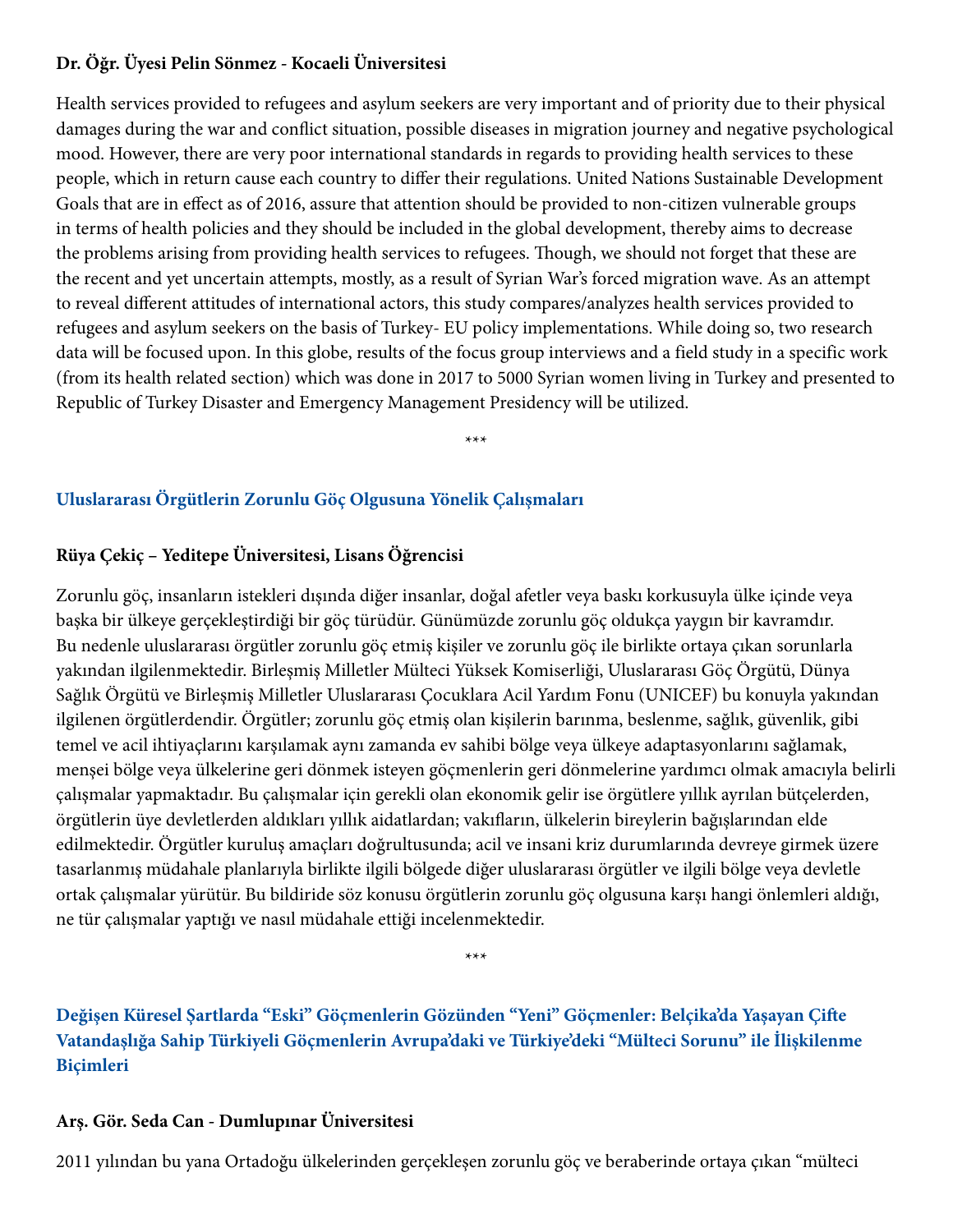krizi", günümüzde tüm ülkeleri ve toplumları ilgilendiren, küresel süreçlerle şekillenen ulus-ötesi bir olgudur. Türkiye coğrafi olarak, Ortadoğu'dan Avrupa'ya yönelen çok sayıda göçmen için hem güzergâh ülkesi hem de ilk sığınma ülkesi konumundadır. Belçika ise 1964'te imzalanan işgücü anlaşması sonrası Türkiyeli vatandaşların göç ettiği ve onların 54 senelik göç tarihini barındıran bir ülkedir. Bugün Belçika'daki Türkiyeli göçmenler, ülkedeki Avrupa kökenli olmayan en büyük ikinci göçmen grubunu oluşturmaktadır. Bu çalışmada, Belçika'da yaşayan ve çifte vatandaşlığa sahip Türkiyeli göçmenlerin, Ortadoğu ülkelerinden Türkiye'ye ve Avrupa'ya yönelen göçün sonuçları hakkında neler düşündükleri, sığınmacılara ve mültecilere bakış açıları, onlarla nasıl ilişkilendikleri, vatandaşlığına sahip oldukları her iki ülkenin bu soruna ilişkin izledikleri politikaları nasıl değerlendirdikleri ve geleceğe dair ne gibi bireysel ve toplumsal kaygılar, umutlar, beklentiler taşıdıkları irdelenecektir. Çalışmanın amacı; Avrupa'da aşırı sağın ve yabancı karşıtlığının yükseldiği bir süreçte, özellikle Türkiyeli göçmenlerin yoğun olarak yaşadığı ülkelerde, çifte vatandaşlık uygulamalarının kaldırılması veya zorlaştırılması gibi tartışmalar gündemdeyken, çifte vatandaşların mülteci sorununa dair yaklaşımlarının ardında yatan toplumsal, siyasal ve kültürel mekanizmaları ve bu mekanizmaların, onların dini, siyasal ve kültürel değerleri ve göçmenlik konumundan kaynaklanan bireysel ve yapısal unsurlarla nasıl eklemleştiğini, toplumsal ve siyasal yaşamın farklı alanlarına ilişkin din, iktisat, vatandaşlık, etnisite ve insan hakları gibi birbiriyle görece iç içe geçmiş eksenler çerçevesinde anlamak ve açıklamaktır. Belçika'nın Almanca, Flamanca ve Fransızca konuşanlar olmak üzere üç farklı dil topluluğu temelinde kurulmuş olması ve sahip olduğu etnik, kültürel, dinsel ve dilsel çeşitlilik; Türkiyeli göçmenlerin toplumsal meselelere ilişkin düşüncelerini, "farklılıklarla bir arada yaşama, çokkültürlülük, ayrımcılık" gibi temalar çerçevesinde anlama ve onların tecrübelerini yorumlama çabası için oldukça elverişlidir. Çalışma, Belçika'nın üç farklı bölgesinde bulunan Brüksel, Anvers ve Liège şehirlerinde yaşayan katılımcılarla yapılmış yarı-yapılandırılmış derinlemesine görüşmelerden ve odak grup görüşmelerinden toplanmış olan nitel verinin ilişkisel sosyolojik bir perspektifle analiz edilmesine dayanmaktadır.

#### **Turkish Public Attitudes Towards Immigrants: An Experimental Study**

#### **Dr. Öğr. Üyesi Sedef Turper Alışık & Prof. Dr. Ali Çarkoğlu & Dr. Öğr. Üyesi Selim Erdem Aytaç - Koç Üniversitesi**

\*\*\*

With the large influx of refugees following the outburst of Syrian Conflict in March 2011, immigration and immigration policies have become an increasingly salient issue marking public discussions in Turkey. Based on an experimental design, the study investigates the extent to which economic and cultural considerations as well as concerns over law and order affect the levels of public support for individual immigrants in Turkey. We utilize data from survey experiments conducted as part of the Populism and Syrian Refugees in Turkish Politics Project conducted in 2017 with the participation of 1954 respondents representative of Turkish population aged over 18. Our findings demonstrate that Turkish public attitudes towards immigrants are largely influenced by the cultural attributes of potential immigrants, whereas economic considerations and concerns over law and order are found to affect the immigration attitudes to a lesser extent.

\*\*\*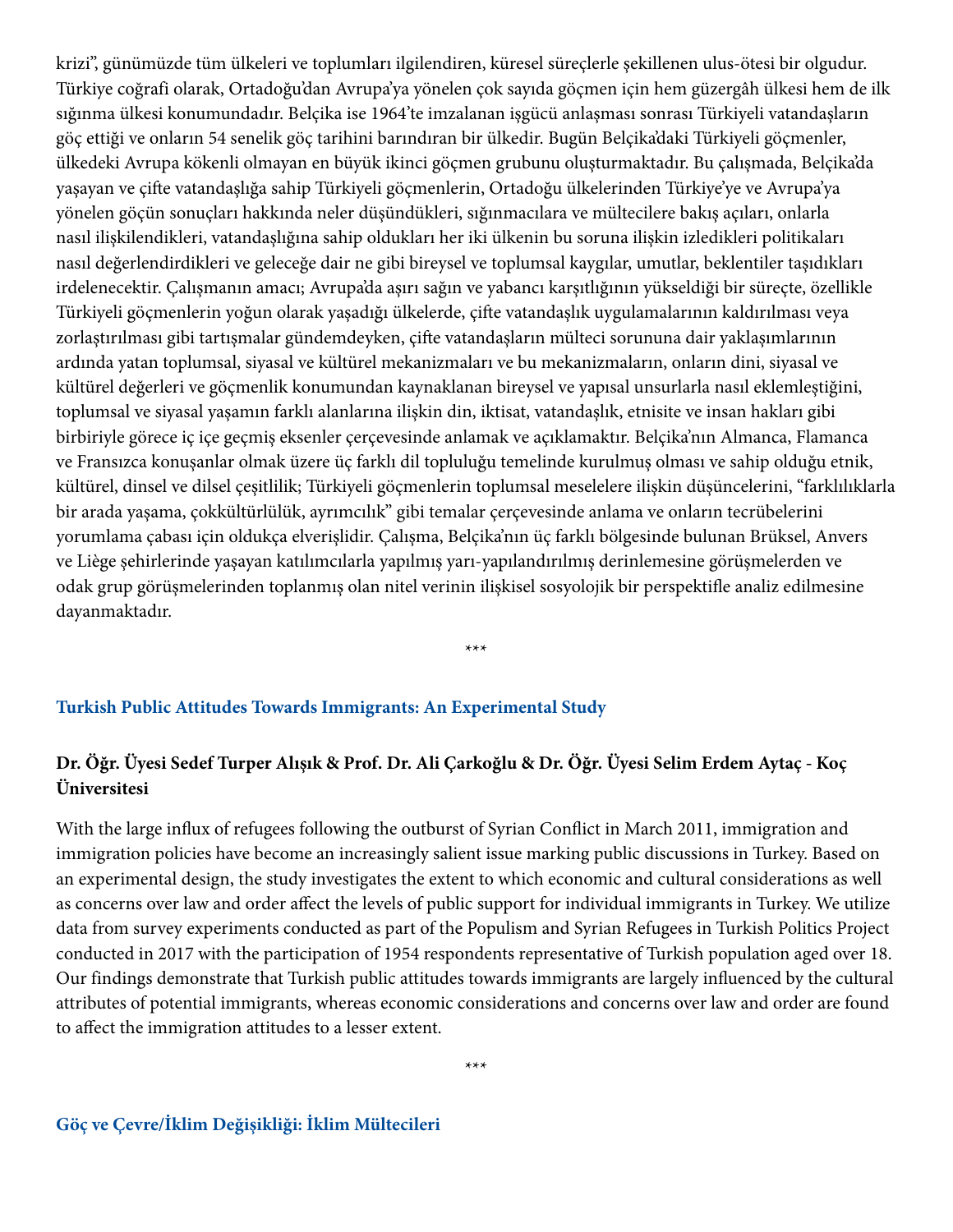#### **Prof. Dr. Sema Buz & Arş. Gör. Bekir Güzel - Hacettepe Üniversitesi / Recep Tayyip Erdoğan Üniversitesi**

Göç olgusu tarihsel olarak çeşitli nedenlerle gerçekleşmekle birlikte bu yüzyılda göç türlerinin çeşitlendiği, göçe katılan insan sayısının artmakta olduğu ve göç ölçeklerinin farklılaştığı görülmektedir. Bu durum üzerinde savaşlar, yaygın çatışmalar, istikrarsızlıklar, terörizm ve iklim değişikliği gibi pek çok değişkenin etkisi bulunmaktadır. İnsan eliyle yaratılan afetler ve kitlesel göçe yol açan savaşların yanı sıra çevresel tehditler, iklim değişiklikleri, neoliberalizmle eklemlenmiş çevresel tahribatlar insanların ülke içinde yer değiştirmesine ya da ülke dışına göçüne yol açmaktadır. Bu çalışmada göç hareketlerine yol açan bu nedenler içinde iklim değişikliği konusu merkeze alınacaktır. Greenpeace tarafından 2016 yılında yayınlanan bir rapora göre Sanayi Devriminin başlamasından bugüne dünyadaki ortalama sıcaklık 1,1 derece artmıştır. Küresel ısınmaya bağlı olarak gerçekleşen iklim değişikliğinin etkileri de giderek artmaktadır. Çevresel tahribat ve iklim değişikliğine bağlı olarak gerçekleşen göç hareketleri sadece insanların yaşamlarına karşı bir tehdit oluşturmamakta; aynı zaman uluslararası ve bölgesel güvenliği de tehdit etmektedir. Bu bağlamda devletlerin ulusal ve uluslararası düzeylerde çeşitli çalışmalar yürüttükleri bilinmektedir. Örneğin bugüne kadar pek çok devlet iklim değişikliğinin önlenmesi veya en azından yavaşlatılması amacıyla Ozon Tabakasının Korunmasına Dair Viyana Sözleşmesi Viyana Sözleşmesi (1985), Birleşmiş Milletler İklim Değişikliği Çerçeve Sözleşmesi (1992) ve Kyoto Protokolü (1997) gibi farklı uluslararası sözleşmelere imza atmıştır. Ancak bu sözleşmeler incelendiğinde iklim değişikliği konusunun daha çok makro düzeydeki ulusal ve uluslararası politik kararlarla ilişkilendirildiği görülmektedir. Oysaki Birleşmiş Milletler Kalkınma Programı'nın (UNDP) verilerine göre 2050 yılında dünya genelinde yaklaşık 200 milyon kişinin iklim mültecisi olacağı öngörülmektedir. Çevresel değişikliklere ve iklim değişikliklerine bağlı olarak yer değiştiren ve mülteci durumuna geçen insanların haklarını ve hizmetlere erişimlerini sağlamak büyük önem taşımaktadır. Dolayısıyla iklim mültecilerine yönelik koruma ve yeniden yerleşimlerin sağlanması konuları öncelik taşımaktadır. Bu nedenle bu çalışmada çevre/iklim mültecilerinin gereksinimleri, karşılaştıkları güçlükler, hakları ve çözüme yönelik geliştirilen modeller irdelenecektir.

\*\*\*

#### **Uluslararası Hukuk Bakış Açısı ile Göçmen ve Mülteci Hakları: Kısa Bir Bakış**

#### **Dr. Öğretim Üyesi Semin Töner Şen – Yeditepe Üniversitesi**

Bu çalışma kapsamında, siyasal anlamda çok kırılgan bir zeminde bulunan göçmen ve mülteci haklarına ilişkin, duygusallığın ve kırılgan tartışmaların ötesinde bu anlamda uygulanabilecek maddi uluslararası hukuk kurallarından bahsedilmeye çalışılacaktır. Bu bağlamda, tabiyetlerinde bulundukları devletlerin yargı yetkisi dışında kalan ve bu nedenle devletlerinin savunmalarından mahrum kalan göçmen, mülteci ve sığınmacılar, herşeyden önce birere insan ve birey olmaları nedeniyle uluslararası insan hakları kapsamında hem genel olarak korunmakta, hem de konumlarından ötürü özel korunmaya ihtiyaç duymaktadırlar. Buna göre, uluslararası hukuk, göçmen ve mültecilere ilişkin ikili bir koruma modeli sağlamaya çalışmaktadır. Bu modeli şöyle açıklayabiliriz; İlk olarak Uluslararası insan hakları sözleşmeleri kapsamında tüm insanlara uygulanan genel koruma kuralları çerçevesinde sunulan koruma yöntemi, ikinci olarak belli özel kategorilerdeki insanların korunması (ki burada göçmen ve mülteciler özelinde değinilicektir) için sağlanan özel koruma yöntemi. Bu çalışma kapsamında da uluslararası hukuk bağlamında iki yöntemde de ortaya konan göçmen ve mülteci haklarının korunmasına ilişkin uygulanan kuralların belli bir kısmı incelenmeye çalışılacaktır.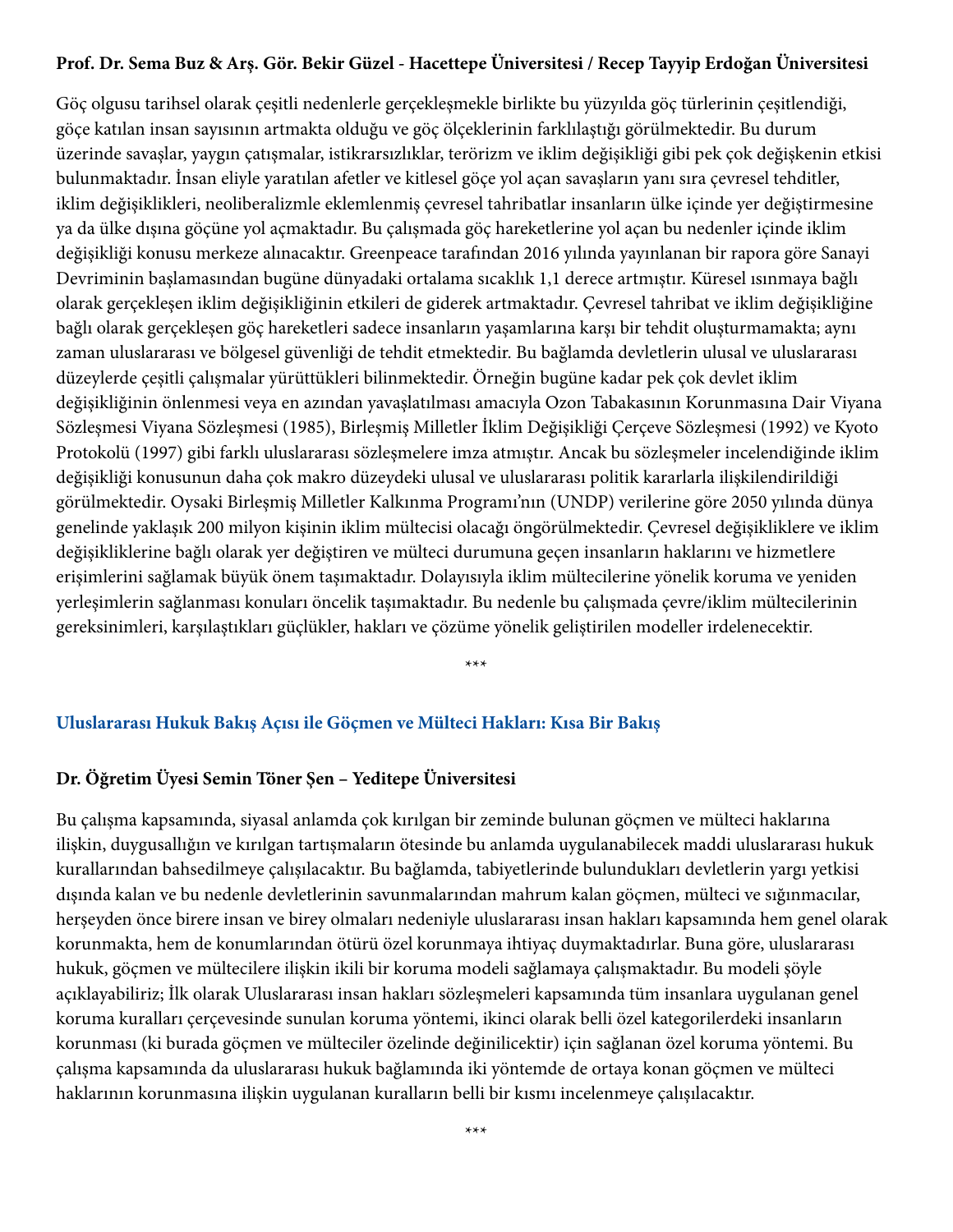#### **Osmanlı'da Etnik Bir Grup Olarak Çingeneler/Romanlar**

#### **Arş. Gör. Serap Gün- Gazi Üniversitesi**

Çingenelerin/Romanların tarihi Hindistan'dan çıktıkları andan itibaren göçlerle örülmüştür. Gittikleri yerlerde genellikle kültürel farklılıkları ve yaşam tarzlarına yönelik geliştirilen önyargılar, hurafeler, mitler nedeniyle damgalanan, dışlanan, görmezden gelinen, sürgünle karşılaşan, kitlesel baskı ve zulümlere maruz bırakılarak yaşamları tehdit edilen bir grup olmuşlar; neredeyse yaşadıkları bütün coğrafyaların "ötekisi" olarak imlenmişlerdir. Bu eksende çalışmanın çok genel bir ifadeyle merakı Çingenelerin Osmanlı coğrafyasındaki durumlarıdır. Zira farklı kültür ve kimliklerin bir arada yaşadığı Anadolu ve Balkanlar, hem bir geçiş yolu olarak kullanılması hem de onlara yaşam alanı olmasıyla Çingenelerin göç seyrinde büyük öneme sahiptir. Bu çalışmada, Osmanlı İmparatorluğu'nda etnik unsurlardan biri olan Çingenelere -Osmanlı belgelerinde Kıp(b) ti de Çingene ile aynı anlamda birbiri yerine kullanılmaktadır- odaklanılarak Çingenelerin konumları, yaşam koşulları, onlara yönelik olumlu-olumsuz uygulamaların genel bir görüntüsünün sunulması amaçlanmaktadır. Bu bağlamda çalışmada Osmanlı'da Çingenelerin ekonomik, sosyal ve hukuki statülerine ilişkin bir soruşturmaya girişilmekte; Osmanlı vergi sisteminde Çingenelere yönelik tavır, idari, hukuki ve mali alanlarda Çingenelere dair düzenlemeler, Çingenelerin yaşadığı sorunlar ve bu sorunlara yönelik sunulan çözüm önerileri, Osmanlı İmparatorluğu sınırlarında yaşayan Çingenelerin yaşam koşullarının diğer coğrafyalardaki Çingenelerle farkı gibi sorulara cevap aranmaktadır.

\*\*\*

#### **Migration: Economic and Security Effects of Syrian Migration in Hatay**

#### **Şevval Özkaymak - Yeditepe Üniversitesi, Lisans Öğrencisi**

The confliction in Syria started 2011 which transformed itself to civil war. The civil war affected people on different ways. However, the most significant result of civil war in Syria was migration from Syria. Turkey was the pioneer country which was affected by Syrian civil war due to migration from Syria to Turkey. Turkey hosts more than 3 million people from Syria. Moreover, Turkey spent more than 80 billion Turkish Liras since 2011. Migration theories have different approaches to migration issue with respect to reasons and results. In Turkish case, Peterson and Everett's theories provide best explanations for Syrian migration. However, theories did not explain everything in migration cases. In that situation, relations between hosts and migrants should be evaluated with survey in cities which provide land for Syrian migrants.

This study, based on field research, is focused on analyzing the impacts of this influx on the perceptions of the citizens of Hatay through surveys, as they are along the border, they are the ones who were most affected by this mass movement of people. In this article, I will explain why does Turkey define Syrian migrants as a guest? Moreover, I will make reference to Peterson's and Everett's migration theories in order to explain Syrian migration. In addition, this article aims at answering the following questions: Does Syrian migration affect Turkish economy and security positively or negatively?

\*\*\*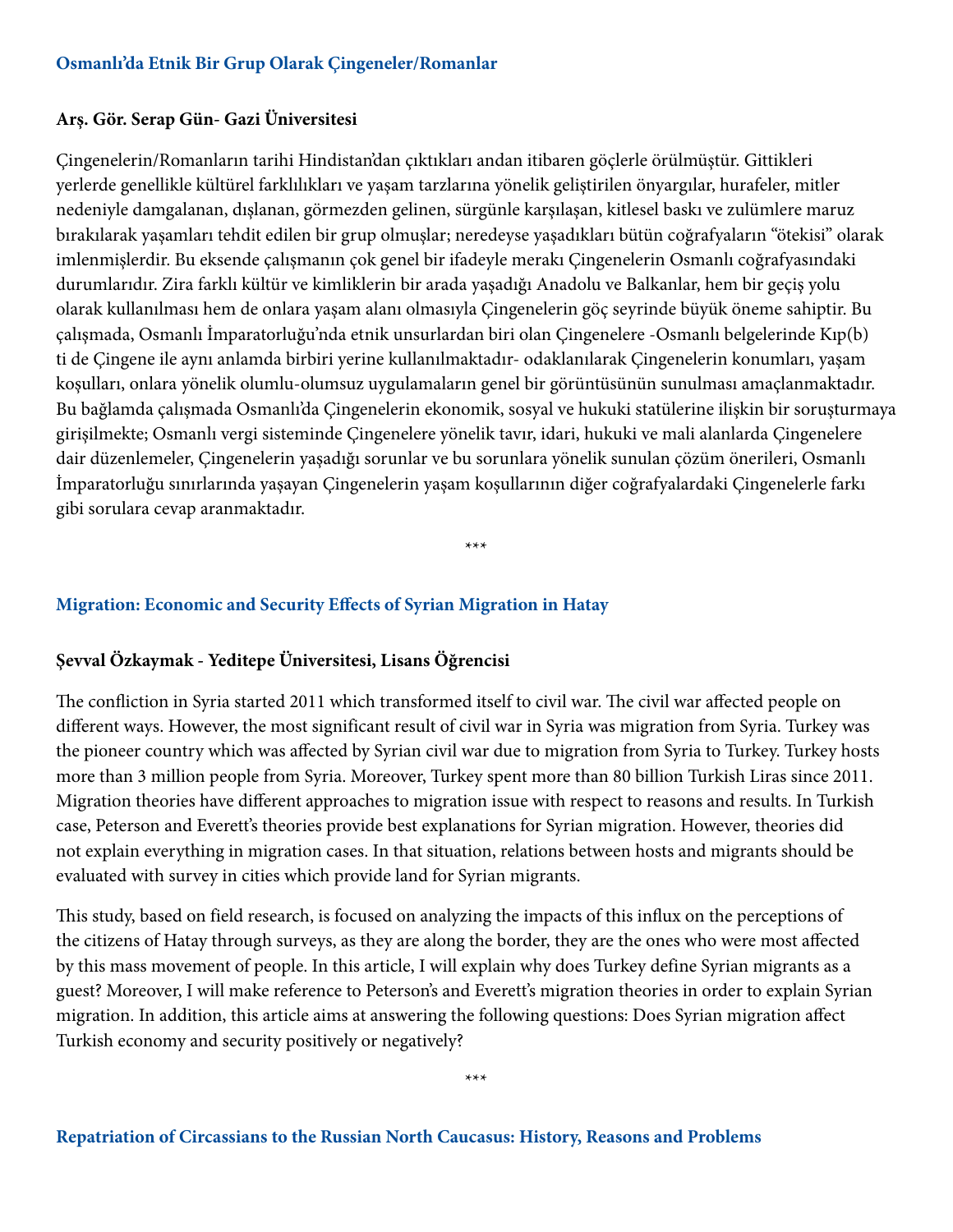#### **Assoc. Prof. Tatiana Litvinova & Deputy Dean Tatiana Yarovova - Moscow State Institution of International Relations (MGIMO)**

The paper is devoted to the problem of repatriation of Circassians to the Russian North Caucasus. The reasons of the Circassians division was the series of refugee waves from Russian Empire in the mid-nineteenth century. The largest Circassian diaspora outside the homeland is located in Turkey (2,5 million). Others have been dispersed in Balkans, Anatolia, Syria, Jordan, Israel, Germany, the USA, Holland and even Egypt. Those Circassians who stayed in Russia (700 thousand) mostly live in the North Caucasus. The conflict in Syria, which broke out in March 2011 and grew into a civil war, had a significant impact on the activities of the majority of Circassian public organizations of the Russian Federation and the foreign diaspora. The overwhelming majority of Syrian Circassians refused to take part in the war on anyone's side and decided to return to their historical homeland the North Caucasus. Our study is based on following data: 1) real time mass-media monitoring and analysis; 2) data of official statistic of Federal Migration Service; 3) the study of documents (programs, protocols and appeals to the authorities) of International Circassian Association. Groups and representatives of the Syrian Circassians, Circassian public organizations of the Russian Federation and the foreign diaspora began to appeal to the leadership of the Russian Federation with requests for assistance to the Syrian Circassians in returning to their historical homeland. We studied legal, cultural and economic problem of repatriation of Circassians to Russia.

\*\*\*

#### **Doğu Akdeniz Göç Yollarının Haritalandırılması**

#### **Tevfik Karpuzcu - Mülteci Destek Derneği, İzleme Değerlendirme Uzmanı**

Akdeniz coğrafyası tarihte olduğu gibi bugün de önemli medeniyetleri birbirinden ayıran bir havza niteliği taşımaktadır. Akdeniz tarihte önemli bir göç güzergâhı olduğu gibi bugün de dünyanın en önemli göç güzergâhlarından biridir. Bu deniz üzerinden gerçekleştirilen göç hareketleri medeniyetlerin birbiri ile tanışmasında rol oynamış, böylece yeni medeniyetlerin inşasında da etkili olmuştur. Avrupa, Asya ve Afrika Kıtalarının kesişiminde olan bu bölge, üç kıtadaki medeniyetlerin buluşma ve kaynaşma noktası olmuştur. Akdeniz, sadece tarihte değil bugün de aynı önemini korumakta ve önemli göç hareketlerine sahne olmaktadır. Bu nedenle bugünün şekillendirdiği gelecek yılları anlamak, tarihi şimdi yaşamak için bu havzada gerçekleşen göç hareketleri üzerine çalışmalar yapılması elzemdir. Akdeniz coğrafyasının üç bölümünden biri olan Doğu Akdeniz coğrafyası, tüm Akdeniz içinde önemli bir yere sahiptir. Zira üç kıtanın kıyılarını yalayan sular Doğu Akdeniz bölgesinde bulunmaktadır. Jeopolitik açıdan önemli bir bölge olan Doğu Akdeniz, birçok takımada ve büyük adalara ev sahipliği yapmaktadır. Konumu itibariyle göç yollarının üzerinde olması da kaçınılmazdır. Çalışmamızda Doğu Akdeniz'i ele almamızın en temel nedenlerinden biri de budur. Özellikle 2015 senesinde Doğu Akdeniz üzerinden 860.000'den fazla düzensiz göçmen Avrupa'ya geçmek için bu güzergâhı kullanmıştır. Dünya tarihinde az görülmüş bu göç hareketi, dünyanın ilgisini bu noktaya yönlendirmiştir. Çalışmamızın birinci ve temel amacı Doğu Akdeniz'deki göç yollarının haritalandırılmasıdır. Böylece düzensiz göç yolları görselleştirilecek ve göç literatüründeki güncel bir boşluk kapanacaktır. Diğer bir amacımız ise konu ile ilgili karar alıcıların ve uygulayıcıların dikkatini bu noktaya çekmektedir. Düzensiz göçün gerçekleştiği güzergâhların görselleştirilmesiyle, konu hak ettiği önemi karar alıcılar ve uygulayıcılar nezdinde arttıracaktır. Bu sayede düzensiz göçmenlerin bu yollar üzerine atlattığı veya atlatamadığı tehlikeler de göz önüne serilecektir.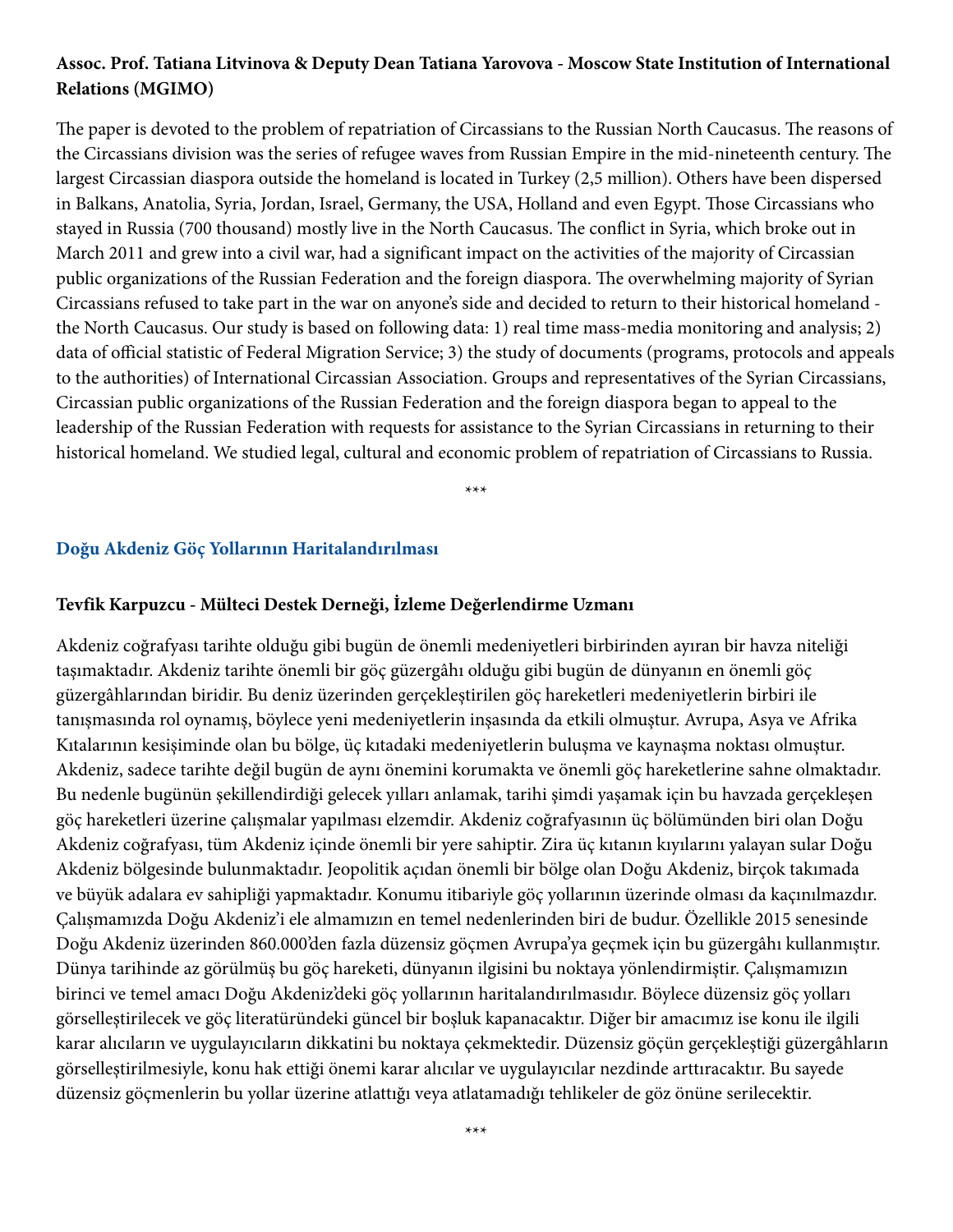#### **Doç. Dr. Zafer Akbaş & Adem Baş - Düzce Üniversitesi**

Göç olgusunun teori ve pratikte bir barış ve uzlaşma unsuru olarak ya da bir çatışma unsuru olarak ele alınması mümkündür. Göçün uluslararası politikadaki görünürlüğü ve etkisi gün geçtikçe artmaktadır. Göçün güçlenerek daha çok gündemleşmesi, göçle ilgili insani boyutları daha tartışılır hale getirmektedir. Uluslararası politikada, demokrasi, insan hakları, insanca yaşama standartlarına sahip olma gibi temel idealist değerler göçe yönelik çıkar öncelikli devlet politikalarını yönlendirmektedir. Realist perspektifte devletler çıkar öncelikli politikalar izlerlerken; idealist perspektifte ise devletlerin idealist değerlere saygılı olması hatta onları bir pusula olarak kullanması anlayışı söz konusudur. Bu tutum devletlerin göç olgusunu bir istikrarsızlık veya çatışma unsuru olarak değil bir barış ve işbirliği unsuru olarak değerlendirmesine neden olmaktadır. Devletlerin idealist tutumu da çıkarlarına uygundur. Bu eksendeki tutum, bazen kısa vadede ama çoğunlukla orta ve uzun vadede devletlerin çıkarlarına da hizmet etmektedir. İdealist değerler, bireysel ve toplumsal düzeyde de barış ve istikrar vesilesidir. Almanya, Türklerin en çok göç ettiği ülkedir. Hedef ülke olarak Almanya, Türkleri ülkesine davet etmiş bir ülkedir. İkinci Dünya Savaşı sonrası dönemde Almanya işgücü açığını karşılamak için Türk işçilerini davet etmiştir. Bu daveti müteakip Türkler Almanya'daki en büyük göçmen kesimi oluşturmaktadır. Bu bağlamda Türkler Almanya'nın kalkınmasına katkı yapmıştır. Almanya'nın genelde tüm göçmenlere özelde ise Türklere insan hakları ve demokrasi özelindeki değerleri güçlü bir şekilde sunması kendi çıkarınadır. Bu bağlamda olmak üzere, Türklerin siyasal, ekonomik ve sosyal entegrasyon düzeyi, sosyal uyuma yönelik istekliliği göç olgusunun güçlü boyutunu oluştururken; içinde bulunduğu toplumdan izole olmaya yönelik muhtemel duruşları da zayıf yönünü oluşturmaktadır. Bu yönüyle çalışma idealist değerler üzerinden göç olgusuna ve Almanya'daki Türklerin durumuna odaklanmıştır.

\*\*\*

#### **İdealist Bakıştan Türkiye'nin Göçmen Politikası: Suriyeli Sığınmacılar**

#### **Doç. Dr. Zafer Akbaş & Adem Baş - Düzce Üniversitesi**

Türkiye, yaklaşık dört milyon Suriyeliye ev sahipliği yapıyor. Bu sayıdaki Suriyelinin Türkiye ekonomisi ve toplumu üzerine bazı etkileri söz konusudur. Türkiye politika üretmek suretiyle bu göç sürecini yönetme kudretine sahip bir ülkedir. İdealist değerler üzerinden Türkiye'deki Suriyelilerin durumuna odaklanan bu çalışma, Türk göç politikalarını incelemeyi amaç edinmiştir. Nihayetinde, Türkiye'nin Suriyeli sığınmacılar özelinde sürdürülebilir bir göç politikasının mevcut olmadığı sonucuna ulaşılmıştır.

\*\*\*

#### **Göçmen Şehri Sakarya'nın Yeni Ötekileri Suriyelilere Yönelik Bakışı Üzerine Bir İnceleme**

#### **Doktora Öğrencisi Zehra Hopyar & Arş. Gör. Soner Tauscher - Sakarya Üniversitesi**

Suriye'de yaşanan iç savaşın özellikle 2014 yılından sonra şiddetini arttırması, Irak ve Afganistan'da yaşanan istikrarsız durum, bu ülkelerden hem Türkiye'ye hem de Avrupa'ya doğru büyük bir göç dalgası ortaya çıkarmıştır. Milyonlarca insanın bir anda zorunlu olarak giriş yaptıkları Türkiye, Yunanistan, Macaristan, Almanya ve benzeri ülkelerde önemli toplumsal, ekonomik ve siyasi tepkiler doğmuş, göçmen karşıtı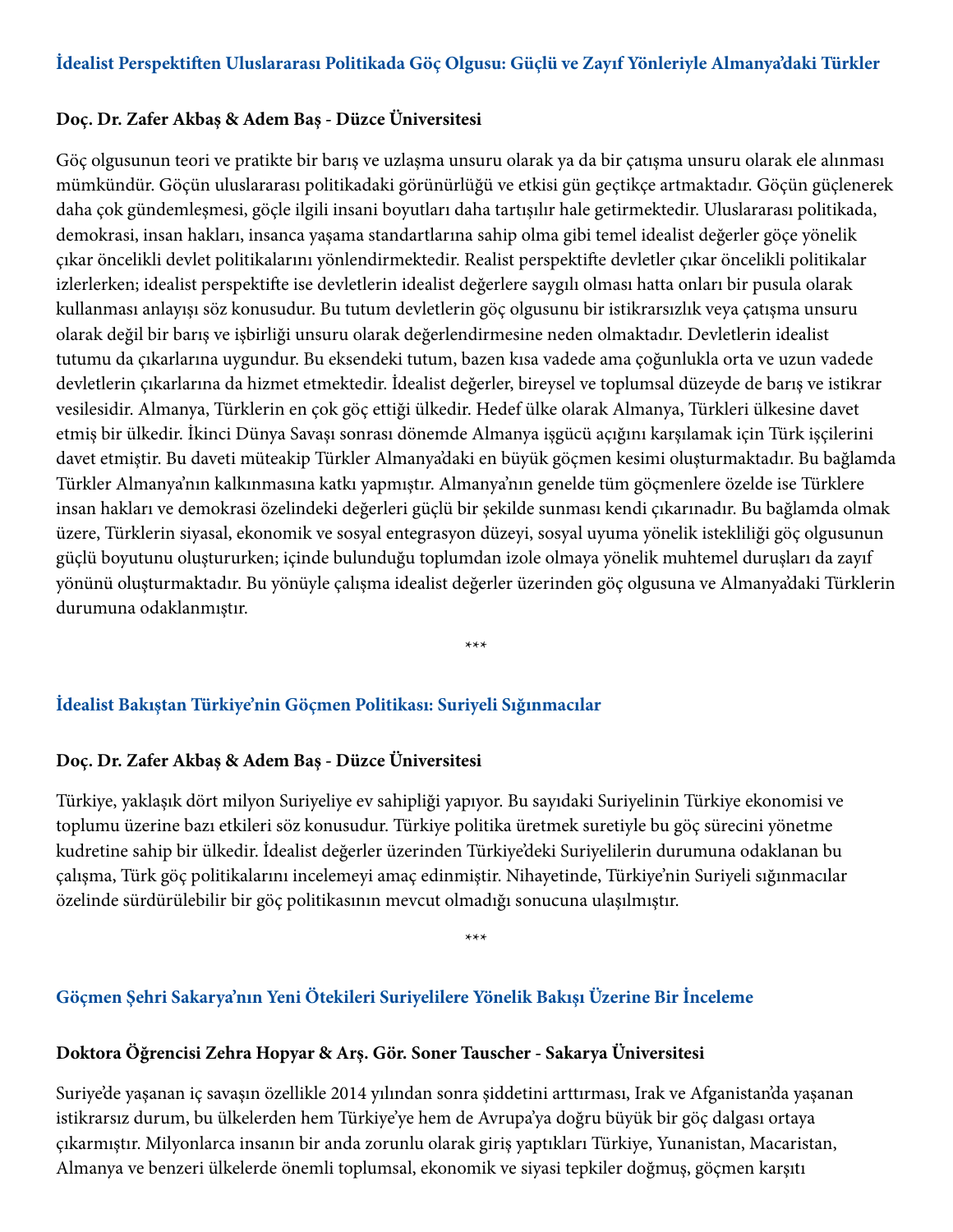politikalar üretilmeye başlanmıştır. Irkçı ve dışlayıcı temaları revize edip, Avrupa değerlerinin ve kültürünün kaybedilmesini önleyici "haklı bir vatanseverlik" söylemiyle hareket eden aşırı sağ gruplar, ülkelerine gelen göç dalgasını durdurmaya çalışmaktadır. Aşırı sağ gruplar söylemlerini sadece göçmenlerin Avrupa değerlerini tehlikeye soktuğu üzerine kurmamakta, aynı zamanda göçmenlerin suça yatkın olduklarını, kadın erkek eşitliğine, ifade özgürlüğü ve insan haklarına inanmadıkları, refah devletinin sosyal yardımlarını sömürdükleri yönünde kara propaganda tekniklerini kullanmakta, böylece tarihsel olarak Yahudiler ve komünistlerden sonra topluma Batının yeni ötekisi olarak Müslüman göçmenleri sunmaktadır. Üç milyonun üzerinde Suriyeliyi kabul eden Türkiye, Avrupa'nın en çok sığınmacı kabul eden ülkesi konumundadır. Suriyeliler ile Türk toplumunun dinsel ve kültürel ortaklıklarının bulunması, Avrupa'nın aksine Türkiye'de sığınmacılara yönelik tepkisel bir toplumsal hareketin başlamasına zemin vermedi. Ancak Suriye'deki iç savaşın uzamasıyla sığınmacı sayısının artması ve yeni doğanlarla birlikte birçok sığınmacının Türkiye'de kalıcı hale gelmesi Türkiye'yi ekonomik olarak zorlamakta, ekonomik güçlükler ise yer yer siyasilerin ve toplumun Suriyeliler hakkındaki düşüncelerini olumsuz etkilemektedir. Türkiye devletinin Suriyelilere yönelik barınma, eğitim, sağlık benzeri sosyal hizmetlerinin abartılı bir şekilde çarpıtılarak sosyal medyada sürekli gündemi oluşturması sığınmacılara yönelik yanlış bilinçten kaynaklı olumsuz düşünceleri körüklemektedir. Sakarya ilinde yapılan bu çalışmayla hem devletin Suriyelilere yönelik kamu politikalarına dair halkın bilinci, hem de kendisi de Gürcü, Çerkez, Arnavut vb. birçok etnik kökenli göçmeni barındıran Sakarya'nın yeni gelen göçmenlere bakış açısı ortaya konmaya çalışılmıştır. Nitel araştırma olarak kurgulanan çalışmada kartopu örnekleme ile belirlenen 48 kişi ile mülakat yapılmış ve genel bir bulgu olarak "kültürel uyumsuzluk" söyleminde ırkçılığın örtük yönünün ortaya çıktığı ile karşılaşılmıştır.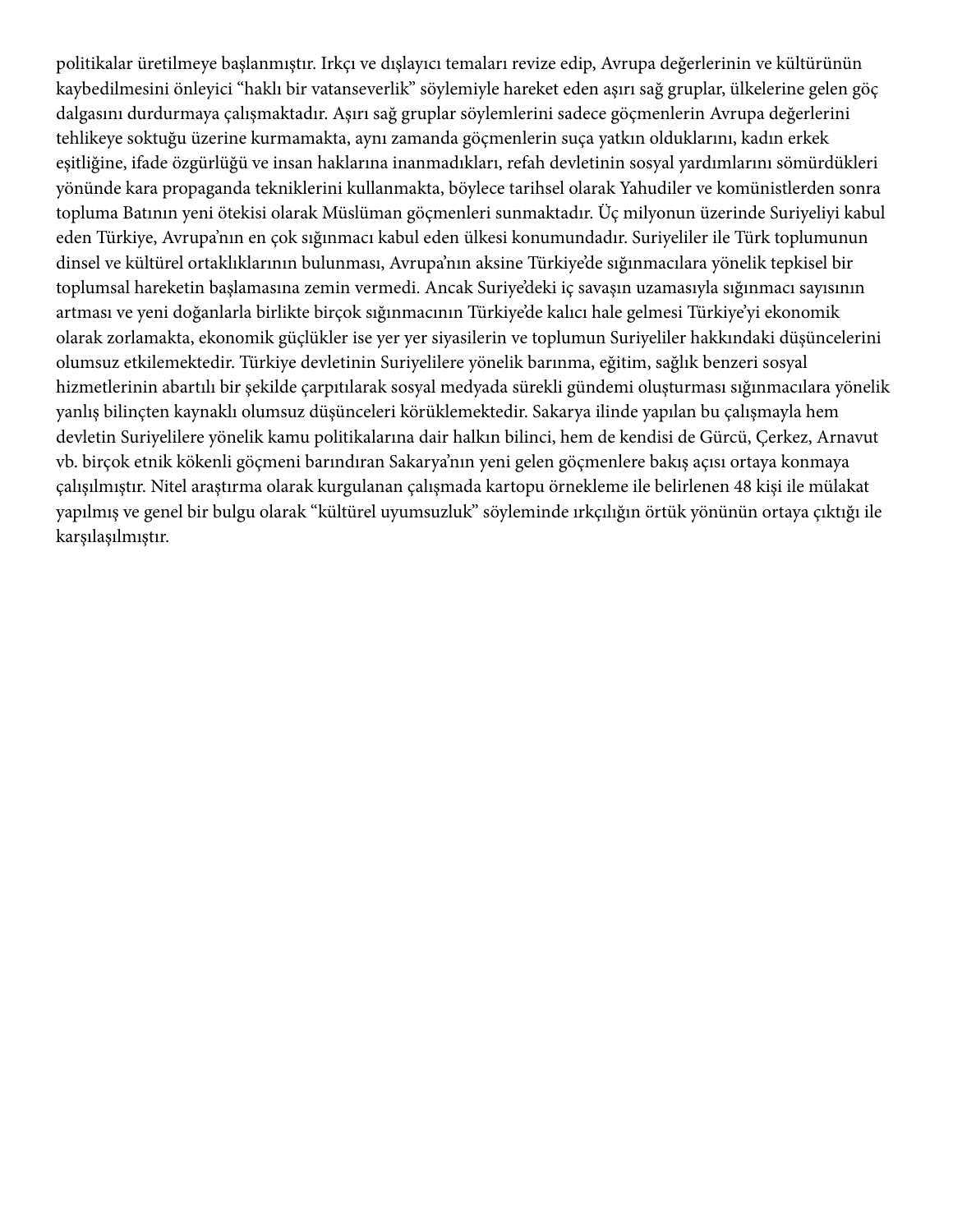## **KEKAM HAKKINDA**

2014 yılında kurulan Yeditepe Üniversitesi Küresel Eğitim ve Kültür Araştırmaları Uygulama ve Araştırma Merkezi'nin amacı, çeşitli bölgeleri kültürel, toplumsal, siyasi ve ekonomik yönleriyle incelemektir. Türkiye'nin farklı bölgelerle olan tarihi ve kültürel bağlarının birbirlerine benzer ve ayrışan yanlarının, bir arada ve karşılaştırmalı olarak, disiplinler arası analizlerle irdelenmesi hedeflenmektedir. Üniversitenin farklı bölümlerinin sağlayacağı katkılar doğrultusunda, geniş bir perspektiften olayların incelenebilmesi ve çeşitli değişkenlerin dikkate alınmasının yanı sıra, farklı bölgelerdeki değişim ve sürekliliğin çalışılması amaçlanmaktadır.

Merkez, ulusal ve uluslararası konularda siyasi, ekonomik, kültürel, sosyal ve hukuki nitelikli bilimsel araştırma ve çalışmalar yaparken, ilgili kurum ve kuruluşlarla iş birliği içinde bilgi birikiminin oluşturulması ve paylaşılmasını sağlamayı amaçlamaktadır.

Merkezin amaçları ve çalışma alanları;

Türkiye'nin ikili ilişkilerinin olduğu ülke, bölge ve uluslararası örgütlerin kültürel, toplumsal, siyasi ve ekonomik yönlerine ilişkin disiplinler arası bilimsel çalışmalar ve araştırmalar yapmak, planlamak ve yürütmek,

Türkiye'nin komşuluk ilişkilerini, bölgesel meseleleri ve küresel aktörlerin bölgesel meselelere ilişkin politikalarını irdeleyen kitap, makale, rapor ve analizler üretmek,

Ülke ve bölgelerin meselelerinin tartışıldığı güncel değerlendirmelerin ve hakemlik sürecinden geçmiş bilimsel ve akademik çalışmaların yer aldığı Türkçe/ İngilizce uluslararası bir dergi yayınlamak,

Türkiye'nin ikili ilişkilerinin olduğu ülkelerin meselelerine ilişkin ulusal ve uluslararası toplantılar, çalıştaylar, kurs, kongre, sergi, panel, sempozyum ve konferanslar düzenlemek veya düzenlenmesine katkıda bulunmak,

Merkezin çalışma alanına giren konularda yurt içi ve yurt dışı bağlantılar kurarak, yurt içindeki ve yurt dışındaki ilgili kuruluşlar ve merkezler ile yakın ilişki ve işbirliğini sağlamak, Bu doğrultuda, ulusal ve uluslararası kurum ve kuruluşlarla etkileşim kurmak, ortak proje, yayın, toplantı ve değişim programları hazırlamak ve uygulamaya koymak,

Merkezin çalışma alanına giren konularda araştırmacıların gelişimine yönelik eğitim programları, kurslar, seminerler, konferanslar, ulusal ve uluslararası kongreler düzenlemek, bu çalışmalarla ilgili sertifikalar vermek ve faaliyetlerle ilgili yayınlar yapmaktır.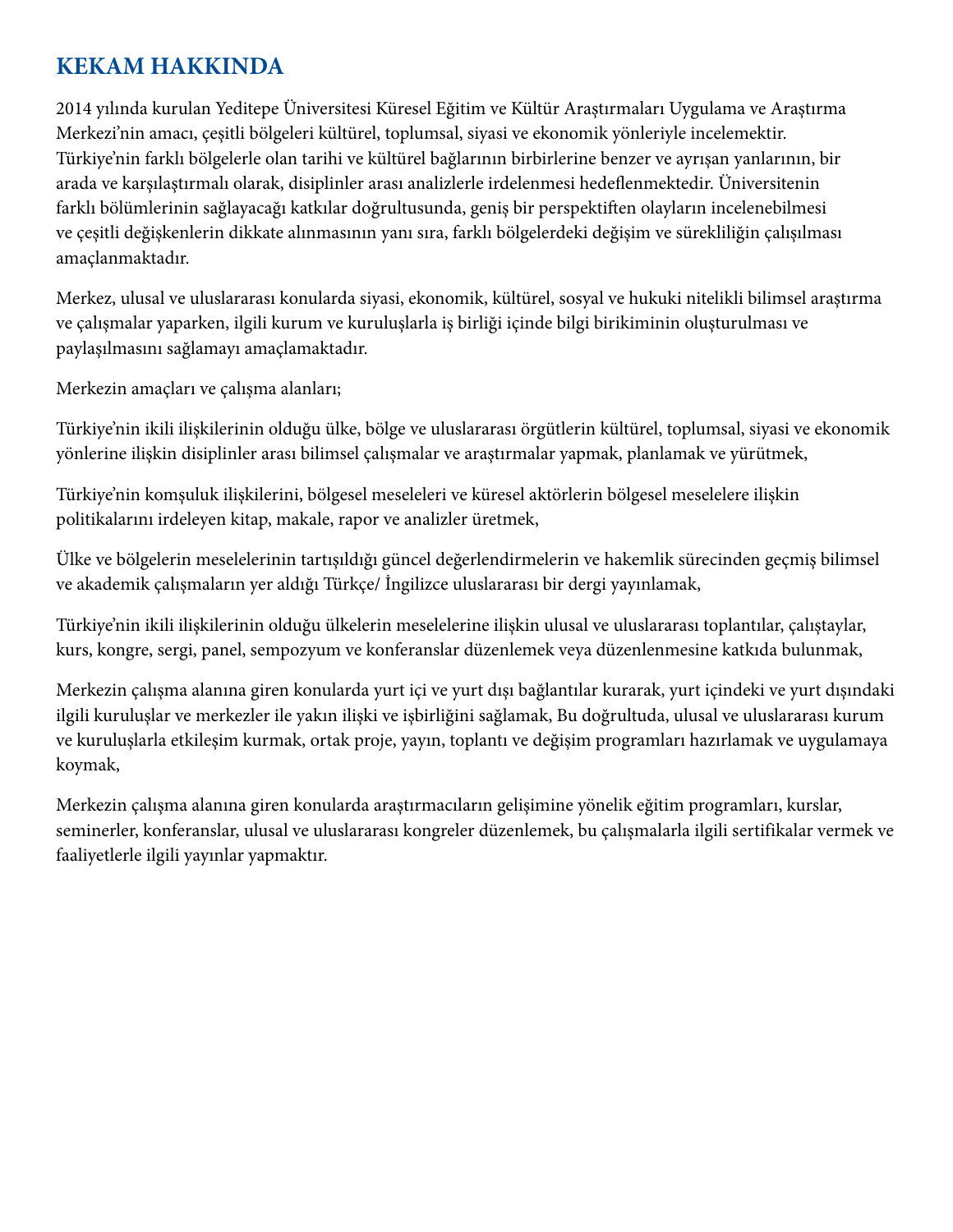## **MERKEZ YÖNETİMİ**

#### **Merkez Müdürü**

Doç. Dr. Gökçe Bayındır Goularas – Fransızca Siyaset Bilimi ve Uluslararası İlişkiler Bölüm Başkanı

#### **Merkez Müdür Yardımcısı**

Dr. Öğr. Üyesi Işıl Zeynep Turkan İpek – Fransızca Siyaset Bilimi ve Uluslararası İlişkiler Bölümü

#### **Merkez Sorumlu Asistanları**

Proje Asistanı Edanur Önel – Sosyal Bilimler Enstitüsü Proje Asistanı Şafak Yüca – Atatürk İlkeleri ve İnkılâp Tarihi Enstitüsü

#### **Merkez Yönetim Kurulu**

Prof. Dr. Ayşe Akyel (Eğitim Fakültesi Dekanı) Prof. Dr. Dursun Arıkboğa (İ.İ.B.F. Dekanı) Prof. Dr. Nuray Ekşi (Hukuk Fakültesi) Prof. Dr. Demet Lüküslü (Sosyoloji Bölümü Bölüm Başkanı)

## Dr. Öğr. Üyesi Ebru İlter Akarçay (Siyaset Bilimi ve Uluslararası İlişkiler Bölümü)

#### **Danışma Kurulu**

- Prof. Dr. Nedret Kuran Burçoğlu (Çeviribilim Bölümü)
- Prof. Dr. Meral S. Öztoprak (Kamu Yönetimi Bölüm Başkanı)
- Prof. Dr. Yaşar Gürbüz (Hukuk Fakültesi)
- Prof. Dr. Duygun Yarsuvat (Hukuk Fakültesi)
- Prof. Dr. Ahmet İnce (Fen-Edebiyat Fakültesi Dekanı)
- Prof. Dr. Rauf Versan (İstanbul Üniversitesi Siyasal Bilgiler Fakültesi)
- Prof. Dr. E. Şule Aydeniz (Almanca Uluslararası İşletme Yönetimi Bölümü)
- Öğretim Görevlisi Mario Levi (Halkla İlişkiler ve Tanıtım Bölümü)